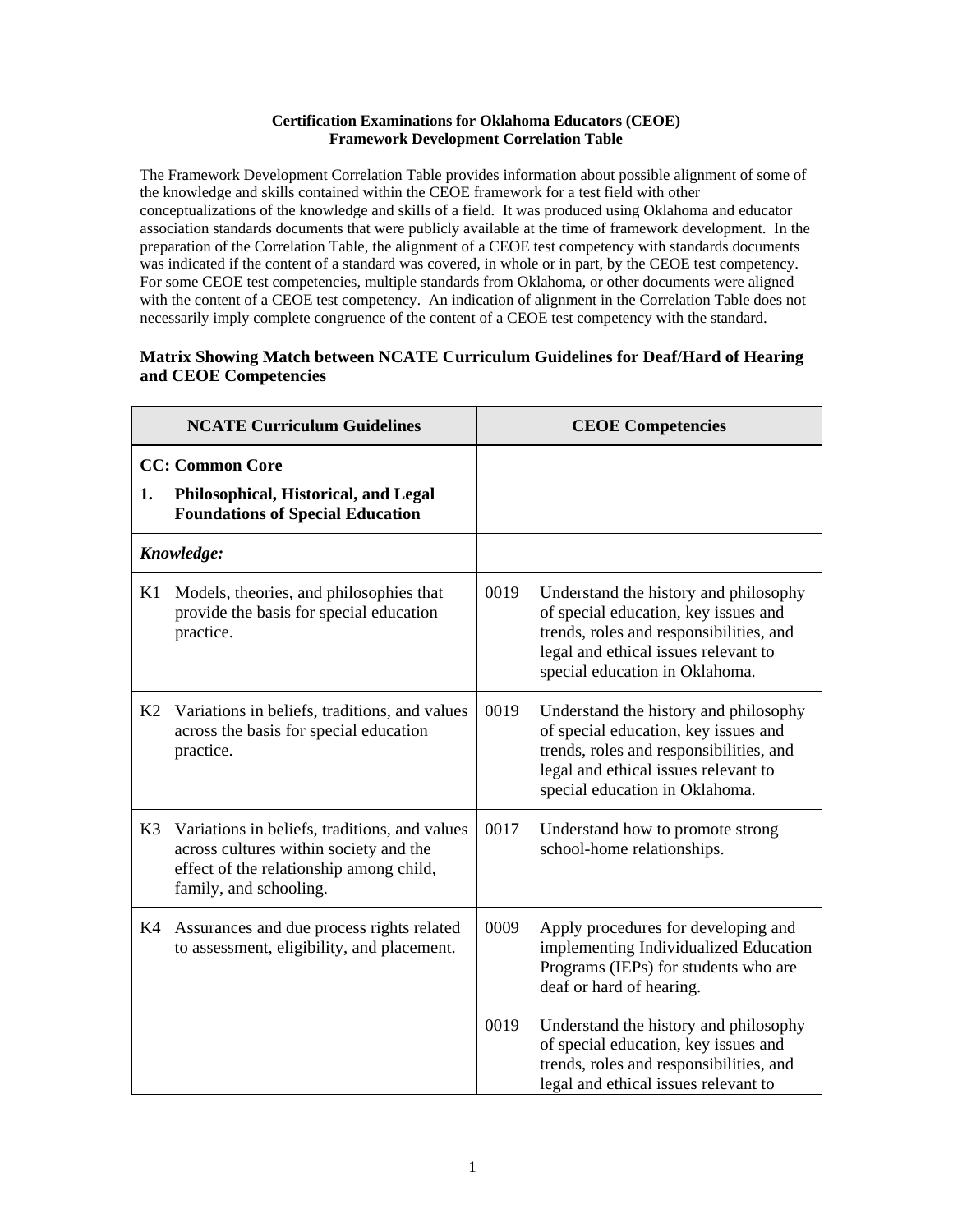|                | <b>NCATE Curriculum Guidelines</b>                                                                                                                     |      | <b>CEOE Competencies</b>                                                                                                                                                                           |
|----------------|--------------------------------------------------------------------------------------------------------------------------------------------------------|------|----------------------------------------------------------------------------------------------------------------------------------------------------------------------------------------------------|
|                |                                                                                                                                                        |      | special education in Oklahoma.                                                                                                                                                                     |
| K5             | Rights and responsibilities of parents,<br>students, teachers, and other professionals,<br>and schools as they relate to individual<br>learning needs. | 0016 | Understand how to establish<br>partnerships with other members of the<br>school community to enhance learning<br>opportunities for students who are deaf<br>or hard of hearing.                    |
|                |                                                                                                                                                        | 0017 | Understand how to promote strong<br>school-home relationships.                                                                                                                                     |
|                |                                                                                                                                                        | 0019 | Understand the history and philosophy<br>of special education, key issues and<br>trends, roles and responsibilities, and<br>legal and ethical issues relevant to<br>special education in Oklahoma. |
| Skills:        |                                                                                                                                                        |      |                                                                                                                                                                                                    |
| S1             | Articulate personal philosophy of special<br>education, including its relationship<br>to/with regular education.                                       | 0019 | Understand the history and philosophy<br>of special education, key issues and<br>trends, roles and responsibilities, and<br>legal and ethical issues relevant to<br>special education in Oklahoma. |
| S <sub>2</sub> | Conduct instructional and other<br>professional activities consistent with<br>the requirements of law, rules and                                       | 0010 | Understand how to establish a positive<br>and productive learning environment<br>for all students.                                                                                                 |
|                | regulations, and local district policies<br>and procedures.                                                                                            | 0011 | Understand amplification methods and<br>strategies for promoting auditory skill<br>development in students who are hard<br>of hearing.                                                             |
|                |                                                                                                                                                        | 0012 | Understand how to promote language<br>development in students who are deaf<br>or hard of hearing.                                                                                                  |
|                |                                                                                                                                                        | 0013 | Understand how to meet the overall<br>communication needs of students who<br>are deaf or hard of hearing.                                                                                          |
|                |                                                                                                                                                        | 0014 | Understand how to promote the<br>academic achievement of students who<br>are deaf or hard of hearing.                                                                                              |
|                |                                                                                                                                                        | 0015 | Understand how to promote<br>independent living competence and                                                                                                                                     |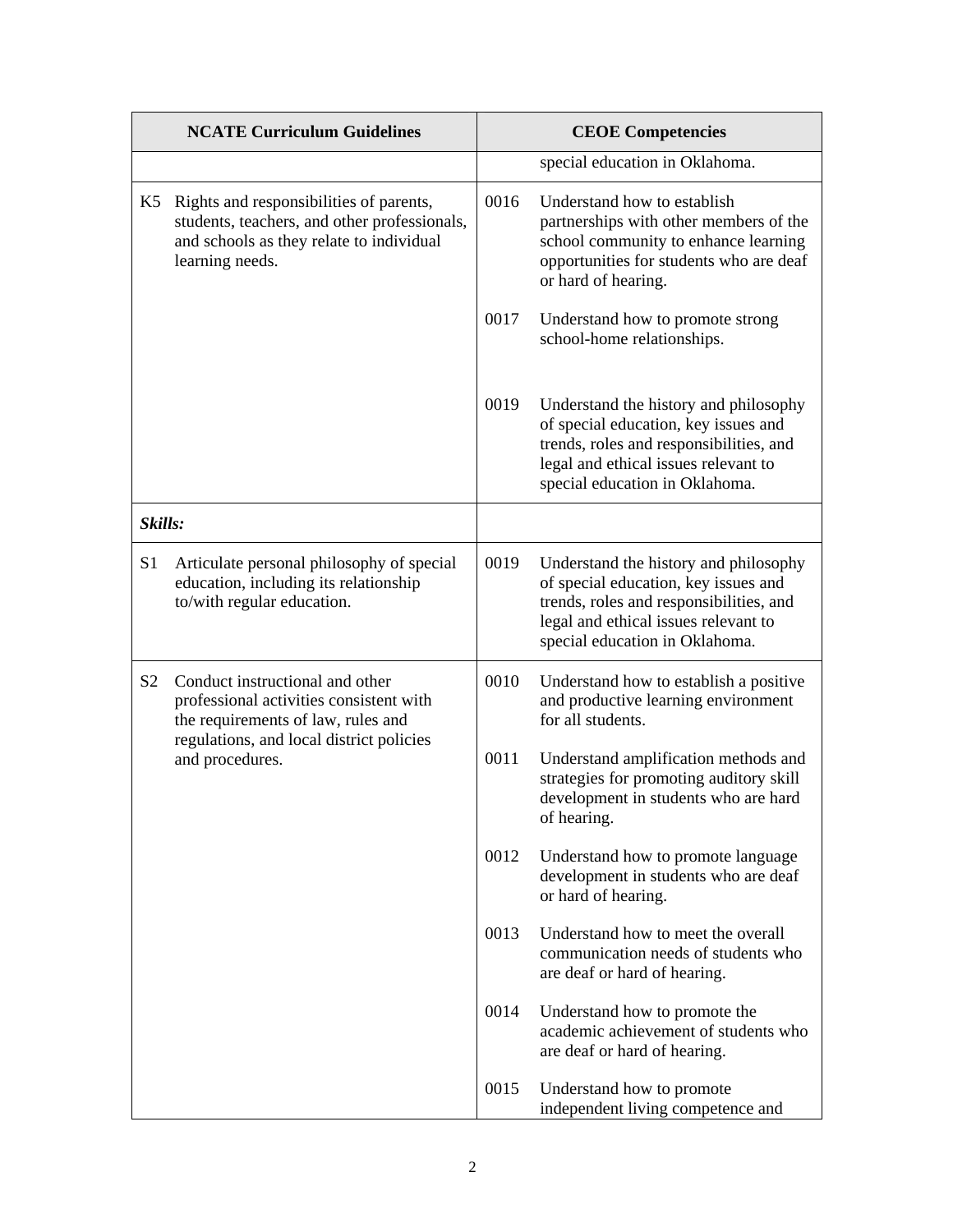|    | <b>NCATE Curriculum Guidelines</b>                                                                                                                                     |      | <b>CEOE Competencies</b>                                                                                                                                                                                                                                            |
|----|------------------------------------------------------------------------------------------------------------------------------------------------------------------------|------|---------------------------------------------------------------------------------------------------------------------------------------------------------------------------------------------------------------------------------------------------------------------|
|    |                                                                                                                                                                        | 0019 | self-advocacy in students who are deaf<br>or hard of hearing.<br>Understand the history and philosophy<br>of special education, key issues and<br>trends, roles and responsibilities, and<br>legal and ethical issues relevant to<br>special education in Oklahoma. |
|    | <b>CC: Common Core</b>                                                                                                                                                 |      |                                                                                                                                                                                                                                                                     |
| 2. | <b>Characteristics of Learners</b>                                                                                                                                     |      |                                                                                                                                                                                                                                                                     |
|    | Knowledge:                                                                                                                                                             |      |                                                                                                                                                                                                                                                                     |
| K1 | Similarities and differences among the<br>cognitive, physical, cultural, social, and<br>emotional needs of individuals with and<br>without exceptional learning needs. | 0001 | Understand human development and<br>learning and the effects of hearing loss<br>on development and learning.                                                                                                                                                        |
| K2 | Differential characteristics of individuals<br>with exceptionalities, including levels of<br>severity and multiple exceptionalities.                                   | 0001 | Understand human development and<br>learning and the effects of hearing loss<br>on development and learning.                                                                                                                                                        |
|    |                                                                                                                                                                        | 0002 | Understand processes involved in<br>hearing and characteristics of all types<br>and degrees of hearing loss.                                                                                                                                                        |
|    |                                                                                                                                                                        | 0003 | Understand language (including oral,<br>written, and sign language) and<br>language development.                                                                                                                                                                    |
|    |                                                                                                                                                                        | 0004 | Understand speech and speech<br>development.                                                                                                                                                                                                                        |
| K3 | Characteristics of normal, delayed, and<br>disordered communication patterns of<br>individuals with exceptional learning                                               | 0001 | Understand human development and<br>learning and the effects of hearing loss<br>on development and learning.                                                                                                                                                        |
|    | needs.                                                                                                                                                                 | 0002 | Understand processes involved in<br>hearing and characteristics of all types<br>and degrees of hearing loss.                                                                                                                                                        |
|    |                                                                                                                                                                        | 0003 | Understand language (including oral,<br>written, and sign language) and<br>language development.                                                                                                                                                                    |
|    |                                                                                                                                                                        | 0004 | Understand speech and speech                                                                                                                                                                                                                                        |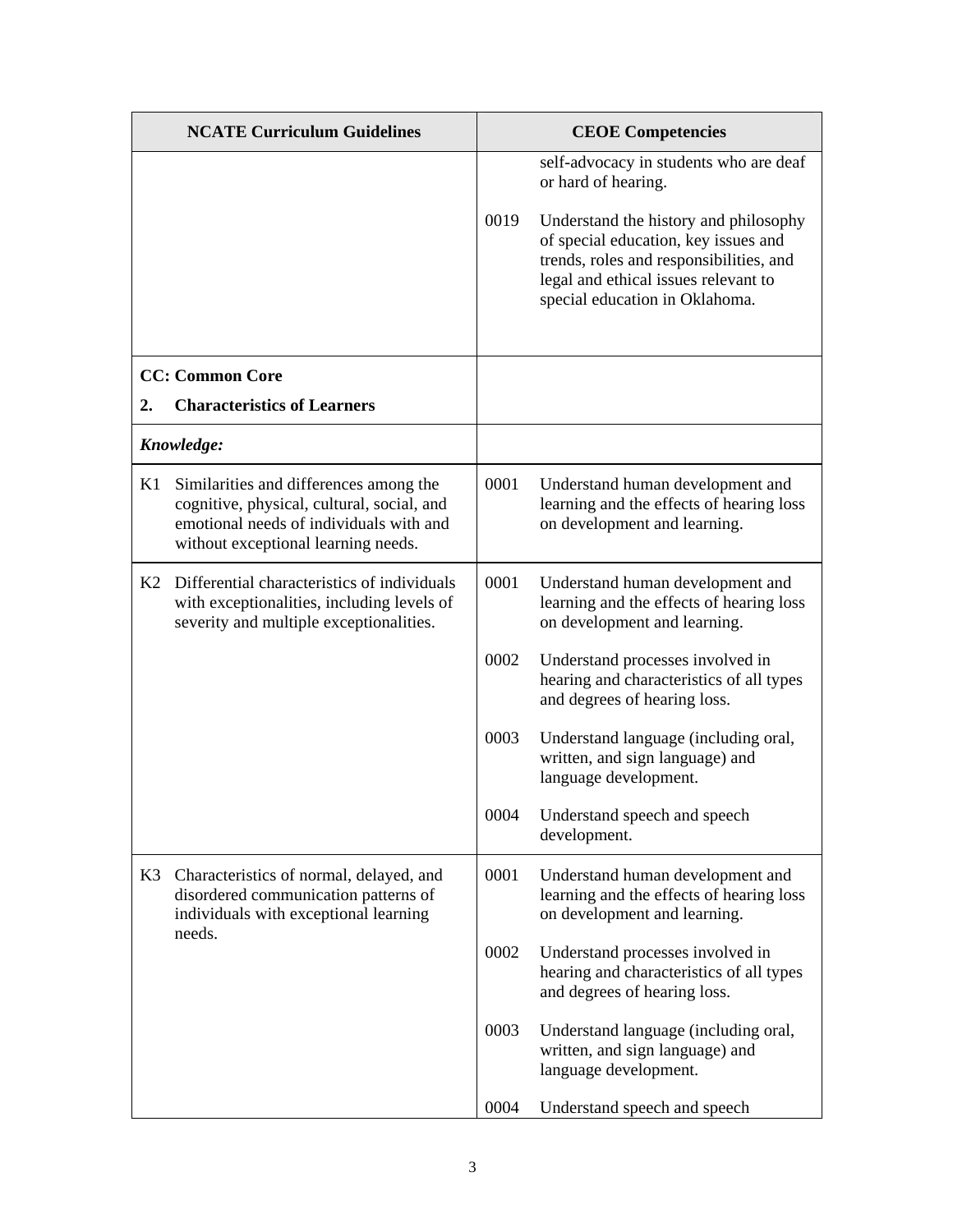|                | <b>NCATE Curriculum Guidelines</b>                                                                                                                                                                                 |      | <b>CEOE Competencies</b>                                                                                     |
|----------------|--------------------------------------------------------------------------------------------------------------------------------------------------------------------------------------------------------------------|------|--------------------------------------------------------------------------------------------------------------|
|                |                                                                                                                                                                                                                    |      | development.                                                                                                 |
|                | K4 Effects an exceptional condition(s) may<br>have on an individual's life.                                                                                                                                        | 0001 | Understand human development and<br>learning and the effects of hearing loss<br>on development and learning. |
|                |                                                                                                                                                                                                                    | 0002 | Understand processes involved in<br>hearing and characteristics of all types<br>and degrees of hearing loss. |
|                |                                                                                                                                                                                                                    | 0003 | Understand language (including oral,<br>written, and sign language) and<br>language development.             |
|                |                                                                                                                                                                                                                    | 0004 | Understand speech and speech<br>development.                                                                 |
| K <sub>5</sub> | Characteristics and effects of the cultural<br>and environmental milieu of the child and<br>the family including cultural and linguistic<br>diversity, socioeconomic level,<br>abuse/neglect, and substance abuse. | 0001 | Understand human development and<br>learning and the effects of hearing loss<br>on development and learning. |
|                |                                                                                                                                                                                                                    | 0002 | Understand processes involved in<br>hearing and characteristics of all types<br>and degrees of hearing loss. |
|                |                                                                                                                                                                                                                    | 0017 | Understand how to promote strong<br>school-home relationships.                                               |
|                | K6 Effects of various medications on the<br>educational, cognitive, physical, social,<br>and emotional behavior of individuals<br>with exceptionalities.                                                           | 0001 | Understand human development and<br>learning and the effects of hearing loss<br>on development and learning. |
|                | K7 Educational implications of characteristics<br>of various exceptionalities.                                                                                                                                     | 0001 | Understand human development and<br>learning and the effects of hearing loss<br>on development and learning. |
|                |                                                                                                                                                                                                                    | 0002 | Understand processes involved in<br>hearing and characteristics of all types<br>and degrees of hearing loss. |
|                |                                                                                                                                                                                                                    | 0010 | Understand how to establish a positive<br>and productive learning environment<br>for all students.           |
|                |                                                                                                                                                                                                                    | 0012 | Understand how to promote language<br>development in students who are deaf<br>or hard of hearing.            |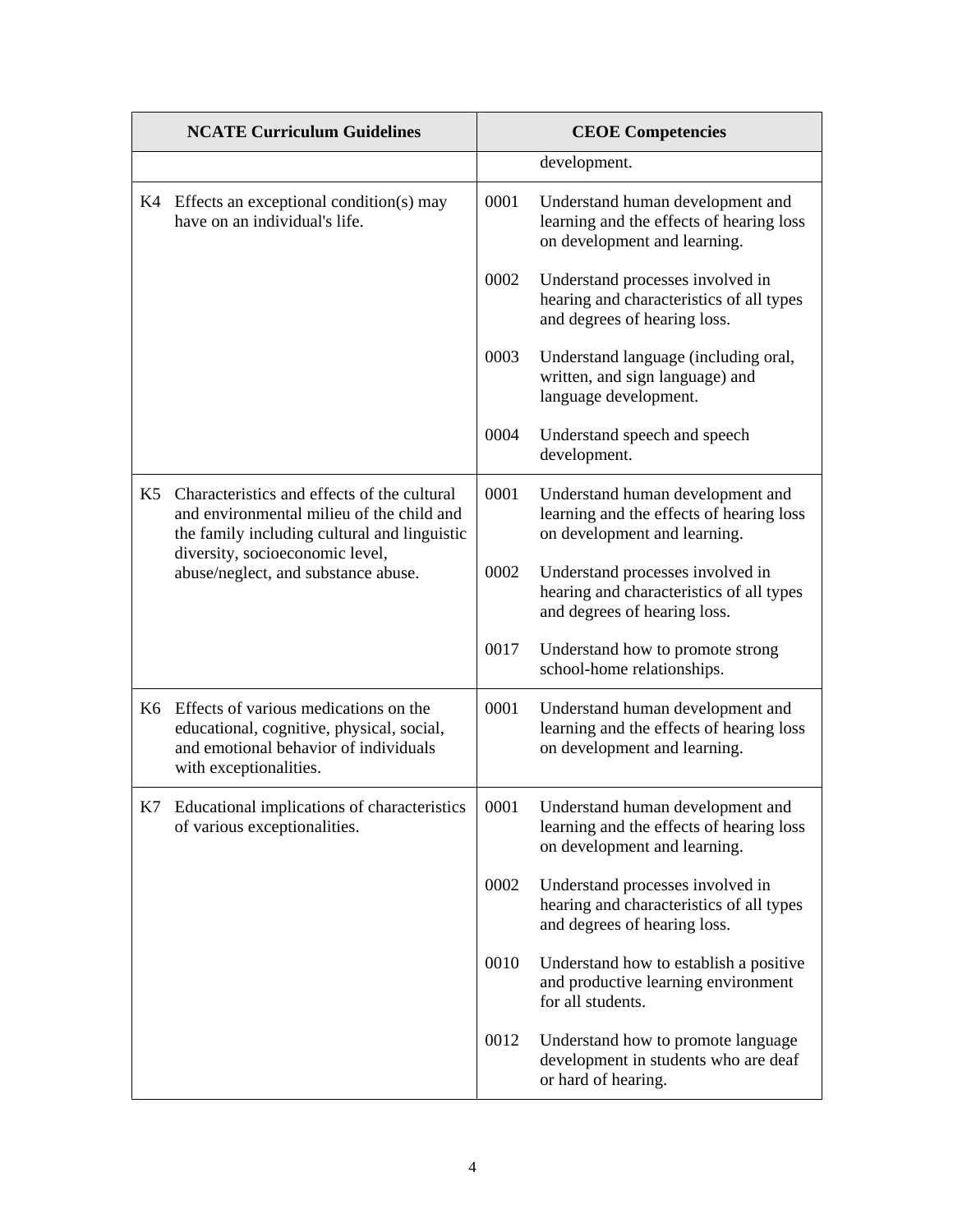|                | <b>NCATE Curriculum Guidelines</b>                                                                                                                                    |      | <b>CEOE Competencies</b>                                                                                                                                                                           |
|----------------|-----------------------------------------------------------------------------------------------------------------------------------------------------------------------|------|----------------------------------------------------------------------------------------------------------------------------------------------------------------------------------------------------|
|                |                                                                                                                                                                       | 0013 | Understand how to meet the overall<br>communication needs of students who<br>are deaf or hard of hearing.                                                                                          |
|                |                                                                                                                                                                       | 0014 | Understand how to promote the<br>academic achievement of students who<br>are deaf or hard of hearing.                                                                                              |
| Skills:        |                                                                                                                                                                       |      |                                                                                                                                                                                                    |
| S <sub>1</sub> | Access information on various cognitive,<br>communication, physical, cultural, social,<br>and emotional conditions of individuals<br>with exceptional learning needs. | 0019 | Understand the history and philosophy<br>of special education, key issues and<br>trends, roles and responsibilities, and<br>legal and ethical issues relevant to<br>special education in Oklahoma. |
|                | <b>CC: Common Core</b>                                                                                                                                                |      |                                                                                                                                                                                                    |
| 3.             | <b>Assessment, Diagnosis, and Evaluation</b>                                                                                                                          |      |                                                                                                                                                                                                    |
|                | Knowledge:                                                                                                                                                            |      |                                                                                                                                                                                                    |
| K1             | Basic terminology used in assessment.                                                                                                                                 | 0005 | Understand assessment procedures for<br>evaluating individual differences and<br>making placement and programming<br>decisions for students with disabilities.                                     |
|                |                                                                                                                                                                       | 0006 | Interpret assessment results in the area<br>of auditory functioning.                                                                                                                               |
|                |                                                                                                                                                                       | 0007 | Apply procedures for assessing the<br>receptive and expressive language of<br>students who are deaf or hard of<br>hearing.                                                                         |
|                |                                                                                                                                                                       | 0008 | Apply procedures for assessing the<br>intellectual performance and academic<br>achievement of students who are deaf<br>or hard of hearing.                                                         |
|                |                                                                                                                                                                       | 0009 | Apply procedures for developing and<br>implementing Individualized Education<br>Programs (IEPs) for students who are<br>deaf or hard of hearing.                                                   |
|                | K2 Ethical concerns related to assessment.                                                                                                                            | 0005 | Understand assessment procedures for<br>evaluating individual differences and                                                                                                                      |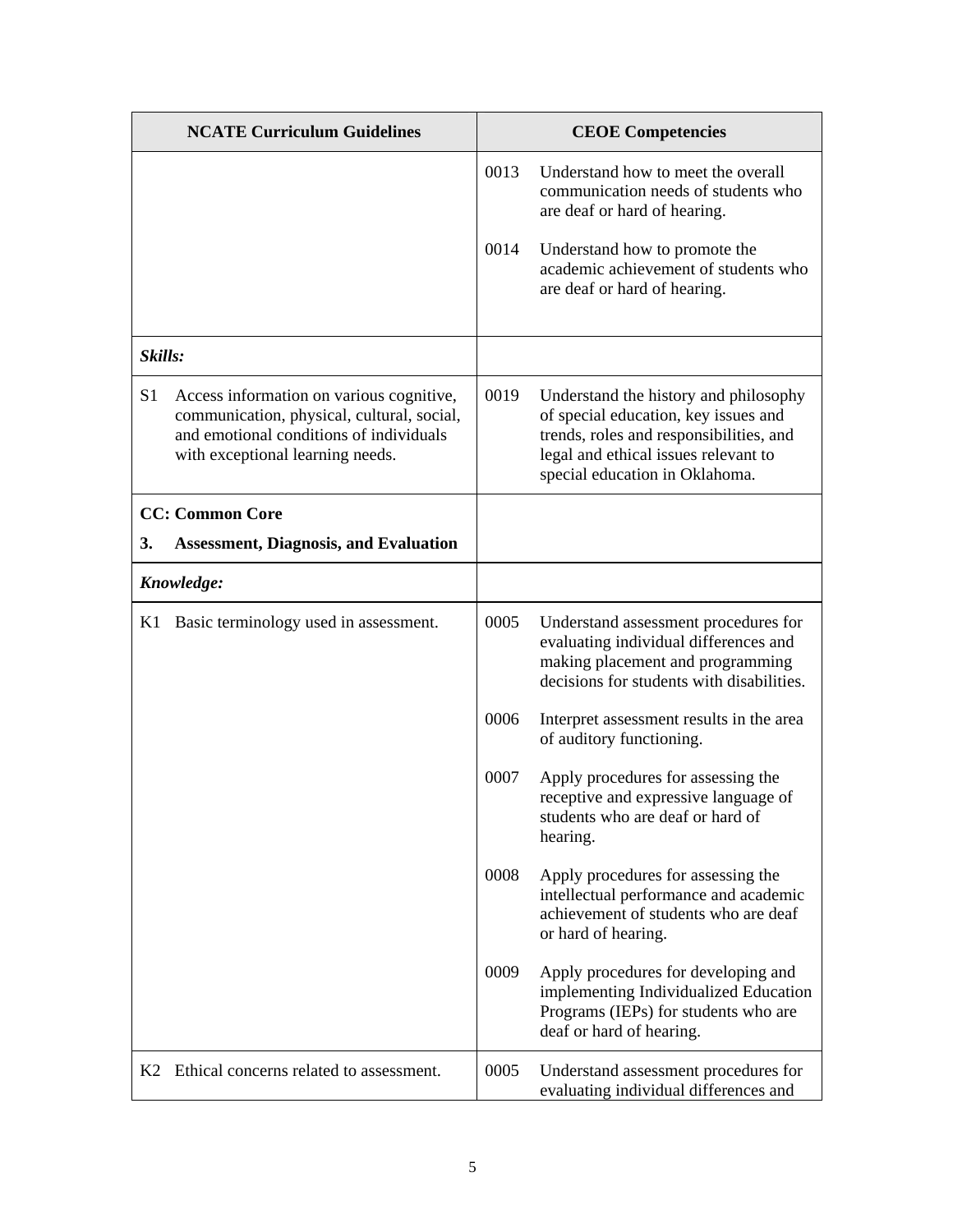|    | <b>NCATE Curriculum Guidelines</b>                                                                                                                                 |      | <b>CEOE Competencies</b>                                                                                                                                                                           |
|----|--------------------------------------------------------------------------------------------------------------------------------------------------------------------|------|----------------------------------------------------------------------------------------------------------------------------------------------------------------------------------------------------|
|    |                                                                                                                                                                    |      | making placement and programming<br>decisions for students with disabilities.                                                                                                                      |
|    |                                                                                                                                                                    | 0009 | Apply procedures for developing and<br>implementing Individualized Education<br>Programs (IEPs) for students who are<br>deaf or hard of hearing.                                                   |
|    |                                                                                                                                                                    | 0019 | Understand the history and philosophy<br>of special education, key issues and<br>trends, roles and responsibilities, and<br>legal and ethical issues relevant to<br>special education in Oklahoma. |
| K3 | Legal provisions, regulations, and<br>guidelines regarding assessment of<br>individuals.                                                                           | 0009 | Apply procedures for developing and<br>implementing Individualized Education<br>Programs (IEPs) for students who are<br>deaf or hard of hearing.                                                   |
|    |                                                                                                                                                                    | 0019 | Understand the history and philosophy<br>of special education, key issues and<br>trends, roles and responsibilities, and<br>legal and ethical issues relevant to<br>special education in Oklahoma. |
| K4 | Typical procedures used for screening,<br>prereferral, referral, and classification.                                                                               | 0005 | Understand assessment procedures for<br>evaluating individual differences and<br>making placement and programming<br>decisions for students with disabilities.                                     |
|    |                                                                                                                                                                    | 0006 | Interpret assessment results in the area<br>of auditory functioning.                                                                                                                               |
|    |                                                                                                                                                                    | 0009 | Apply procedures for developing and<br>implementing Individualized Education<br>Programs (IEPs) for students who are<br>deaf or hard of hearing.                                                   |
| K5 | Appropriate application and interpretation<br>of scores, including grade score versus<br>standard score, percentile ranks, age/grade<br>equivalents, and stanines. | 0005 | Understand assessment procedures for<br>evaluating individual differences and<br>making placement and programming<br>decisions for students with disabilities.                                     |
| K6 | Appropriate use and limitations of each<br>type of assessment instrument.                                                                                          | 0005 | Understand assessment procedures for<br>evaluating individual differences and<br>making placement and programming                                                                                  |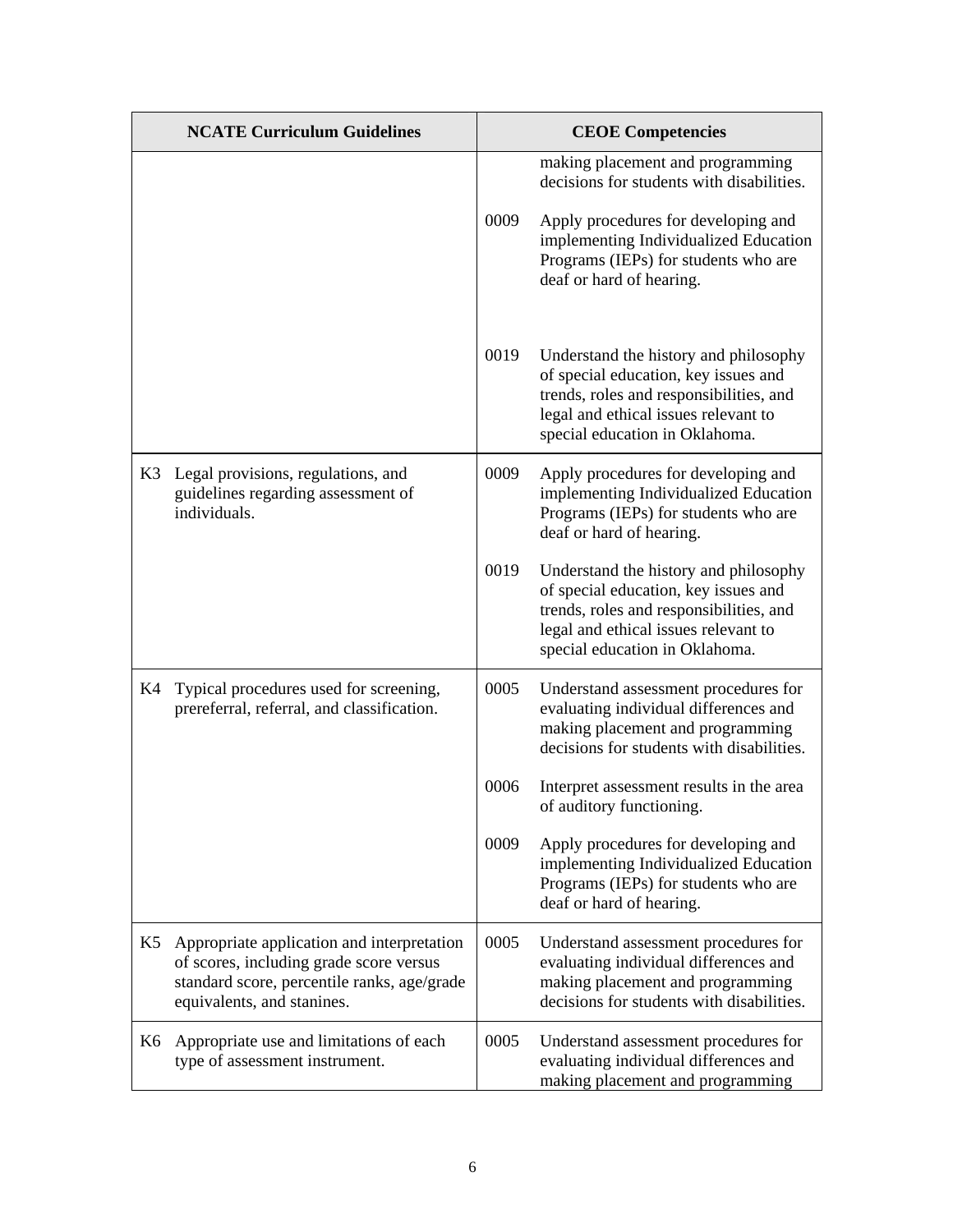|    | <b>NCATE Curriculum Guidelines</b>                                                                                                |      | <b>CEOE Competencies</b>                                                                                                                                                                           |
|----|-----------------------------------------------------------------------------------------------------------------------------------|------|----------------------------------------------------------------------------------------------------------------------------------------------------------------------------------------------------|
|    |                                                                                                                                   |      | decisions for students with disabilities.                                                                                                                                                          |
| K7 | Incorporation of strategies that consider<br>the influence of diversity on assessment,<br>eligibility, programming, and placement | 0006 | Interpret assessment results in the area<br>of auditory functioning.                                                                                                                               |
|    | of individuals with exceptional learning<br>needs.                                                                                | 0009 | Apply procedures for developing and<br>implementing Individualized Education<br>Programs (IEPs) for students who are<br>deaf or hard of hearing.                                                   |
|    |                                                                                                                                   | 0019 | Understand the history and philosophy<br>of special education, key issues and<br>trends, roles and responsibilities, and<br>legal and ethical issues relevant to<br>special education in Oklahoma. |
| K8 | The relationship between assessment and<br>placement decisions.                                                                   | 0005 | Understand assessment procedures for<br>evaluating individual differences and<br>making placement and programming<br>decisions for students with disabilities.                                     |
|    |                                                                                                                                   | 0009 | Apply procedures for developing and<br>implementing Individualized Education<br>Programs (IEPs) for students who are<br>deaf or hard of hearing.                                                   |
| K9 | Methods for monitoring progress of<br>individuals with exceptional learning<br>needs.                                             | 0005 | Understand assessment procedures for<br>evaluating individual differences and<br>making placement and programming<br>decisions for students with disabilities.                                     |
|    |                                                                                                                                   | 0006 | Interpret assessment results in the area<br>of auditory functioning.                                                                                                                               |
|    |                                                                                                                                   | 0007 | Apply procedures for assessing the<br>receptive and expressive language of<br>students who are deaf or hard of<br>hearing.                                                                         |
|    |                                                                                                                                   | 0008 | Apply procedures for assessing the<br>intellectual performance and academic<br>achievement of students who are deaf<br>or hard of hearing.                                                         |
|    |                                                                                                                                   | 0009 | Apply procedures for developing and<br>implementing Individualized Education<br>Programs (IEPs) for students who are<br>deaf or hard of hearing.                                                   |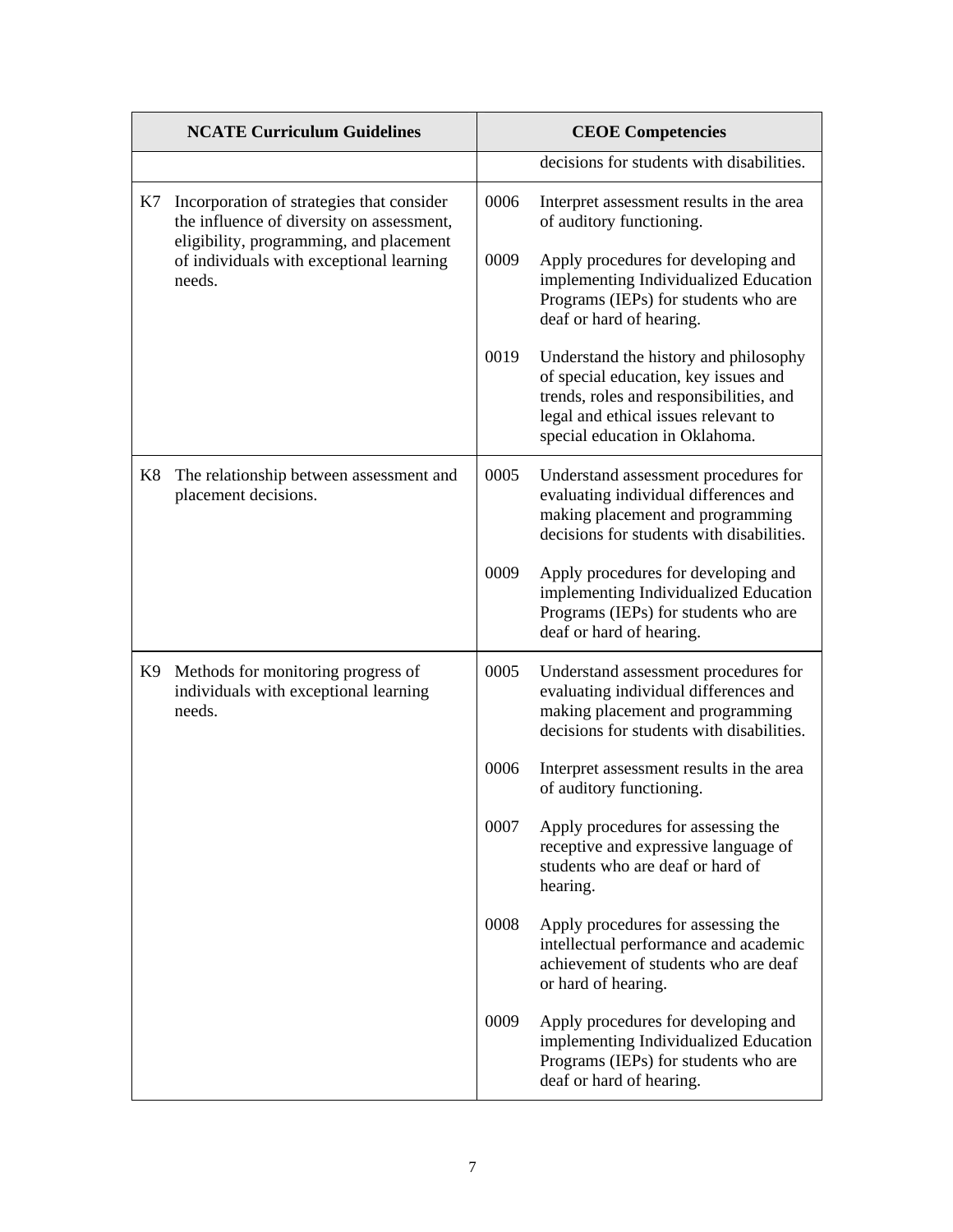|                | <b>NCATE Curriculum Guidelines</b>                                                                                                    |      | <b>CEOE Competencies</b>                                                                                                                                                                           |
|----------------|---------------------------------------------------------------------------------------------------------------------------------------|------|----------------------------------------------------------------------------------------------------------------------------------------------------------------------------------------------------|
| Skills:        |                                                                                                                                       |      |                                                                                                                                                                                                    |
| S <sub>1</sub> | Collaborate with families and other<br>professionals involved in the assessment<br>of individuals with exceptional learning<br>needs. | 0017 | Understand how to promote strong<br>school-home relationships.                                                                                                                                     |
| S <sub>2</sub> | Create and maintain records.                                                                                                          | 0009 | Apply procedures for developing and<br>implementing Individualized Education<br>Programs (IEPs) for students who are<br>deaf or hard of hearing.                                                   |
|                |                                                                                                                                       | 0019 | Understand the history and philosophy<br>of special education, key issues and<br>trends, roles and responsibilities, and<br>legal and ethical issues relevant to<br>special education in Oklahoma. |
| S <sub>3</sub> | Gather background information regarding<br>academic, medical, and family history.                                                     | 0009 | Apply procedures for developing and<br>implementing Individualized Education<br>Programs (IEPs) for students who are<br>deaf or hard of hearing.                                                   |
|                |                                                                                                                                       | 0017 | Understand how to promote strong<br>school-home relationships.                                                                                                                                     |
| S <sub>4</sub> | Use various types of assessment<br>procedures appropriately.                                                                          | 0005 | Understand assessment procedures for<br>evaluating individual differences and<br>making placement and programming<br>decisions for students with disabilities.                                     |
|                |                                                                                                                                       | 0006 | Interpret assessment results in the area<br>of auditory functioning.                                                                                                                               |
|                |                                                                                                                                       | 0007 | Apply procedures for assessing the<br>receptive and expressive language of<br>students who are deaf or hard of<br>hearing.                                                                         |
|                |                                                                                                                                       | 0008 | Apply procedures for assessing the<br>intellectual performance and academic<br>achievement of students who are deaf<br>or hard of hearing.                                                         |
|                |                                                                                                                                       | 0009 | Apply procedures for developing and<br>implementing Individualized Education<br>Programs (IEPs) for students who are                                                                               |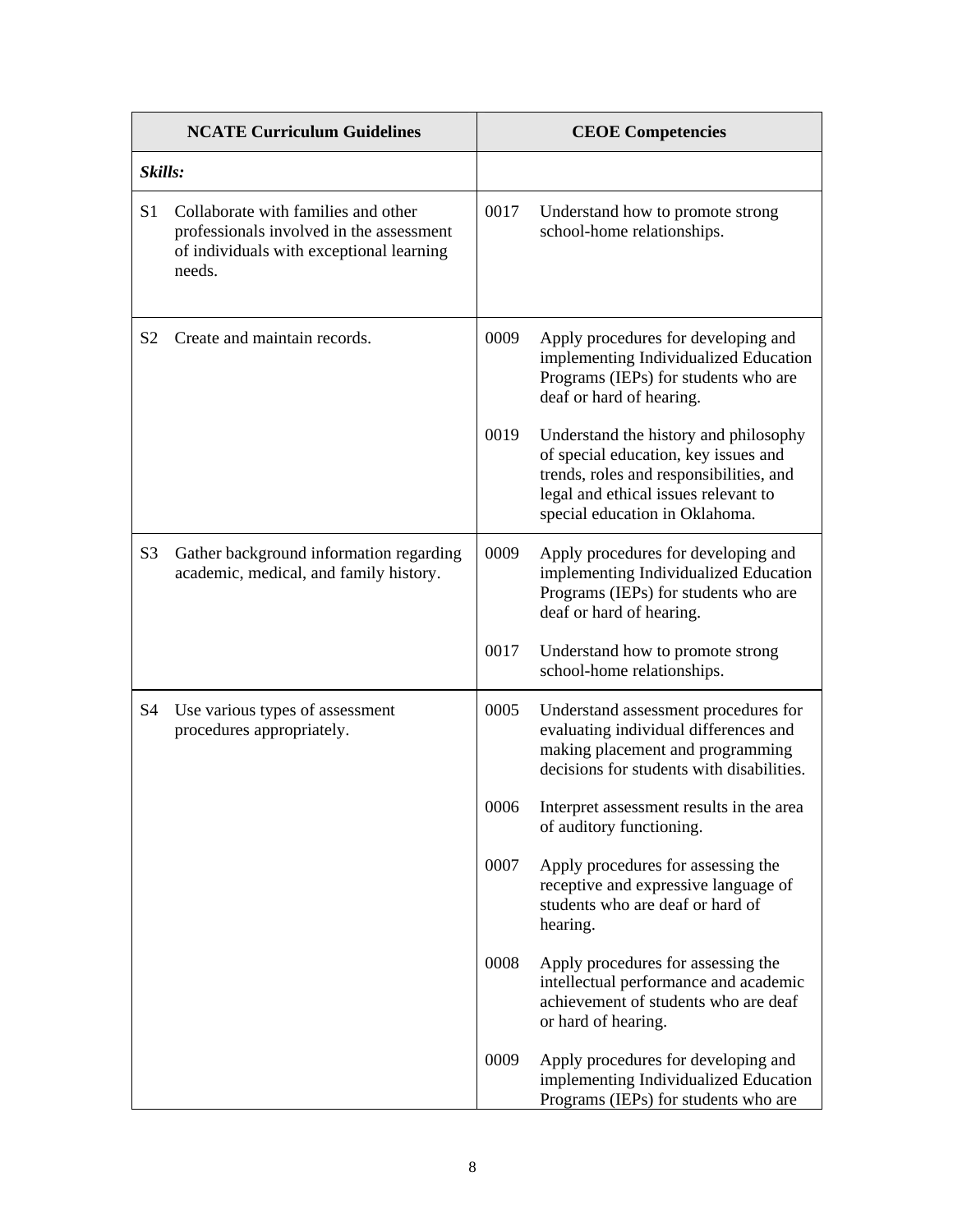|                | <b>NCATE Curriculum Guidelines</b>                                                                                                                                          |      | <b>CEOE Competencies</b>                                                                                                                                       |
|----------------|-----------------------------------------------------------------------------------------------------------------------------------------------------------------------------|------|----------------------------------------------------------------------------------------------------------------------------------------------------------------|
|                |                                                                                                                                                                             |      | deaf or hard of hearing.                                                                                                                                       |
| S <sub>5</sub> | Interpret information from formal and<br>informal assessment instruments and<br>procedures.                                                                                 | 0005 | Understand assessment procedures for<br>evaluating individual differences and<br>making placement and programming<br>decisions for students with disabilities. |
|                |                                                                                                                                                                             | 0006 | Interpret assessment results in the area<br>of auditory functioning.                                                                                           |
|                |                                                                                                                                                                             | 0007 | Apply procedures for assessing the<br>receptive and expressive language of<br>students who are deaf or hard of<br>hearing.                                     |
|                |                                                                                                                                                                             | 0008 | Apply procedures for assessing the<br>intellectual performance and academic<br>achievement of students who are deaf<br>or hard of hearing.                     |
|                |                                                                                                                                                                             | 0009 | Apply procedures for developing and<br>implementing Individualized Education<br>Programs (IEPs) for students who are<br>deaf or hard of hearing.               |
| S6             | Report assessment results to individuals<br>with exceptional learning needs, parents,<br>administrators, and other professionals<br>using appropriate communication skills. | 0005 | Understand assessment procedures for<br>evaluating individual differences and<br>making placement and programming<br>decisions for students with disabilities. |
|                |                                                                                                                                                                             | 0006 | Interpret assessment results in the area<br>of auditory functioning.                                                                                           |
|                |                                                                                                                                                                             | 0007 | Apply procedures for assessing the<br>receptive and expressive language of<br>students who are deaf or hard of<br>hearing.                                     |
|                |                                                                                                                                                                             | 0008 | Apply procedures for assessing the<br>intellectual performance and academic<br>achievement of students who are deaf<br>or hard of hearing.                     |
|                |                                                                                                                                                                             | 0009 | Apply procedures for developing and<br>implementing Individualized Education<br>Programs (IEPs) for students who are<br>deaf or hard of hearing.               |
|                |                                                                                                                                                                             | 0016 | Understand how to establish                                                                                                                                    |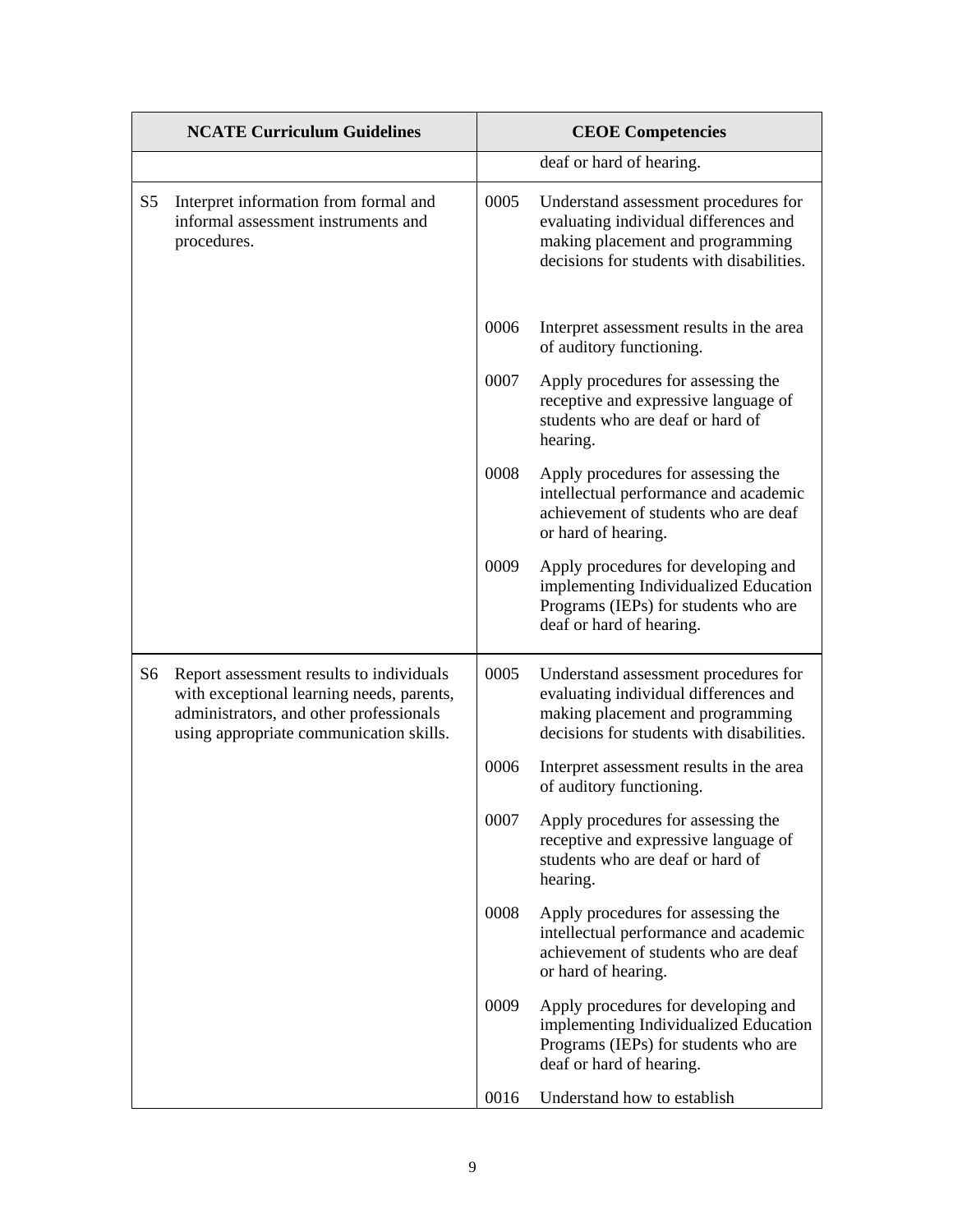|           | <b>NCATE Curriculum Guidelines</b>                                                                                                                               |      | <b>CEOE</b> Competencies                                                                                                                                                        |
|-----------|------------------------------------------------------------------------------------------------------------------------------------------------------------------|------|---------------------------------------------------------------------------------------------------------------------------------------------------------------------------------|
|           |                                                                                                                                                                  |      | partnerships with other members of the<br>school community to enhance learning<br>opportunities for students who are deaf<br>or hard of hearing.                                |
|           |                                                                                                                                                                  | 0017 | Understand how to promote strong<br>school-home relationships.                                                                                                                  |
| S7        | Use performance data and information<br>from teachers, other professionals,<br>individuals with exceptionalities, and<br>parents to make or suggest appropriate  | 0005 | Understand assessment procedures for<br>evaluating individual differences and<br>making placement and programming<br>decisions for students with disabilities.                  |
|           | modification in learning environments.                                                                                                                           | 0006 | Interpret assessment results in the area<br>of auditory functioning.                                                                                                            |
|           |                                                                                                                                                                  | 0007 | Apply procedures for assessing the<br>receptive and expressive language of<br>students who are deaf or hard of<br>hearing.                                                      |
|           |                                                                                                                                                                  | 0008 | Apply procedures for assessing the<br>intellectual performance and academic<br>achievement of students who are deaf<br>or hard of hearing.                                      |
|           |                                                                                                                                                                  | 0009 | Apply procedures for developing and<br>implementing Individualized Education<br>Programs (IEPs) for students who are<br>deaf or hard of hearing.                                |
|           |                                                                                                                                                                  | 0016 | Understand how to establish<br>partnerships with other members of the<br>school community to enhance learning<br>opportunities for students who are deaf<br>or hard of hearing. |
|           |                                                                                                                                                                  | 0017 | Understand how to promote strong<br>school-home relationships.                                                                                                                  |
| <b>S8</b> | Develop individualized assessment<br>strategies for instruction.                                                                                                 | 0008 | Apply procedures for assessing the<br>intellectual performance and academic<br>achievement of students who are deaf<br>or hard of hearing.                                      |
| S9        | Use assessment information in making<br>instructional decisions and planning<br>individual programs that result in<br>appropriate placement and intervention for | 0005 | Understand assessment procedures for<br>evaluating individual differences and<br>making placement and programming<br>decisions for students with disabilities.                  |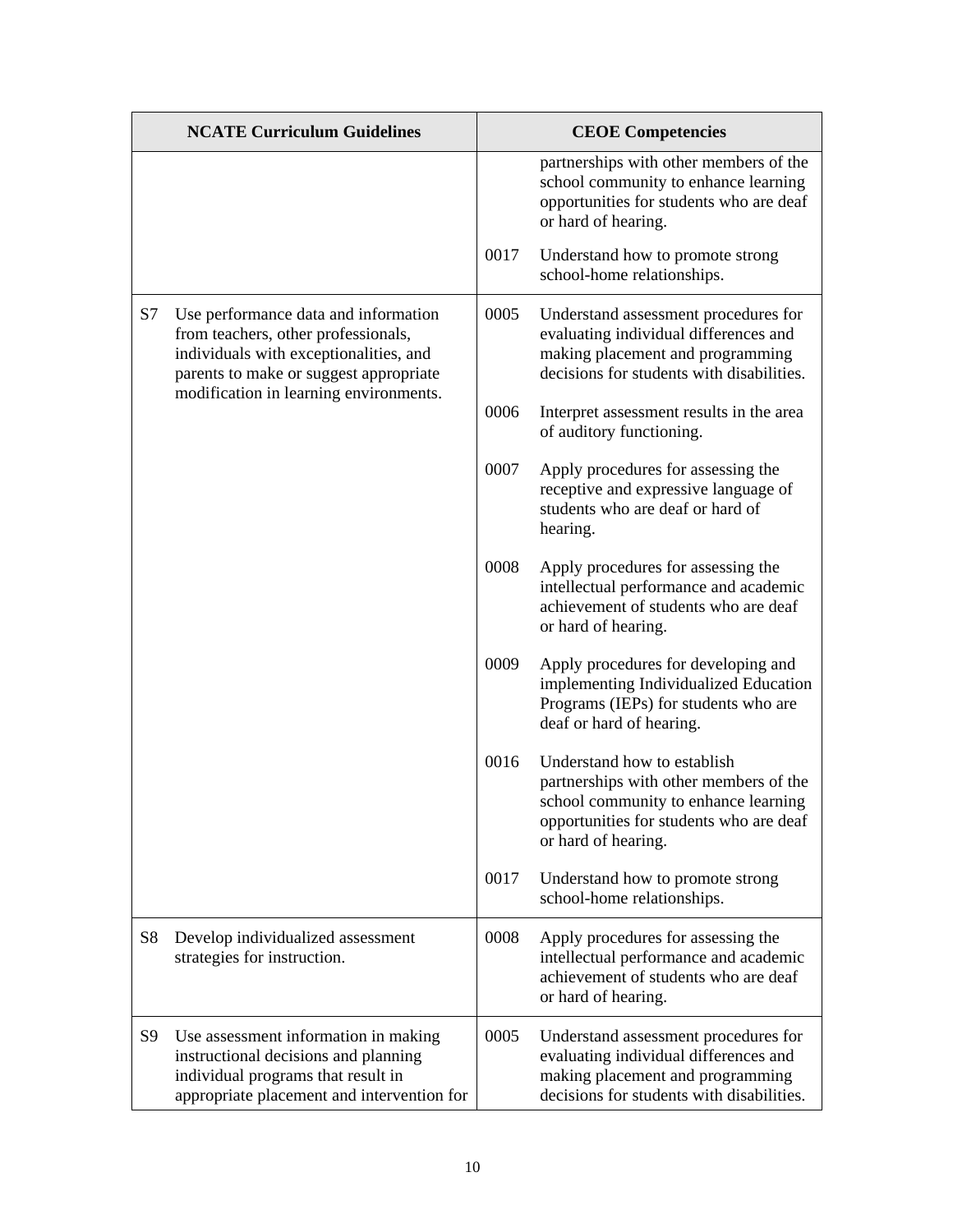|                | <b>NCATE Curriculum Guidelines</b>                                                                                                |      | <b>CEOE Competencies</b>                                                                                                                         |
|----------------|-----------------------------------------------------------------------------------------------------------------------------------|------|--------------------------------------------------------------------------------------------------------------------------------------------------|
|                | all individuals with exceptional learning<br>needs, including those from culturally<br>and/or linguistically diverse backgrounds. | 0006 | Interpret assessment results in the area<br>of auditory functioning.                                                                             |
|                |                                                                                                                                   | 0007 | Apply procedures for assessing the<br>receptive and expressive language of<br>students who are deaf or hard of<br>hearing.                       |
|                |                                                                                                                                   | 0008 | Apply procedures for assessing the<br>intellectual performance and academic<br>achievement of students who are deaf<br>or hard of hearing.       |
|                |                                                                                                                                   | 0009 | Apply procedures for developing and<br>implementing Individualized Education<br>Programs (IEPs) for students who are<br>deaf or hard of hearing. |
|                | S <sub>10</sub> Evaluate the results of instruction.                                                                              | 0008 | Apply procedures for assessing the<br>intellectual performance and academic<br>achievement of students who are deaf<br>or hard of hearing.       |
|                | S11 Evaluate supports needed for integration<br>into various program placements.                                                  | 0009 | Apply procedures for developing and<br>implementing Individualized Education<br>Programs (IEPs) for students who are<br>deaf or hard of hearing. |
|                | <b>CC: Common Core</b>                                                                                                            |      |                                                                                                                                                  |
| 4.             | <b>Instructional Content and Practice</b>                                                                                         |      |                                                                                                                                                  |
|                | Knowledge:                                                                                                                        |      |                                                                                                                                                  |
| K1             | Differing learning styles of individuals<br>with exceptional learning needs and how<br>to adapt teaching to these styles.         | 0010 | Understand how to establish a positive<br>and productive learning environment<br>for all students.                                               |
| K <sub>2</sub> | Demands of various learning<br>environments such as individualized<br>instruction in general education classes.                   | 0010 | Understand how to establish a positive<br>and productive learning environment<br>for all students.                                               |
|                |                                                                                                                                   | 0012 | Understand how to promote language<br>development in students who are deaf<br>or hard of hearing.                                                |
|                |                                                                                                                                   | 0013 | Understand how to meet the overall<br>communication needs of students who<br>are deaf or hard of hearing.                                        |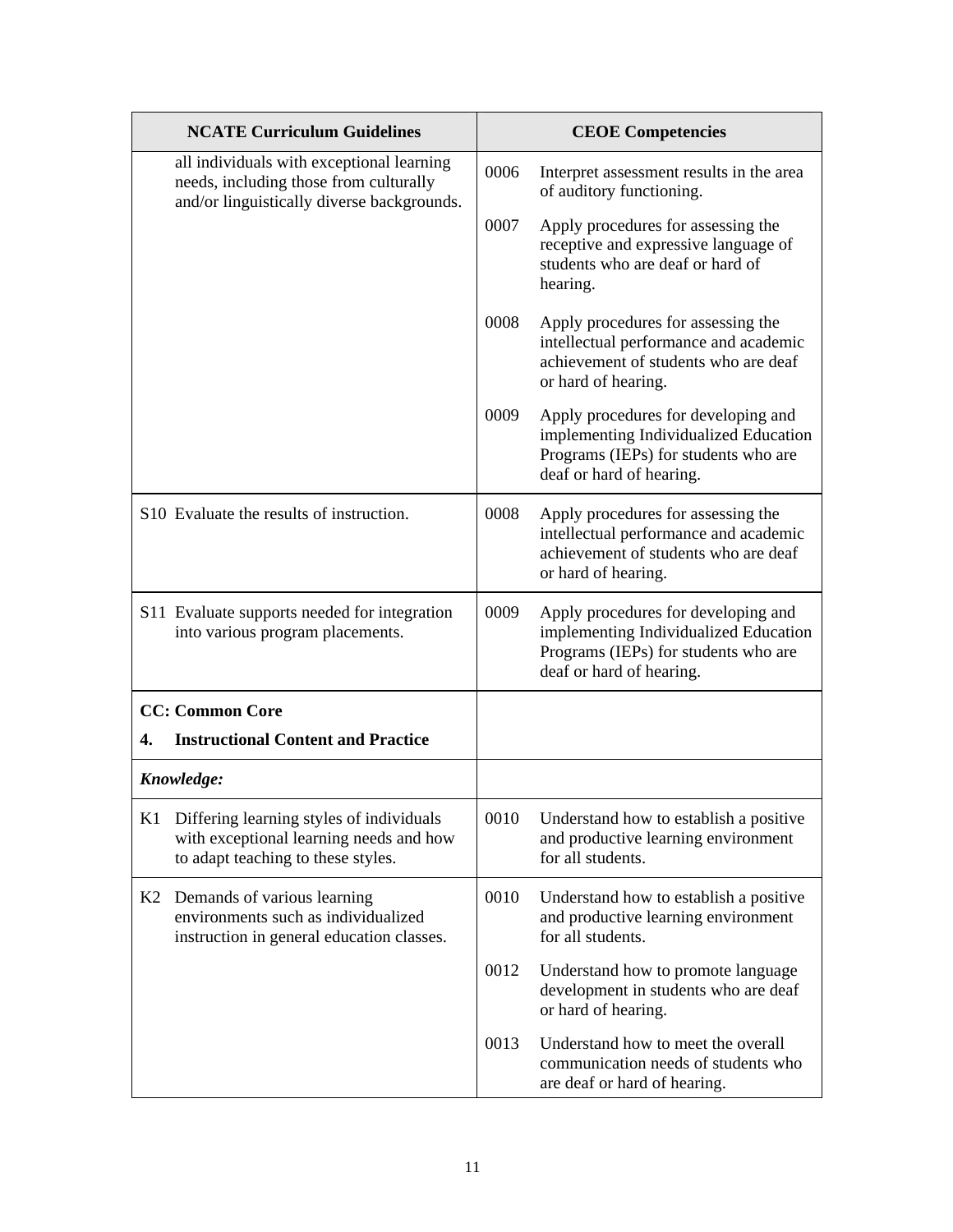|    | <b>NCATE Curriculum Guidelines</b>                                                                                                                                                        |      | <b>CEOE Competencies</b>                                                                                                               |
|----|-------------------------------------------------------------------------------------------------------------------------------------------------------------------------------------------|------|----------------------------------------------------------------------------------------------------------------------------------------|
|    |                                                                                                                                                                                           | 0014 | Understand how to promote the<br>academic achievement of students who<br>are deaf or hard of hearing.                                  |
|    |                                                                                                                                                                                           | 0015 | Understand how to promote<br>independent living competence and<br>self-advocacy in students who are deaf<br>or hard of hearing.        |
| K3 | Curricula for the development of motor,<br>cognitive, academic, social, language,<br>affective, career, and functional life skills<br>for individuals with exceptional learning<br>needs. | 0010 | Understand how to establish a positive<br>and productive learning environment<br>for all students.                                     |
|    |                                                                                                                                                                                           | 0011 | Understand amplification methods and<br>strategies for promoting auditory skill<br>development in students who are hard<br>of hearing. |
|    |                                                                                                                                                                                           | 0012 | Understand how to promote language<br>development in students who are deaf<br>or hard of hearing.                                      |
|    |                                                                                                                                                                                           | 0013 | Understand how to meet the overall<br>communication needs of students who<br>are deaf or hard of hearing.                              |
|    |                                                                                                                                                                                           | 0014 | Understand how to promote the<br>academic achievement of students who<br>are deaf or hard of hearing.                                  |
|    |                                                                                                                                                                                           | 0015 | Understand how to promote<br>independent living competence and<br>self-advocacy in students who are deaf<br>or hard of hearing.        |
| K4 | Instructional and remedial methods,<br>techniques, and curriculum materials.                                                                                                              | 0010 | Understand how to establish a positive<br>and productive learning environment<br>for all students.                                     |
|    |                                                                                                                                                                                           | 0011 | Understand amplification methods and<br>strategies for promoting auditory skill<br>development in students who are hard<br>of hearing. |
|    |                                                                                                                                                                                           | 0012 | Understand how to promote language<br>development in students who are deaf<br>or hard of hearing.                                      |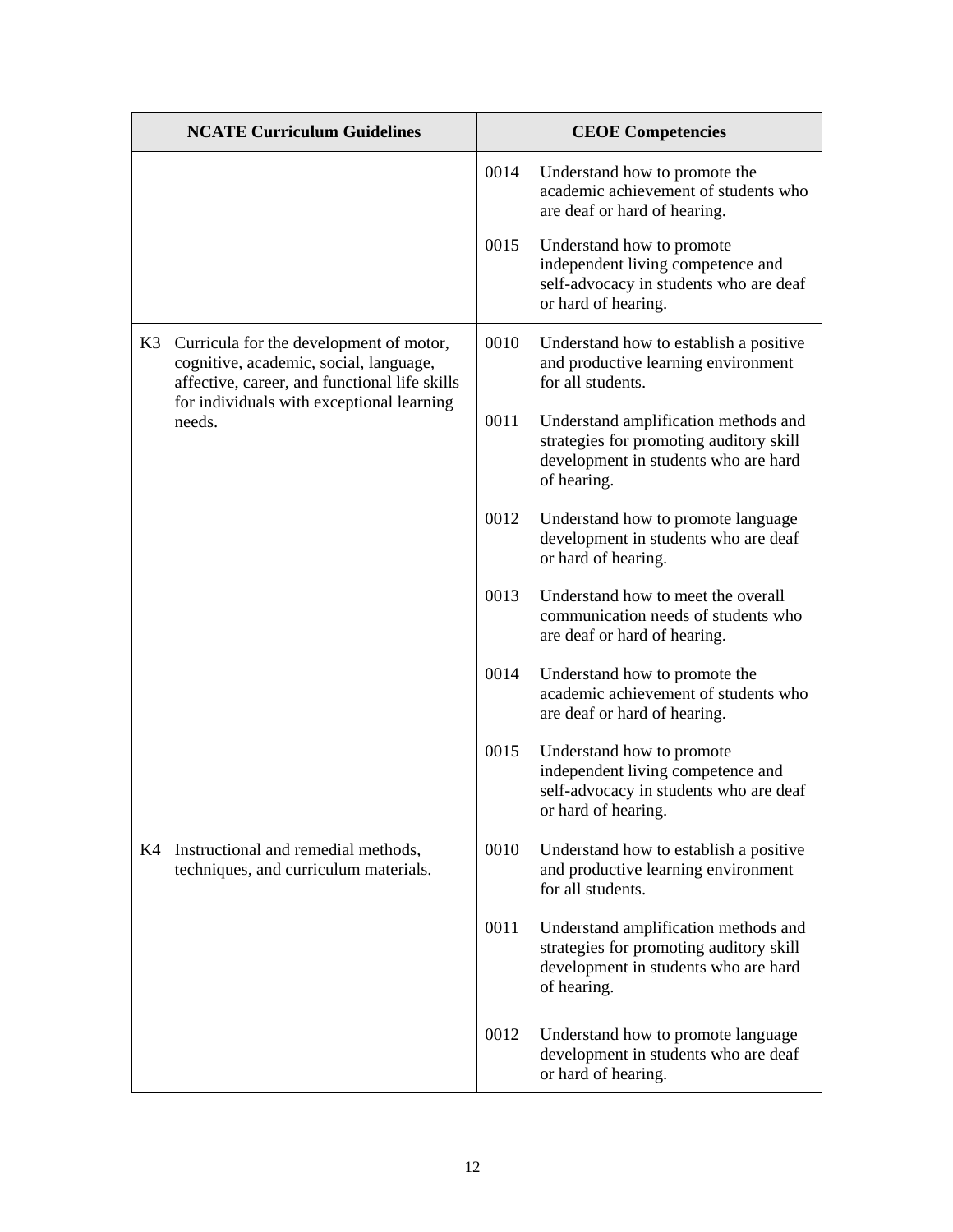|                | <b>NCATE Curriculum Guidelines</b>                                                                                                                            |      | <b>CEOE Competencies</b>                                                                                                        |
|----------------|---------------------------------------------------------------------------------------------------------------------------------------------------------------|------|---------------------------------------------------------------------------------------------------------------------------------|
|                |                                                                                                                                                               | 0013 | Understand how to meet the overall<br>communication needs of students who<br>are deaf or hard of hearing.                       |
|                |                                                                                                                                                               | 0014 | Understand how to promote the<br>academic achievement of students who<br>are deaf or hard of hearing.                           |
|                |                                                                                                                                                               | 0015 | Understand how to promote<br>independent living competence and<br>self-advocacy in students who are deaf<br>or hard of hearing. |
| K5             | Techniques for modifying instructional<br>methods and materials.                                                                                              | 0012 | Understand how to promote language<br>development in students who are deaf<br>or hard of hearing.                               |
|                |                                                                                                                                                               | 0013 | Understand how to meet the overall<br>communication needs of students who<br>are deaf or hard of hearing.                       |
|                |                                                                                                                                                               | 0014 | Understand how to promote the<br>academic achievement of students who<br>are deaf or hard of hearing.                           |
|                |                                                                                                                                                               | 0015 | Understand how to promote<br>independent living competence and<br>self-advocacy in students who are deaf<br>or hard of hearing. |
|                | K6 Life skills instruction relevant to<br>independent, community, and personal<br>living and employment.                                                      | 0015 | Understand how to promote<br>independent living competence and<br>self-advocacy in students who are deaf<br>or hard of hearing. |
| K7             | Cultural perspectives influencing the<br>relationship among families, schools, and<br>communities as related to effective<br>instruction for individuals with | 0015 | Understand how to promote<br>independent living competence and<br>self-advocacy in students who are deaf<br>or hard of hearing. |
|                | exceptional learning needs.                                                                                                                                   | 0017 | Understand how to promote strong<br>school-home relationships.                                                                  |
| Skills:        |                                                                                                                                                               |      |                                                                                                                                 |
| S <sub>1</sub> | Interpret and use assessment data for<br>instruction.                                                                                                         | 0005 | Understand assessment procedures for<br>evaluating individual differences and<br>making placement and programming               |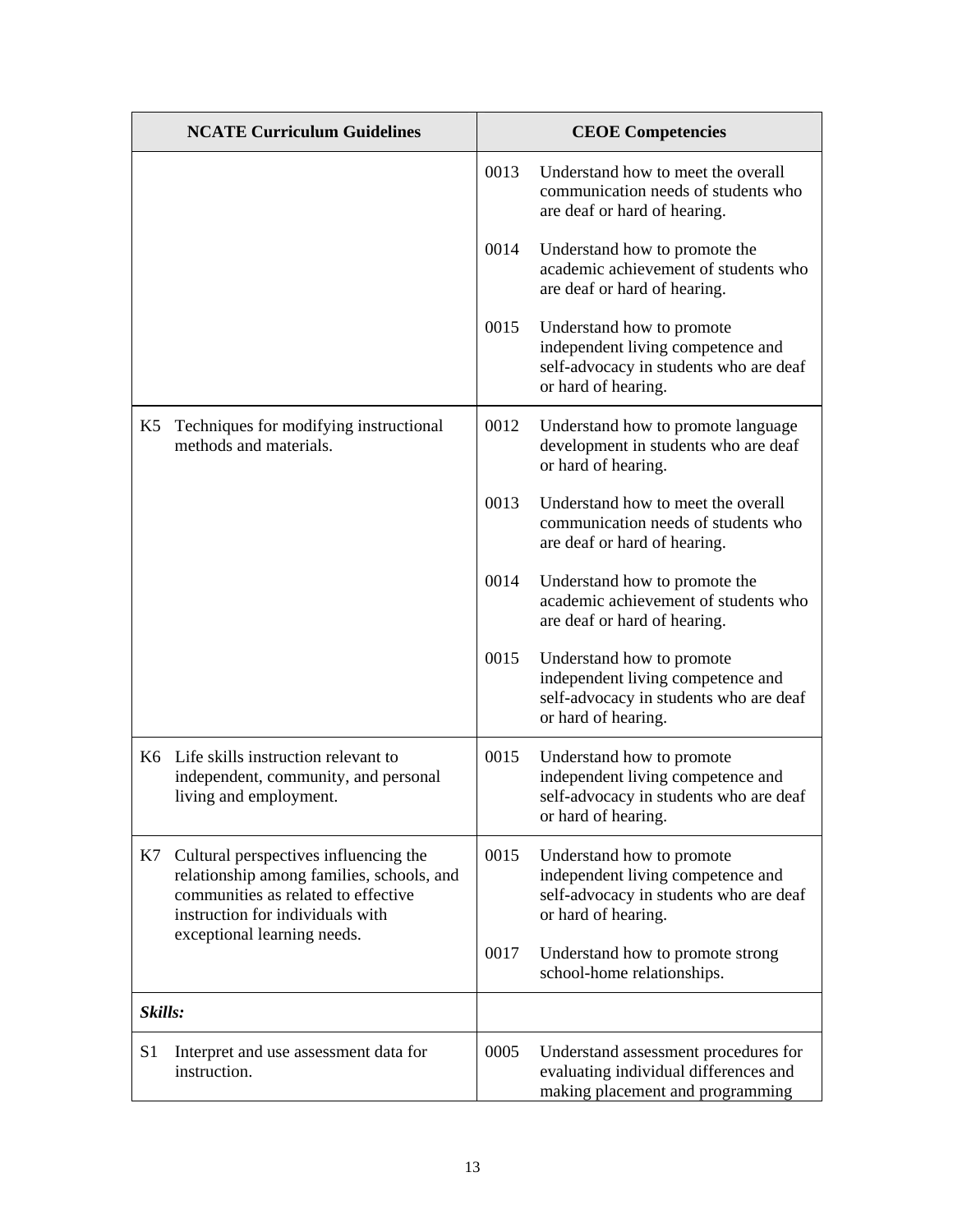| <b>NCATE Curriculum Guidelines</b> |                                                                                                                                   | <b>CEOE</b> Competencies |                                                                                                                                                                         |
|------------------------------------|-----------------------------------------------------------------------------------------------------------------------------------|--------------------------|-------------------------------------------------------------------------------------------------------------------------------------------------------------------------|
|                                    |                                                                                                                                   | 0007                     | decisions for students with disabilities.<br>Apply procedures for assessing the<br>receptive and expressive language of<br>students who are deaf or hard of<br>hearing. |
|                                    |                                                                                                                                   | 0008                     | Apply procedures for assessing the<br>intellectual performance and academic<br>achievement of students who are deaf<br>or hard of hearing.                              |
| S <sub>2</sub>                     | Develop and/or select instructional<br>content, materials, resources, and<br>strategies that respond to cultural,                 | 0010                     | Understand how to establish a positive<br>and productive learning environment<br>for all students.                                                                      |
|                                    | linguistic, and gender differences.                                                                                               | 0011                     | Understand amplification methods and<br>strategies for promoting auditory skill<br>development in students who are hard<br>of hearing.                                  |
|                                    |                                                                                                                                   | 0012                     | Understand how to promote language<br>development in students who are deaf<br>or hard of hearing.                                                                       |
| S <sub>3</sub>                     | Develop comprehensive, longitudinal<br>individualized programs.                                                                   | 0009                     | Apply procedures for developing and<br>implementing Individualized Education<br>Programs (IEPs) for students who are<br>deaf or hard of hearing.                        |
| S <sub>4</sub>                     | Choose and use appropriate technologies<br>to accomplish instructional objectives and<br>to integrate them appropriately into the | 0010                     | Understand how to establish a positive<br>and productive learning environment<br>for all students.                                                                      |
|                                    | instructional process.                                                                                                            | 0011                     | Understand amplification methods and<br>strategies for promoting auditory skill<br>development in students who are hard<br>of hearing.                                  |
|                                    |                                                                                                                                   | 0012                     | Understand how to promote language<br>development in students who are deaf<br>or hard of hearing.                                                                       |
|                                    |                                                                                                                                   | 0013                     | Understand how to meet the overall<br>communication needs of students who<br>are deaf or hard of hearing.                                                               |
|                                    |                                                                                                                                   | 0014                     | Understand how to promote the                                                                                                                                           |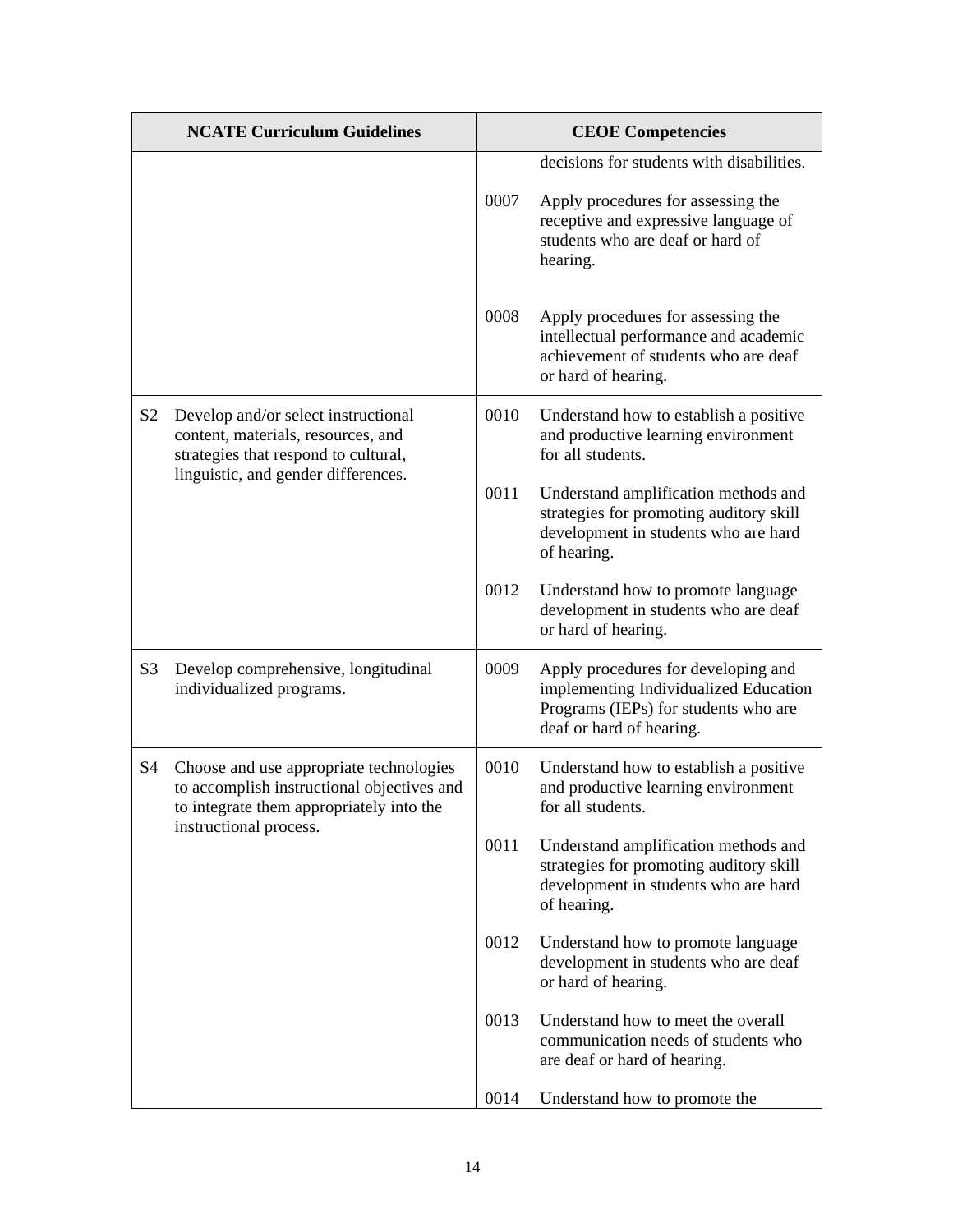|                | <b>NCATE Curriculum Guidelines</b>                                                                               |      | <b>CEOE Competencies</b>                                                                                                               |
|----------------|------------------------------------------------------------------------------------------------------------------|------|----------------------------------------------------------------------------------------------------------------------------------------|
|                |                                                                                                                  |      | academic achievement of students who<br>are deaf or hard of hearing.                                                                   |
|                |                                                                                                                  | 0015 | Understand how to promote<br>independent living competence and<br>self-advocacy in students who are deaf<br>or hard of hearing.        |
| S <sub>5</sub> | Prepare appropriate lesson plans.                                                                                | 0010 | Understand how to establish a positive<br>and productive learning environment<br>for all students.                                     |
| S <sub>6</sub> | Involve the individual and family in<br>setting instructional goals and charting<br>progress.                    | 0017 | Understand how to promote strong<br>school-home relationships.                                                                         |
| S7             | Use task analysis.                                                                                               | 0010 | Understand how to establish a positive<br>and productive learning environment<br>for all students.                                     |
|                |                                                                                                                  | 0011 | Understand amplification methods and<br>strategies for promoting auditory skill<br>development in students who are hard<br>of hearing. |
|                |                                                                                                                  | 0012 | Understand how to promote language<br>development in students who are deaf<br>or hard of hearing.                                      |
|                |                                                                                                                  | 0013 | Understand how to meet the overall<br>communication needs of students who<br>are deaf or hard of hearing.                              |
|                |                                                                                                                  | 0014 | Understand how to promote the<br>academic achievement of students who<br>are deaf or hard of hearing.                                  |
|                |                                                                                                                  | 0015 | Understand how to promote<br>independent living competence and<br>self-advocacy in students who are deaf<br>or hard of hearing.        |
| S <sub>8</sub> | Select, adapt, and use instructional<br>strategies and materials according to<br>characteristics of the learner. | 0010 | Understand how to establish a positive<br>and productive learning environment<br>for all students.                                     |
|                |                                                                                                                  | 0011 | Understand amplification methods and<br>strategies for promoting auditory skill<br>development in students who are hard<br>of hearing. |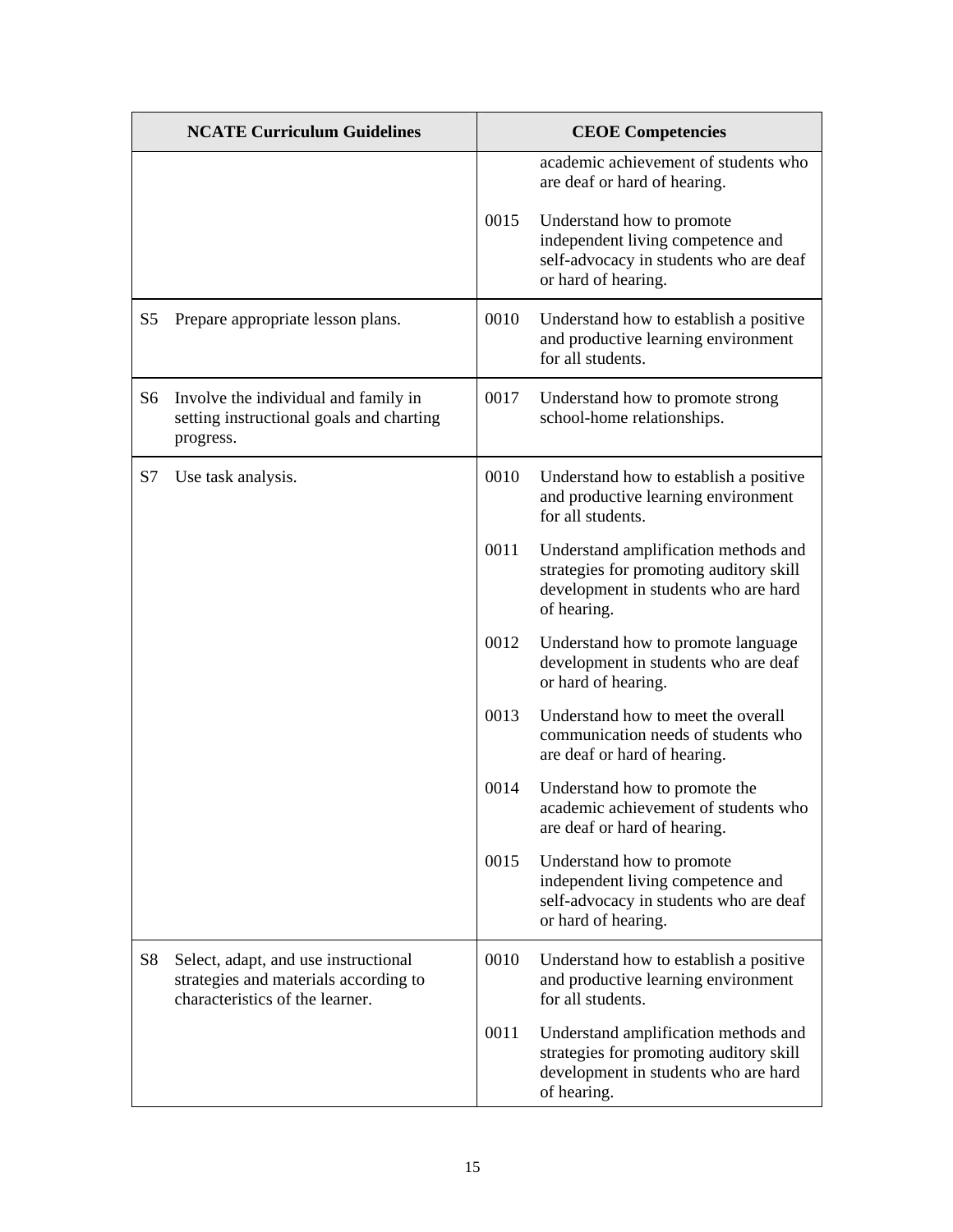| <b>NCATE Curriculum Guidelines</b>                                                                                                                              |      | <b>CEOE Competencies</b>                                                                                                                         |
|-----------------------------------------------------------------------------------------------------------------------------------------------------------------|------|--------------------------------------------------------------------------------------------------------------------------------------------------|
|                                                                                                                                                                 | 0012 | Understand how to promote language<br>development in students who are deaf<br>or hard of hearing.                                                |
|                                                                                                                                                                 | 0013 | Understand how to meet the overall<br>communication needs of students who<br>are deaf or hard of hearing.                                        |
|                                                                                                                                                                 | 0014 | Understand how to promote the<br>academic achievement of students who<br>are deaf or hard of hearing.                                            |
|                                                                                                                                                                 | 0015 | Understand how to promote<br>independent living competence and<br>self-advocacy in students who are deaf<br>or hard of hearing.                  |
| S <sub>9</sub><br>Sequence, implement, and evaluate<br>individual learning objectives.                                                                          | 0009 | Apply procedures for developing and<br>implementing Individualized Education<br>Programs (IEPs) for students who are<br>deaf or hard of hearing. |
| S10 Integrate affective, social, and<br>career/vocational skills with academic<br>curricula.                                                                    | 0013 | Understand how to meet the overall<br>communication needs of students who<br>are deaf or hard of hearing.                                        |
|                                                                                                                                                                 | 0014 | Understand how to promote the<br>academic achievement of students who<br>are deaf or hard of hearing.                                            |
|                                                                                                                                                                 | 0015 | Understand how to promote<br>independent living competence and<br>self-advocacy in students who are deaf<br>or hard of hearing.                  |
| S11 Use strategies for facilitating maintenance<br>and generalization of skills across learning<br>environments.                                                | 0014 | Understand how to promote the<br>academic achievement of students who<br>are deaf or hard of hearing.                                            |
| S12 Use instructional time properly.                                                                                                                            | 0010 | Understand how to establish a positive<br>and productive learning environment<br>for all students.                                               |
| S13 Teach individuals with exceptional<br>learning needs to use thinking, problem<br>solving, and other cognitive strategies to<br>meet their individual needs. | 0010 | Understand how to establish a positive<br>and productive learning environment<br>for all students.                                               |
|                                                                                                                                                                 | 0014 | Understand how to promote the<br>academic achievement of students who                                                                            |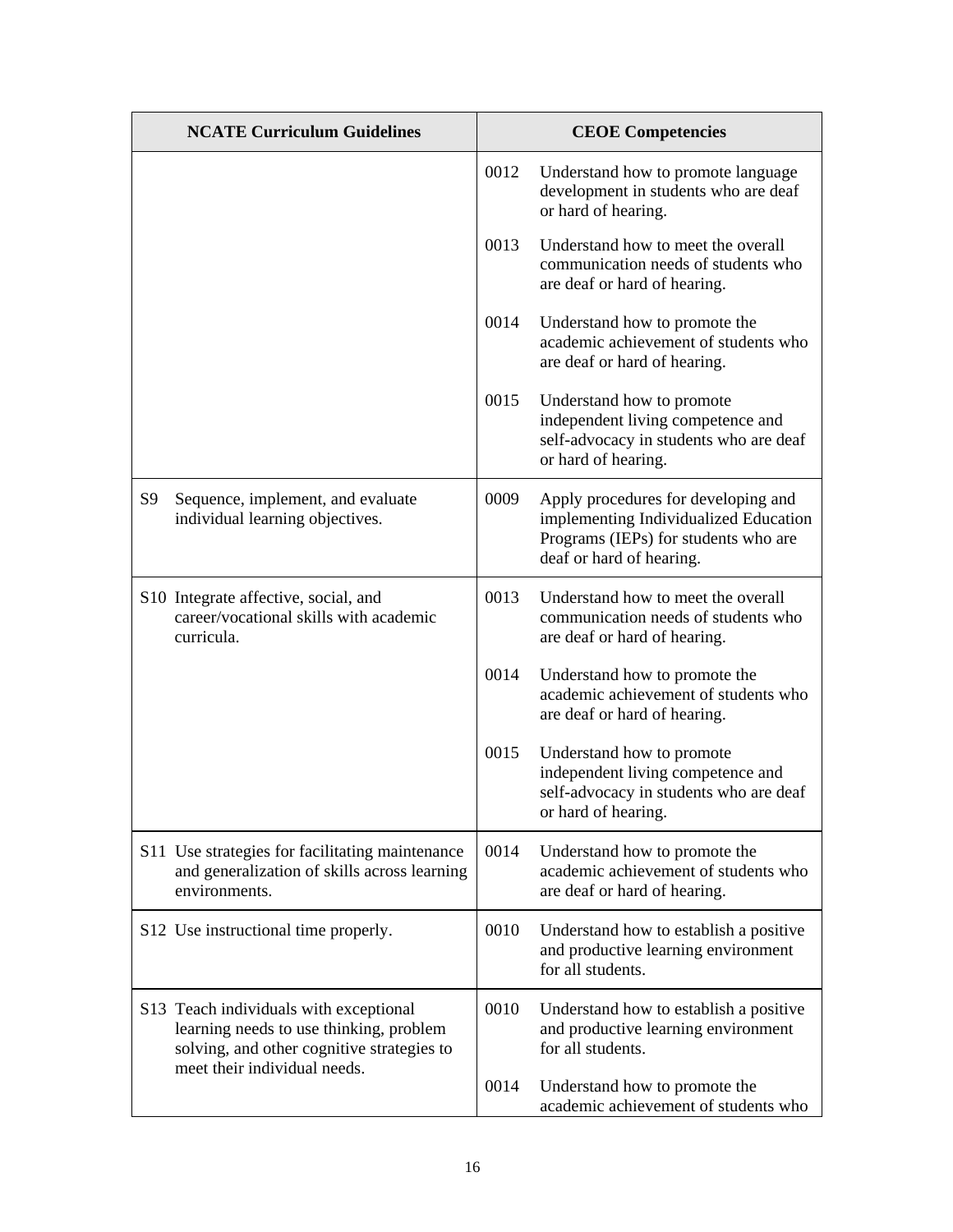|    | <b>NCATE Curriculum Guidelines</b>                                                                                                                             | <b>CEOE Competencies</b> |                                                                                                                                                                                                    |
|----|----------------------------------------------------------------------------------------------------------------------------------------------------------------|--------------------------|----------------------------------------------------------------------------------------------------------------------------------------------------------------------------------------------------|
|    |                                                                                                                                                                |                          | are deaf or hard of hearing.                                                                                                                                                                       |
|    | S14 Choose and implement instructional<br>techniques and strategies that promote<br>successful transitions for individuals with<br>exceptional learning needs. | 0014                     | Understand how to promote the<br>academic achievement of students who<br>are deaf or hard of hearing.                                                                                              |
|    |                                                                                                                                                                | 0015                     | Understand how to promote<br>independent living competence and<br>self-advocacy in students who are deaf<br>or hard of hearing.                                                                    |
|    |                                                                                                                                                                | 0018                     | Understand how to encourage school-<br>community interactions that enhance<br>learning opportunities for students who<br>are deaf or hard of hearing.                                              |
|    | S15 Establish and maintain rapport with<br>learners.                                                                                                           | 0010                     | Understand how to establish a positive<br>and productive learning environment<br>for all students.                                                                                                 |
|    | S16 Use verbal and nonverbal communication<br>techniques.                                                                                                      | 0010                     | Understand how to establish a positive<br>and productive learning environment<br>for all students.                                                                                                 |
|    |                                                                                                                                                                | 0013                     | Understand how to meet the overall<br>communication needs of students who<br>are deaf or hard of hearing.                                                                                          |
|    | S17 Conduct self-evaluation of instruction.                                                                                                                    | 0019                     | Understand the history and philosophy<br>of special education, key issues and<br>trends, roles and responsibilities, and<br>legal and ethical issues relevant to<br>special education in Oklahoma. |
|    | <b>CC: Common Core</b>                                                                                                                                         |                          |                                                                                                                                                                                                    |
| 5. | <b>Planning and Managing the Teaching</b><br>and Learning Environment                                                                                          |                          |                                                                                                                                                                                                    |
|    | Knowledge:                                                                                                                                                     |                          |                                                                                                                                                                                                    |
| K1 | Basic classroom management theories,<br>methods, and techniques for individuals<br>with exceptional learning needs.                                            | 0010                     | Understand how to establish a positive<br>and productive learning environment<br>for all students.                                                                                                 |
|    |                                                                                                                                                                | 0019                     | Understand the history and philosophy<br>of special education, key issues and<br>trends, roles and responsibilities, and                                                                           |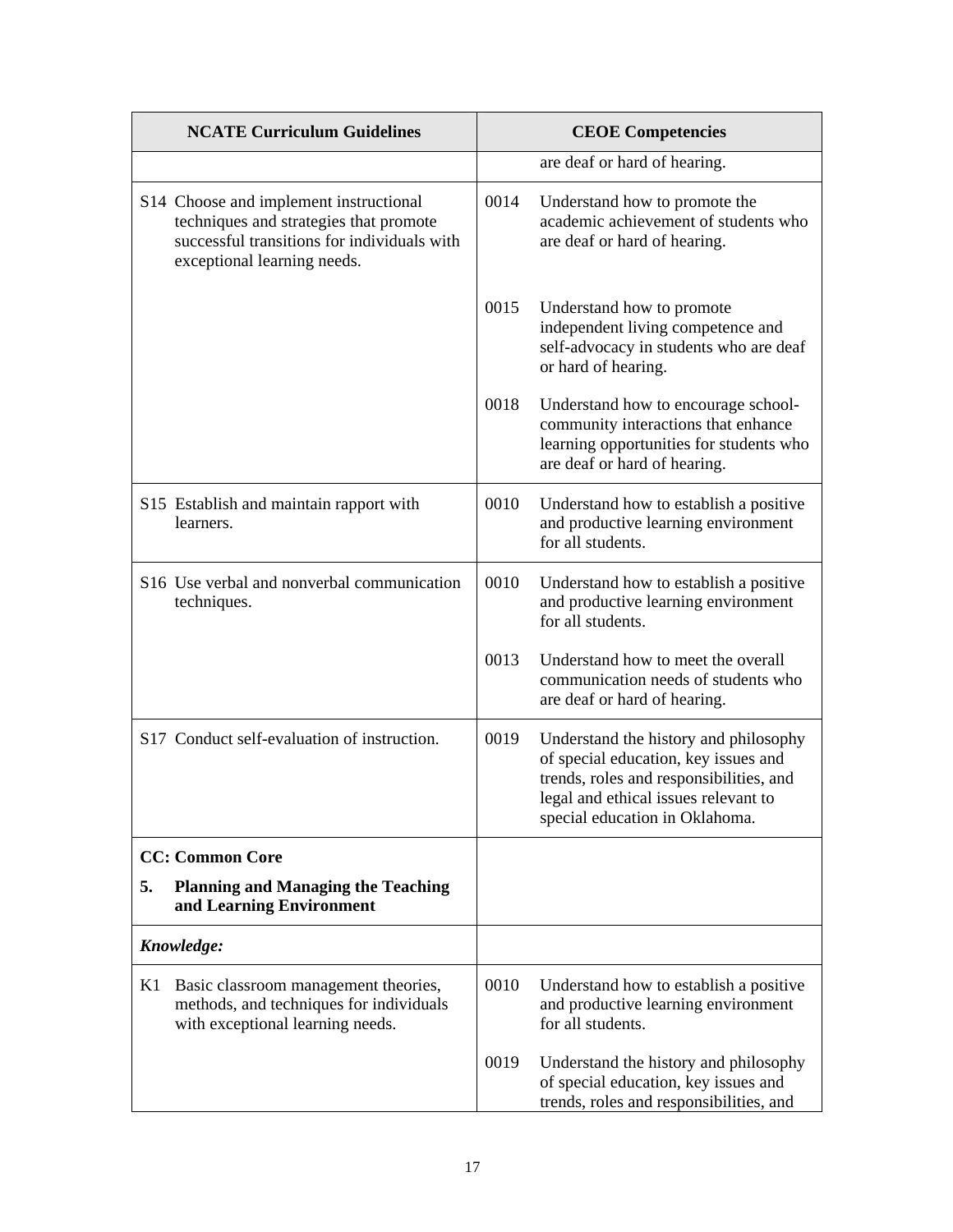|                | <b>NCATE Curriculum Guidelines</b>                                                                                       |      | <b>CEOE Competencies</b>                                                                                                                                                                           |
|----------------|--------------------------------------------------------------------------------------------------------------------------|------|----------------------------------------------------------------------------------------------------------------------------------------------------------------------------------------------------|
|                |                                                                                                                          |      | legal and ethical issues relevant to<br>special education in Oklahoma.                                                                                                                             |
|                | K2 Research-based best practices for effective<br>management of teaching and learning.                                   | 0010 | Understand how to establish a positive<br>and productive learning environment<br>for all students.                                                                                                 |
|                |                                                                                                                          | 0019 | Understand the history and philosophy<br>of special education, key issues and<br>trends, roles and responsibilities, and<br>legal and ethical issues relevant to<br>special education in Oklahoma. |
| K3             | Ways in which technology can assist with<br>planning and managing the teaching and<br>learning environment.              | 0010 | Understand how to establish a positive<br>and productive learning environment<br>for all students.                                                                                                 |
| Skills:        |                                                                                                                          |      |                                                                                                                                                                                                    |
| S <sub>1</sub> | Crate a safe, positive, and supportive<br>learning environment in which diversities<br>are valued.                       | 0010 | Understand how to establish a positive<br>and productive learning environment<br>for all students.                                                                                                 |
| S <sub>2</sub> | Use strategies and techniques for<br>facilitating the functional integration of<br>individuals with exceptional learning | 0010 | Understand how to establish a positive<br>and productive learning environment<br>for all students.                                                                                                 |
|                | needs in various settings.                                                                                               | 0014 | Understand how to promote the<br>academic achievement of students who<br>are deaf or hard of hearing.                                                                                              |
|                |                                                                                                                          | 0015 | Understand how to promote<br>independent living competence and<br>self-advocacy in students who are deaf<br>or hard of hearing.                                                                    |
| S <sub>3</sub> | Prepare and organize materials to<br>implement daily lesson plans.                                                       | 0010 | Understand how to establish a positive<br>and productive learning environment<br>for all students.                                                                                                 |
|                |                                                                                                                          | 0011 | Understand amplification methods and<br>strategies for promoting auditory skill<br>development in students who are hard<br>of hearing.                                                             |
|                |                                                                                                                          | 0012 | Understand how to promote language<br>development in students who are deaf<br>or hard of hearing.                                                                                                  |
|                |                                                                                                                          | 0013 | Understand how to meet the overall                                                                                                                                                                 |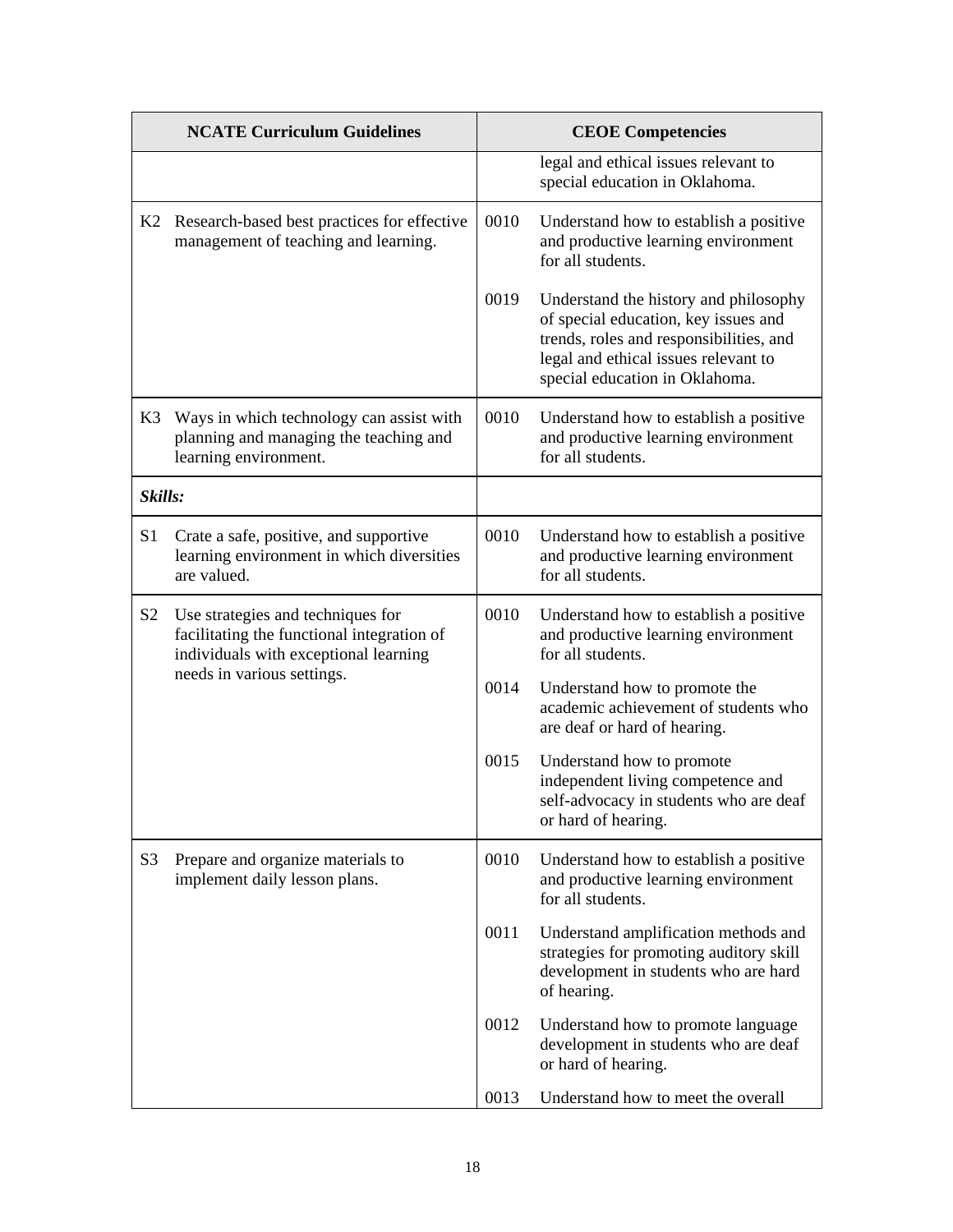| <b>NCATE Curriculum Guidelines</b> |                                                                                                                           | <b>CEOE</b> Competencies |                                                                                                                                        |
|------------------------------------|---------------------------------------------------------------------------------------------------------------------------|--------------------------|----------------------------------------------------------------------------------------------------------------------------------------|
|                                    |                                                                                                                           |                          | communication needs of students who<br>are deaf or hard of hearing.                                                                    |
|                                    |                                                                                                                           | 0014                     | Understand how to promote the<br>academic achievement of students who<br>are deaf or hard of hearing.                                  |
| S <sub>4</sub>                     | Incorporate evaluation, planning, and<br>management procedures that match<br>learner needs with the instructional         | 0010                     | Understand how to establish a positive<br>and productive learning environment<br>for all students.                                     |
|                                    | environment.                                                                                                              | 0011                     | Understand amplification methods and<br>strategies for promoting auditory skill<br>development in students who are hard<br>of hearing. |
|                                    |                                                                                                                           | 0012                     | Understand how to promote language<br>development in students who are deaf<br>or hard of hearing.                                      |
|                                    |                                                                                                                           | 0013                     | Understand how to meet the overall<br>communication needs of students who<br>are deaf or hard of hearing.                              |
|                                    |                                                                                                                           | 0014                     | Understand how to promote the<br>academic achievement of students who<br>are deaf or hard of hearing.                                  |
|                                    |                                                                                                                           | 0015                     | Understand how to promote<br>independent living competence and<br>self-advocacy in students who are deaf<br>or hard of hearing.        |
| S <sub>5</sub>                     | Design a learning environment that<br>encourages active participation by learners<br>in a variety of individual and group | 0010                     | Understand how to establish a positive<br>and productive learning environment<br>for all students.                                     |
|                                    | learning activities.                                                                                                      | 0011                     | Understand amplification methods and<br>strategies for promoting auditory skill<br>development in students who are hard<br>of hearing. |
|                                    |                                                                                                                           | 0012                     | Understand how to promote language<br>development in students who are deaf<br>or hard of hearing.                                      |
|                                    |                                                                                                                           | 0013                     | Understand how to meet the overall<br>communication needs of students who<br>are deaf or hard of hearing.                              |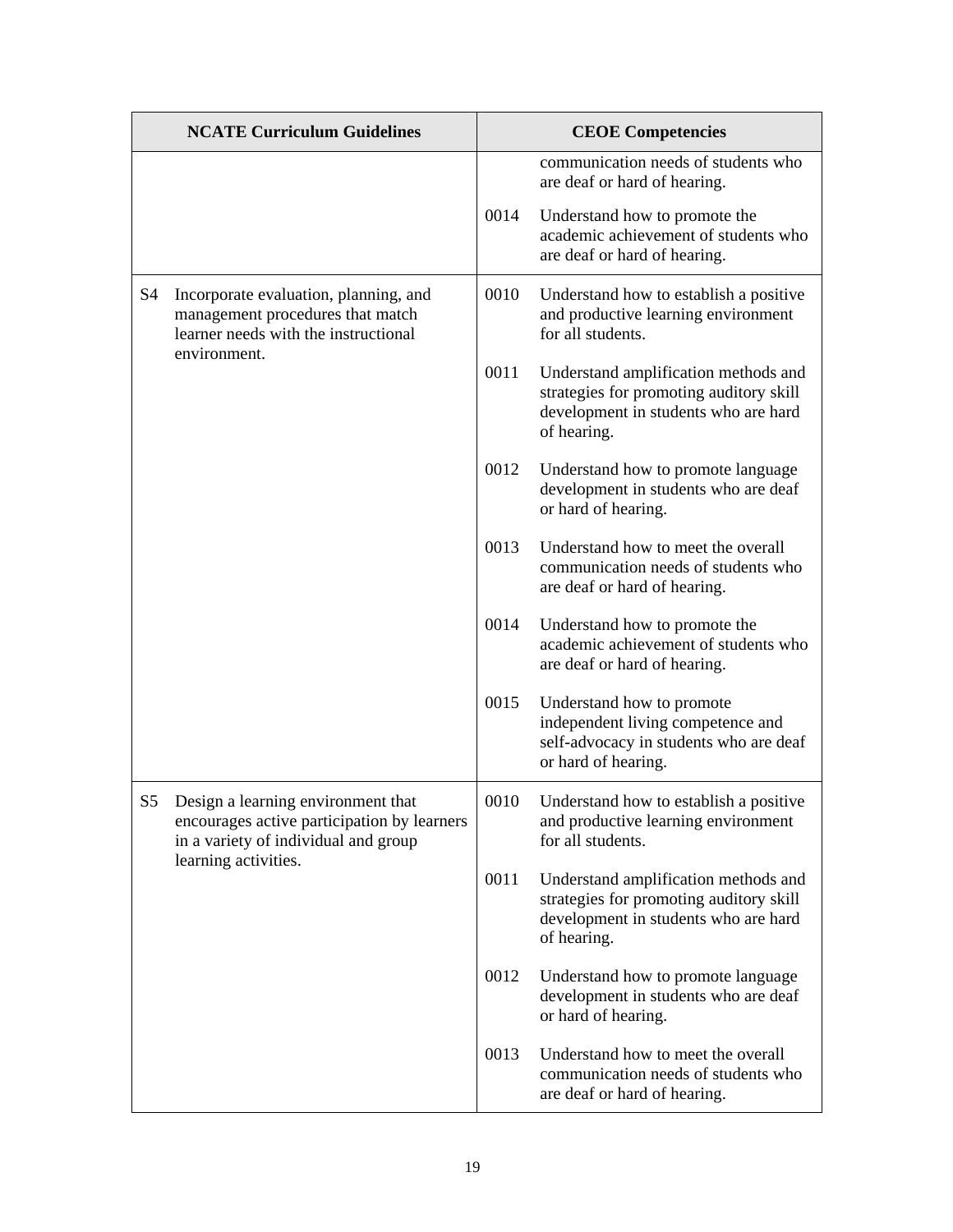| <b>NCATE Curriculum Guidelines</b> |                                                                                                                                                                |      | <b>CEOE</b> Competencies                                                                                                                                                                           |
|------------------------------------|----------------------------------------------------------------------------------------------------------------------------------------------------------------|------|----------------------------------------------------------------------------------------------------------------------------------------------------------------------------------------------------|
|                                    |                                                                                                                                                                | 0014 | Understand how to promote the<br>academic achievement of students who<br>are deaf or hard of hearing.                                                                                              |
| S <sub>6</sub>                     | Design, structure, and manage daily<br>routines effectively, including transition<br>time, for students, other staff, and the                                  | 0010 | Understand how to establish a positive<br>and productive learning environment<br>for all students.                                                                                                 |
|                                    | instructional setting.                                                                                                                                         | 0014 | Understand how to promote the<br>academic achievement of students who<br>are deaf or hard of hearing.                                                                                              |
|                                    |                                                                                                                                                                | 0016 | Understand how to establish<br>partnerships with other members of the<br>school community to enhance learning<br>opportunities for students who are deaf<br>or hard of hearing.                    |
| S7                                 | Direct the activities of a classroom<br>paraprofessional, aide, volunteer, or peer<br>tutor.                                                                   | 0016 | Understand how to establish<br>partnerships with other members of the<br>school community to enhance learning<br>opportunities for students who are deaf<br>or hard of hearing.                    |
| S <sub>8</sub>                     | Create an environment that encourages<br>self-advocacy and increased<br>independence.                                                                          | 0015 | Understand how to promote<br>independent living competence and<br>self-advocacy in students who are deaf<br>or hard of hearing.                                                                    |
|                                    | <b>CC: Common Core</b>                                                                                                                                         |      |                                                                                                                                                                                                    |
| 6.                                 | <b>Managing Student Behavior and Social</b><br><b>Interaction Skills</b>                                                                                       |      |                                                                                                                                                                                                    |
|                                    | Knowledge:                                                                                                                                                     |      |                                                                                                                                                                                                    |
| K1                                 | Applicable laws, rules and regulations,<br>and procedural safeguards regarding the<br>planning and implementation of<br>management of behaviors of individuals | 0010 | Understand how to establish a positive<br>and productive learning environment<br>for all students.                                                                                                 |
|                                    | with exceptional learning needs.                                                                                                                               | 0019 | Understand the history and philosophy<br>of special education, key issues and<br>trends, roles and responsibilities, and<br>legal and ethical issues relevant to<br>special education in Oklahoma. |
| K2                                 | Ethical considerations inherent in                                                                                                                             | 0010 | Understand how to establish a positive                                                                                                                                                             |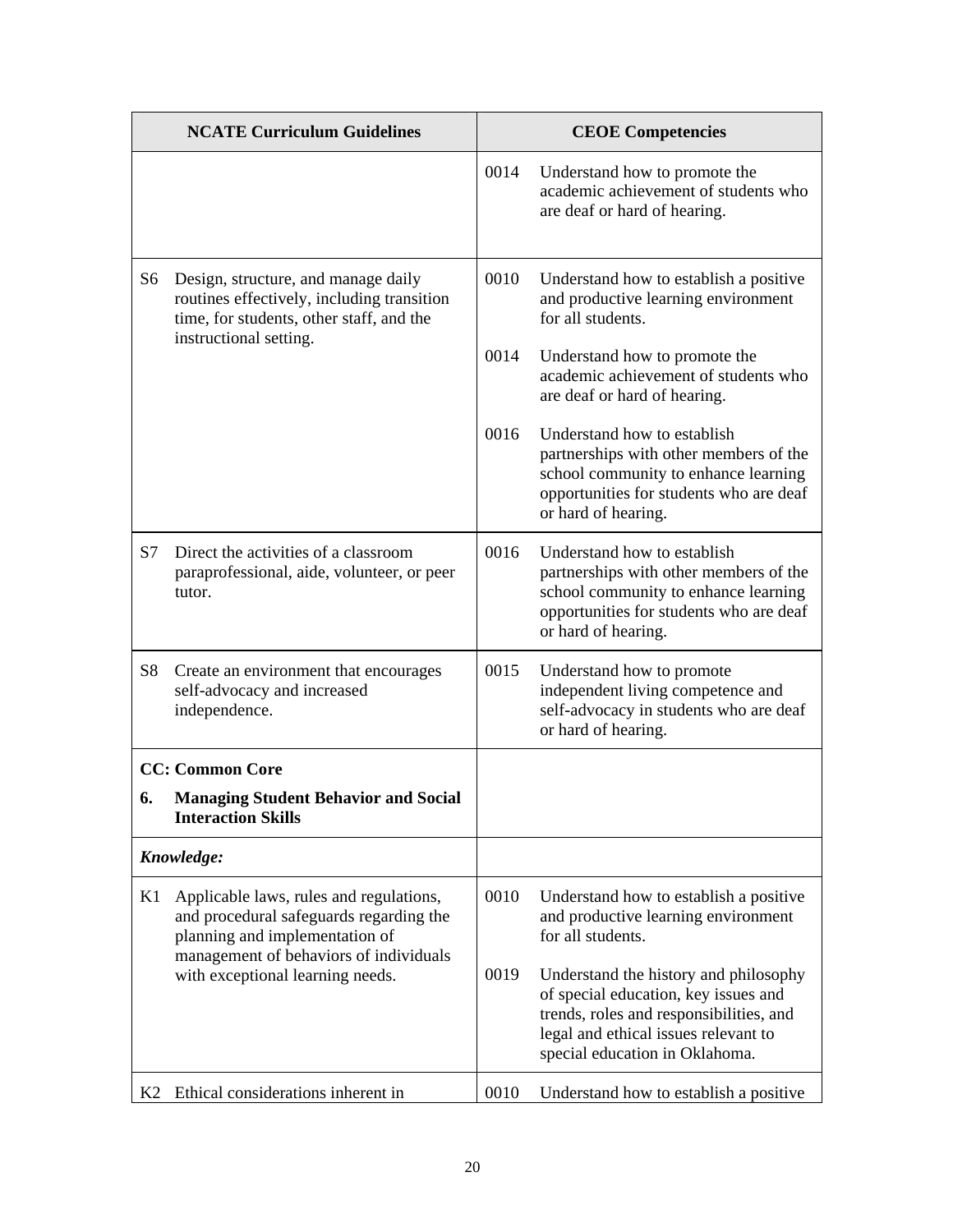|                | <b>NCATE Curriculum Guidelines</b>                                                                                                                  |      | <b>CEOE Competencies</b>                                                                                                                                                                           |
|----------------|-----------------------------------------------------------------------------------------------------------------------------------------------------|------|----------------------------------------------------------------------------------------------------------------------------------------------------------------------------------------------------|
|                | behavior management.                                                                                                                                |      | and productive learning environment<br>for all students.                                                                                                                                           |
|                |                                                                                                                                                     | 0019 | Understand the history and philosophy<br>of special education, key issues and<br>trends, roles and responsibilities, and<br>legal and ethical issues relevant to<br>special education in Oklahoma. |
| K3             | Teacher attitudes and behaviors that<br>positively or negatively influence<br>behavior of individuals with exceptional<br>learning needs.           | 0010 | Understand how to establish a positive<br>and productive learning environment<br>for all students.                                                                                                 |
| K4             | Social skills needed for educational and<br>functional living environments and<br>effective instruction in the development of<br>social skills.     | 0015 | Understand how to promote<br>independent living competence and<br>self-advocacy in students who are deaf<br>or hard of hearing.                                                                    |
| K5             | Strategies for crisis prevention/<br>intervention.                                                                                                  | 0010 | Understand how to establish a positive<br>and productive learning environment<br>for all students.                                                                                                 |
| K6             | Strategies for preparing individuals to live<br>harmoniously and productively in a<br>multiclass, multiethnic, multicultural, and                   | 0010 | Understand how to establish a positive<br>and productive learning environment<br>for all students.                                                                                                 |
|                | multinational world.                                                                                                                                | 0015 | Understand how to promote<br>independent living competence and<br>self-advocacy in students who are deaf<br>or hard of hearing.                                                                    |
|                |                                                                                                                                                     | 0018 | Understand how to encourage school-<br>community interactions that enhance<br>learning opportunities for students who<br>are deaf or hard of hearing.                                              |
| Skills:        |                                                                                                                                                     |      |                                                                                                                                                                                                    |
| S <sub>1</sub> | Demonstrate a variety of effective<br>behavior management techniques<br>appropriate to the needs of individuals<br>with exceptional learning needs. | 0010 | Understand how to establish a positive<br>and productive learning environment<br>for all students.                                                                                                 |
| S <sub>2</sub> | Implement the least intensive intervention<br>consistent with the needs of the                                                                      | 0010 | Understand how to establish a positive<br>and productive learning environment                                                                                                                      |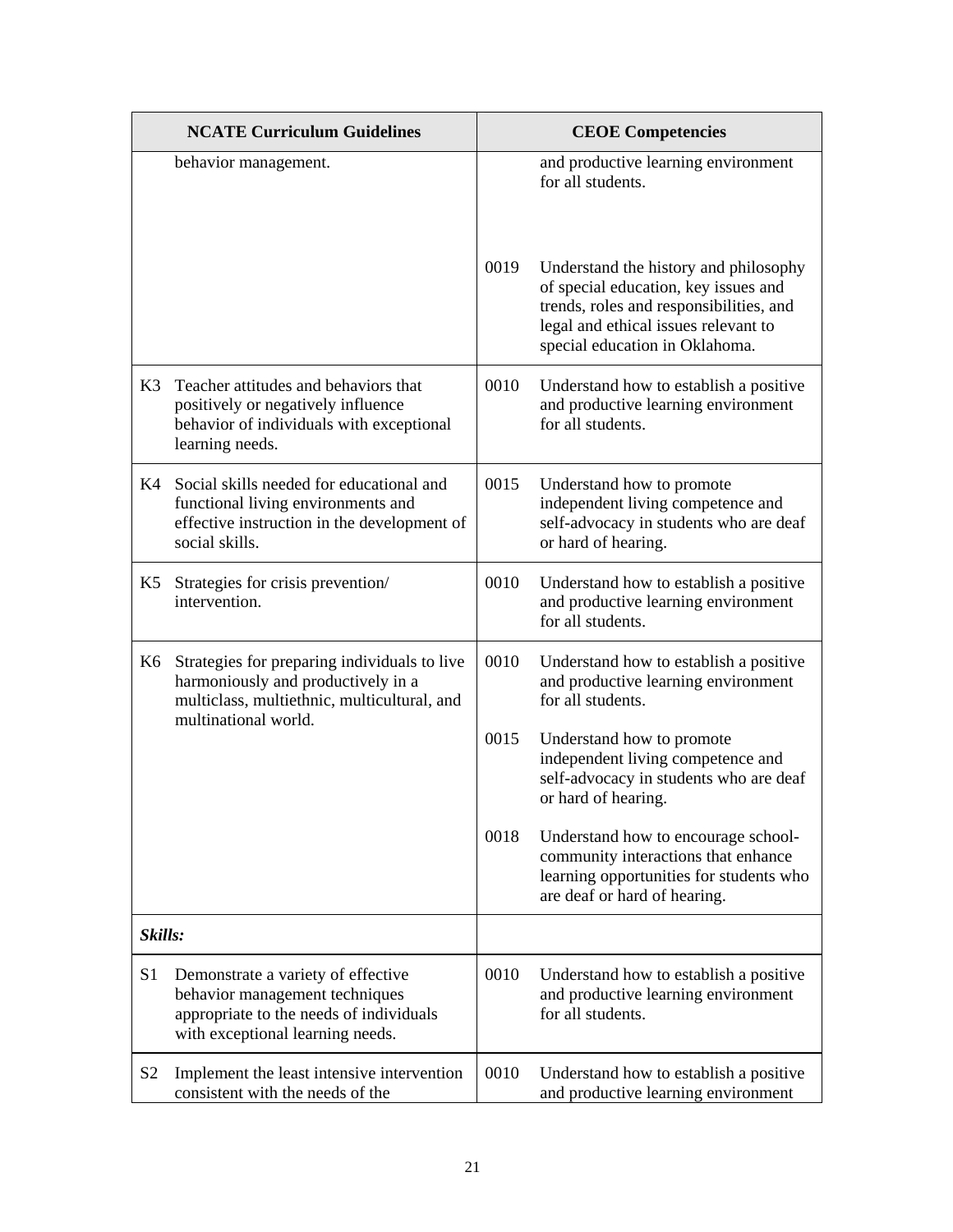| <b>NCATE Curriculum Guidelines</b> |                                                                                                                                                | <b>CEOE Competencies</b> |                                                                                                                                 |
|------------------------------------|------------------------------------------------------------------------------------------------------------------------------------------------|--------------------------|---------------------------------------------------------------------------------------------------------------------------------|
|                                    | individuals with exceptionalities.                                                                                                             |                          | for all students.                                                                                                               |
| S <sub>3</sub>                     | Modify the learning environment<br>(schedule and physical arrangement) to<br>manage inappropriate behaviors.                                   | 0010                     | Understand how to establish a positive<br>and productive learning environment<br>for all students.                              |
| S <sub>4</sub>                     | Identify realistic expectations for personal<br>and social behavior in various settings.                                                       | 0010                     | Understand how to establish a positive<br>and productive learning environment<br>for all students.                              |
|                                    |                                                                                                                                                | 0015                     | Understand how to promote<br>independent living competence and<br>self-advocacy in students who are deaf<br>or hard of hearing. |
| S <sub>5</sub>                     | Integrate social skills into the curriculum.                                                                                                   | 0010                     | Understand how to establish a positive<br>and productive learning environment<br>for all students.                              |
|                                    |                                                                                                                                                | 0015                     | Understand how to promote<br>independent living competence and<br>self-advocacy in students who are deaf<br>or hard of hearing. |
| S <sub>6</sub>                     | Use effective teaching procedures in<br>social skills instruction.                                                                             | 0015                     | Understand how to promote<br>independent living competence and<br>self-advocacy in students who are deaf<br>or hard of hearing. |
| S7                                 | Demonstrate procedures to increase the<br>individual's self-awareness, self-control,<br>self-reliance, and self-esteem.                        | 0015                     | Understand how to promote<br>independent living competence and<br>self-advocacy in students who are deaf<br>or hard of hearing. |
| S <sub>8</sub>                     | Prepare individuals with exceptional<br>learning needs to exhibit self-enhancing<br>behavior in response to societal attitudes<br>and actions. | 0015                     | Understand how to promote<br>independent living competence and<br>self-advocacy in students who are deaf<br>or hard of hearing. |
|                                    |                                                                                                                                                | 0018                     | Understand how to encourage school-<br>community interactions that enhance<br>learning opportunities for students who           |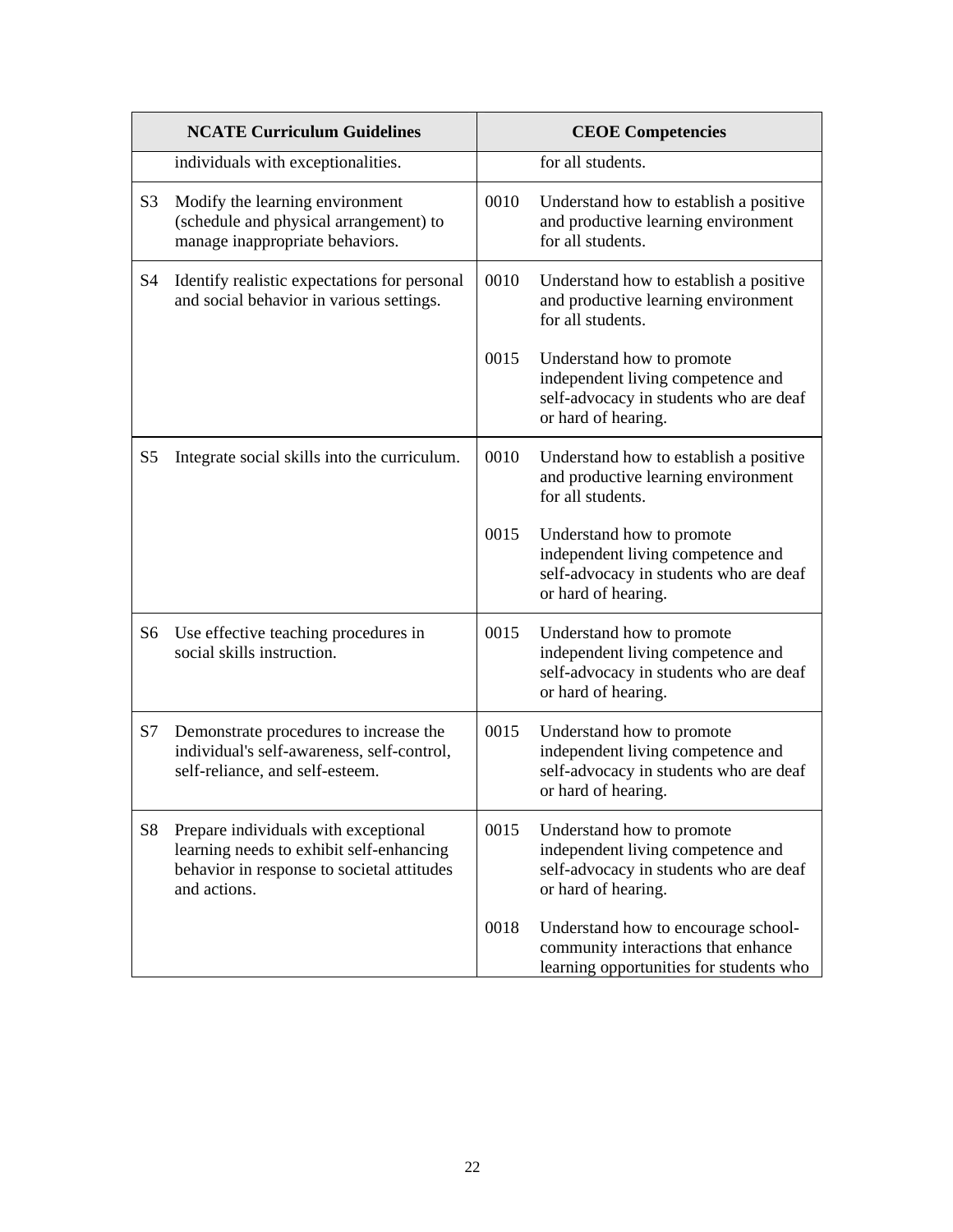|    | <b>NCATE Curriculum Guidelines</b>                                                                                                                                           |      | <b>CEOE</b> Competencies                                                                                                                                                        |
|----|------------------------------------------------------------------------------------------------------------------------------------------------------------------------------|------|---------------------------------------------------------------------------------------------------------------------------------------------------------------------------------|
|    |                                                                                                                                                                              |      | are deaf or hard of hearing.                                                                                                                                                    |
|    | <b>CC: Common Core</b>                                                                                                                                                       |      |                                                                                                                                                                                 |
| 7. | <b>Communication and Collaborative</b><br><b>Partnerships</b>                                                                                                                |      |                                                                                                                                                                                 |
|    | Knowledge:                                                                                                                                                                   |      |                                                                                                                                                                                 |
| K1 | Factors that promote effective<br>communication and collaboration with<br>individuals, parents, and school and<br>community personnel in a culturally<br>responsive program. | 0016 | Understand how to establish<br>partnerships with other members of the<br>school community to enhance learning<br>opportunities for students who are deaf<br>or hard of hearing. |
|    |                                                                                                                                                                              | 0017 | Understand how to promote strong<br>school-home relationships.                                                                                                                  |
|    |                                                                                                                                                                              | 0018 | Understand how to encourage school-<br>community interactions that enhance<br>learning opportunities for students who<br>are deaf or hard of hearing.                           |
| K2 | Typical concerns of parents of individuals<br>with exceptional learning needs and<br>appropriate strategies to help parents deal<br>with these concerns.                     | 0017 | Understand how to promote strong<br>school-home relationships.                                                                                                                  |
| K3 | Development of individual student<br>programs working in collaboration with<br>team members.                                                                                 | 0010 | Understand how to establish a positive<br>and productive learning environment<br>for all students.                                                                              |
|    |                                                                                                                                                                              | 0016 | Understand how to establish<br>partnerships with other members of the<br>school community to enhance learning<br>opportunities for students who are deaf<br>or hard of hearing. |
|    |                                                                                                                                                                              | 0019 | Understand the history and philosophy<br>of special education, key issues and<br>trends, roles and responsibilities, and                                                        |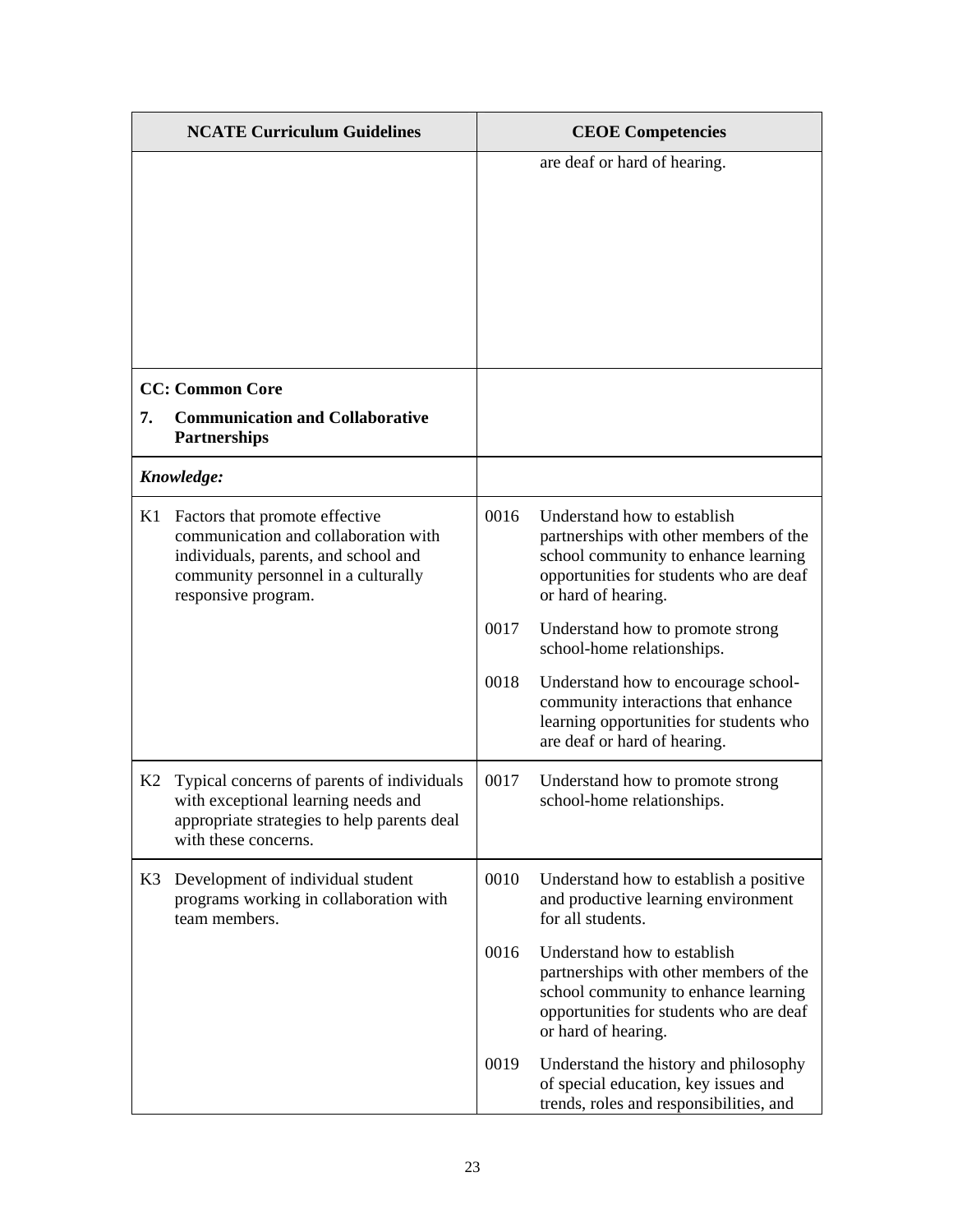|                | <b>NCATE Curriculum Guidelines</b>                                                                                                                                                  |      | <b>CEOE Competencies</b>                                                                                                                                                                           |  |
|----------------|-------------------------------------------------------------------------------------------------------------------------------------------------------------------------------------|------|----------------------------------------------------------------------------------------------------------------------------------------------------------------------------------------------------|--|
|                |                                                                                                                                                                                     |      | legal and ethical issues relevant to<br>special education in Oklahoma.                                                                                                                             |  |
| K4             | Roles of individuals with exceptionalities,<br>parents, teachers, and other school and<br>community personnel in planning an<br>individualized program.                             | 0009 | Apply procedures for developing and<br>implementing Individualized Education<br>Programs (IEPs) for students who are<br>deaf or hard of hearing.                                                   |  |
|                |                                                                                                                                                                                     | 0010 | Understand how to establish a positive<br>and productive learning environment<br>for all students.                                                                                                 |  |
|                |                                                                                                                                                                                     | 0016 | Understand how to establish<br>partnerships with other members of the<br>school community to enhance learning<br>opportunities for students who are deaf<br>or hard of hearing.                    |  |
|                |                                                                                                                                                                                     | 0017 | Understand how to promote strong<br>school-home relationships.                                                                                                                                     |  |
|                |                                                                                                                                                                                     | 0018 | Understand how to encourage school-<br>community interactions that enhance<br>learning opportunities for students who<br>are deaf or hard of hearing.                                              |  |
|                |                                                                                                                                                                                     | 0019 | Understand the history and philosophy<br>of special education, key issues and<br>trends, roles and responsibilities, and<br>legal and ethical issues relevant to<br>special education in Oklahoma. |  |
| K5             | Ethical practices for confidential<br>communication to others about individuals<br>with exceptional learning needs.                                                                 | 0019 | Understand the history and philosophy<br>of special education, key issues and<br>trends, roles and responsibilities, and<br>legal and ethical issues relevant to<br>special education in Oklahoma. |  |
| Skills:        |                                                                                                                                                                                     |      |                                                                                                                                                                                                    |  |
| S <sub>1</sub> | Use collaborative strategies in working<br>with individuals with exceptional learning<br>needs, parents, and school and community<br>personnel in various learning<br>environments. | 0016 | Understand how to establish<br>partnerships with other members of the<br>school community to enhance learning<br>opportunities for students who are deaf<br>or hard of hearing.                    |  |
|                |                                                                                                                                                                                     | 0017 | Understand how to promote strong                                                                                                                                                                   |  |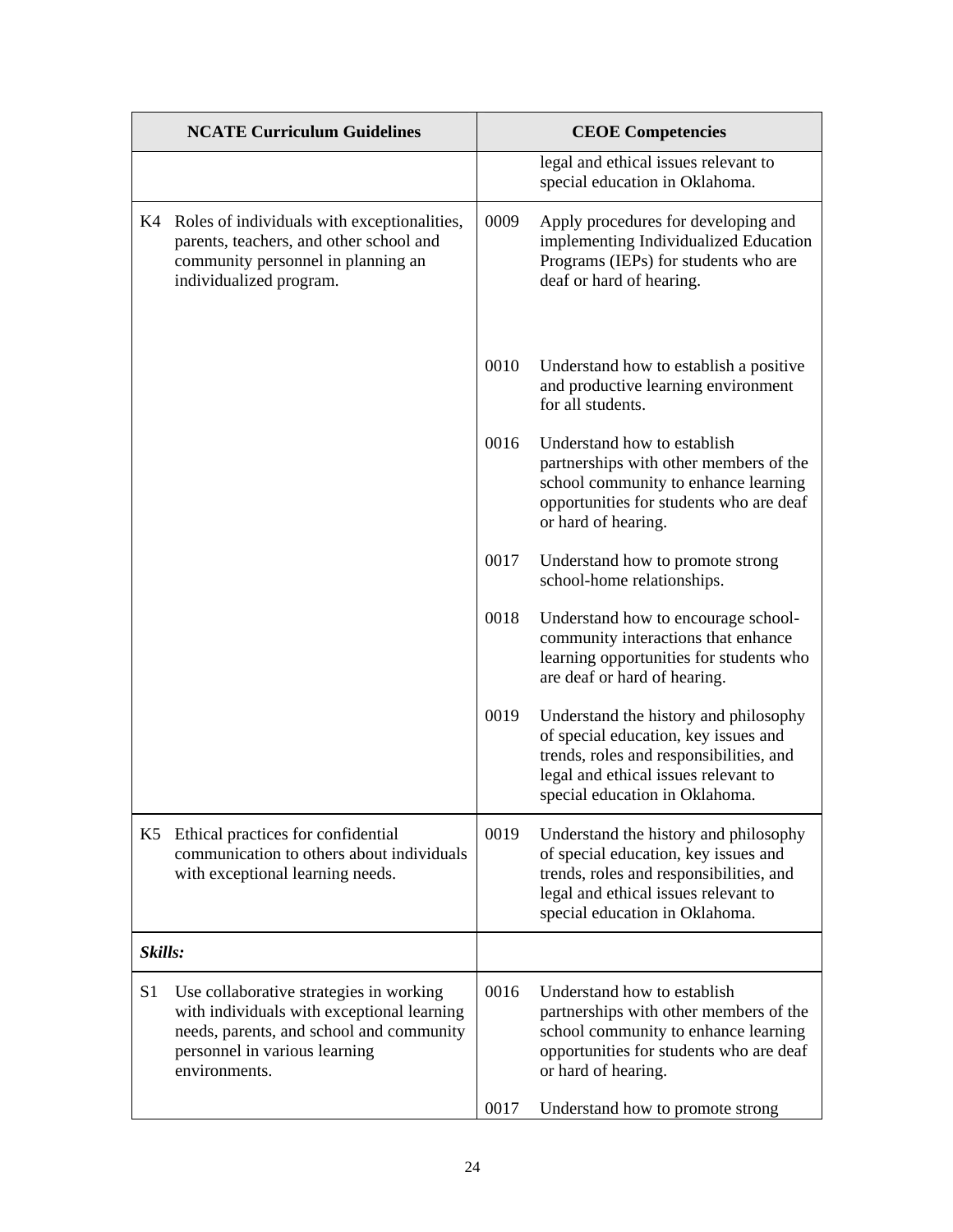|                | <b>NCATE Curriculum Guidelines</b>                                                                           |      | <b>CEOE Competencies</b>                                                                                                                                                                           |
|----------------|--------------------------------------------------------------------------------------------------------------|------|----------------------------------------------------------------------------------------------------------------------------------------------------------------------------------------------------|
|                |                                                                                                              | 0018 | school-home relationships.<br>Understand how to encourage school-<br>community interactions that enhance<br>learning opportunities for students who<br>are deaf or hard of hearing.                |
|                |                                                                                                              | 0019 | Understand the history and philosophy<br>of special education, key issues and<br>trends, roles and responsibilities, and<br>legal and ethical issues relevant to<br>special education in Oklahoma. |
| S <sub>2</sub> | Communicate and consult with<br>individuals, parents, teachers, and other<br>school and community personnel. | 0016 | Understand how to establish<br>partnerships with other members of the<br>school community to enhance learning<br>opportunities for students who are deaf<br>or hard of hearing.                    |
|                |                                                                                                              | 0017 | Understand how to promote strong<br>school-home relationships.                                                                                                                                     |
|                |                                                                                                              | 0018 | Understand how to encourage school-<br>community interactions that enhance<br>learning opportunities for students who<br>are deaf or hard of hearing.                                              |
|                |                                                                                                              | 0019 | Understand the history and philosophy<br>of special education, key issues and<br>trends, roles and responsibilities, and<br>legal and ethical issues relevant to<br>special education in Oklahoma. |
| S <sub>3</sub> | Foster respectful and beneficial<br>relationships between families and<br>professionals.                     | 0016 | Understand how to establish<br>partnerships with other members of the<br>school community to enhance learning<br>opportunities for students who are deaf<br>or hard of hearing.                    |
|                |                                                                                                              | 0017 | Understand how to promote strong<br>school-home relationships.                                                                                                                                     |
|                |                                                                                                              | 0018 | Understand how to encourage school-<br>community interactions that enhance<br>learning opportunities for students who<br>are deaf or hard of hearing.                                              |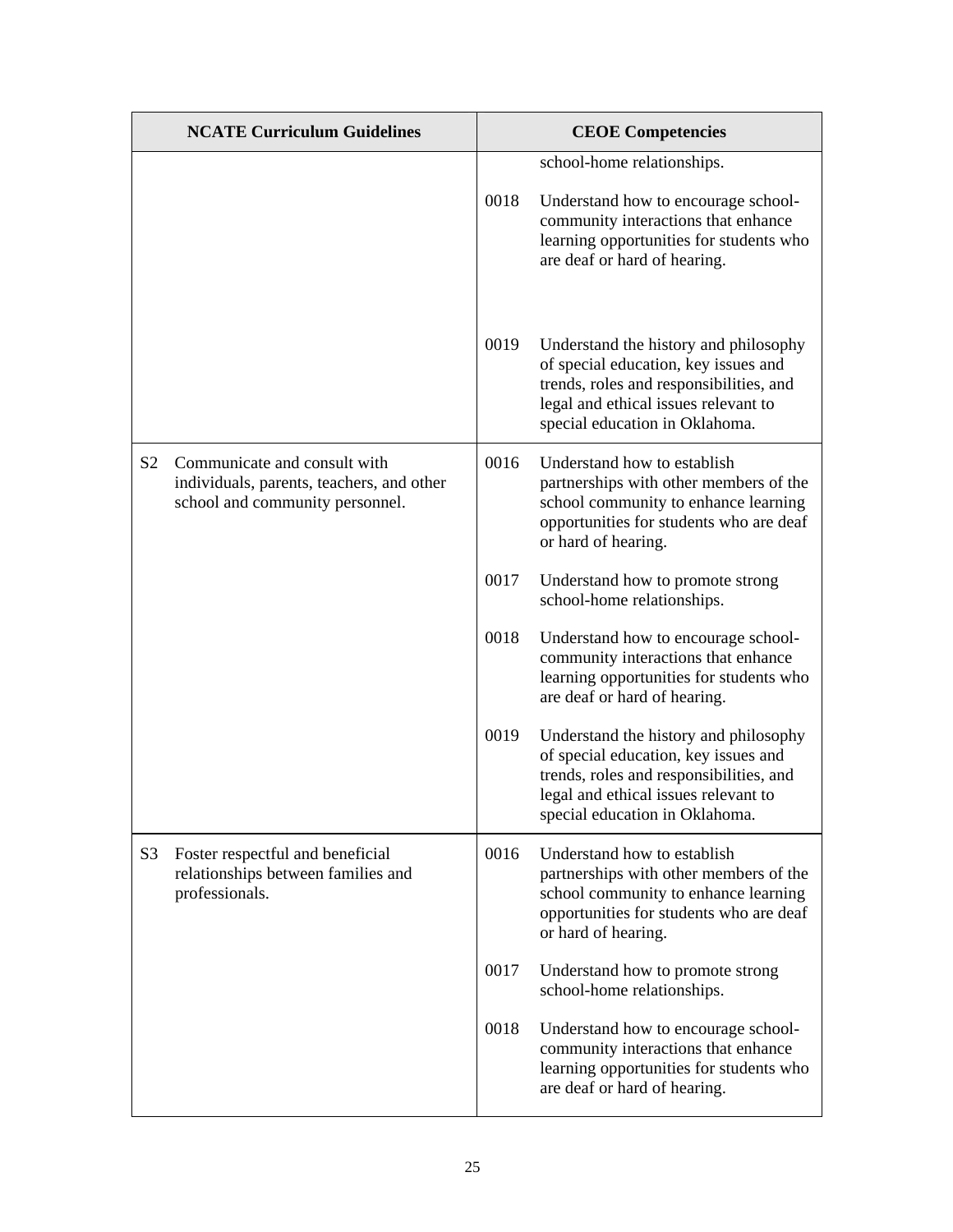|                | <b>NCATE Curriculum Guidelines</b>                                                                                                                                                              |      | <b>CEOE</b> Competencies                                                                                                                                                                           |
|----------------|-------------------------------------------------------------------------------------------------------------------------------------------------------------------------------------------------|------|----------------------------------------------------------------------------------------------------------------------------------------------------------------------------------------------------|
|                |                                                                                                                                                                                                 | 0019 | Understand the history and philosophy<br>of special education, key issues and<br>trends, roles and responsibilities, and<br>legal and ethical issues relevant to<br>special education in Oklahoma. |
| S <sub>4</sub> | Encourage and assist families to become<br>active participants in the educational team.                                                                                                         | 0009 | Apply procedures for developing and<br>implementing Individualized Education<br>Programs (IEPs) for students who are<br>deaf or hard of hearing.                                                   |
|                |                                                                                                                                                                                                 | 0017 | Understand how to promote strong<br>school-home relationships.                                                                                                                                     |
|                |                                                                                                                                                                                                 | 0019 | Understand the history and philosophy<br>of special education, key issues and<br>trends, roles and responsibilities, and<br>legal and ethical issues relevant to<br>special education in Oklahoma. |
| S <sub>5</sub> | Plan and conduct collaborative<br>conferences with families or primary<br>caregivers.                                                                                                           | 0010 | Understand how to establish a positive<br>and productive learning environment<br>for all students.                                                                                                 |
|                |                                                                                                                                                                                                 | 0017 | Understand how to promote strong<br>school-home relationships.                                                                                                                                     |
| S <sub>6</sub> | Collaborate with regular classroom<br>teachers and other school and community<br>personnel in integrating individuals with<br>exceptional learning needs into various<br>learning environments. | 0016 | Understand how to establish<br>partnerships with other members of the<br>school community to enhance learning<br>opportunities for students who are deaf<br>or hard of hearing.                    |
|                |                                                                                                                                                                                                 | 0018 | Understand how to encourage school-<br>community interactions that enhance<br>learning opportunities for students who<br>are deaf or hard of hearing.                                              |
|                |                                                                                                                                                                                                 | 0019 | Understand the history and philosophy<br>of special education, key issues and<br>trends, roles and responsibilities, and<br>legal and ethical issues relevant to<br>special education in Oklahoma. |
| S7             | Communicate with regular teachers,<br>administrators, and other school personnel<br>about characteristics and needs of<br>individuals with specific exceptional                                 | 0016 | Understand how to establish<br>partnerships with other members of the<br>school community to enhance learning<br>opportunities for students who are deaf                                           |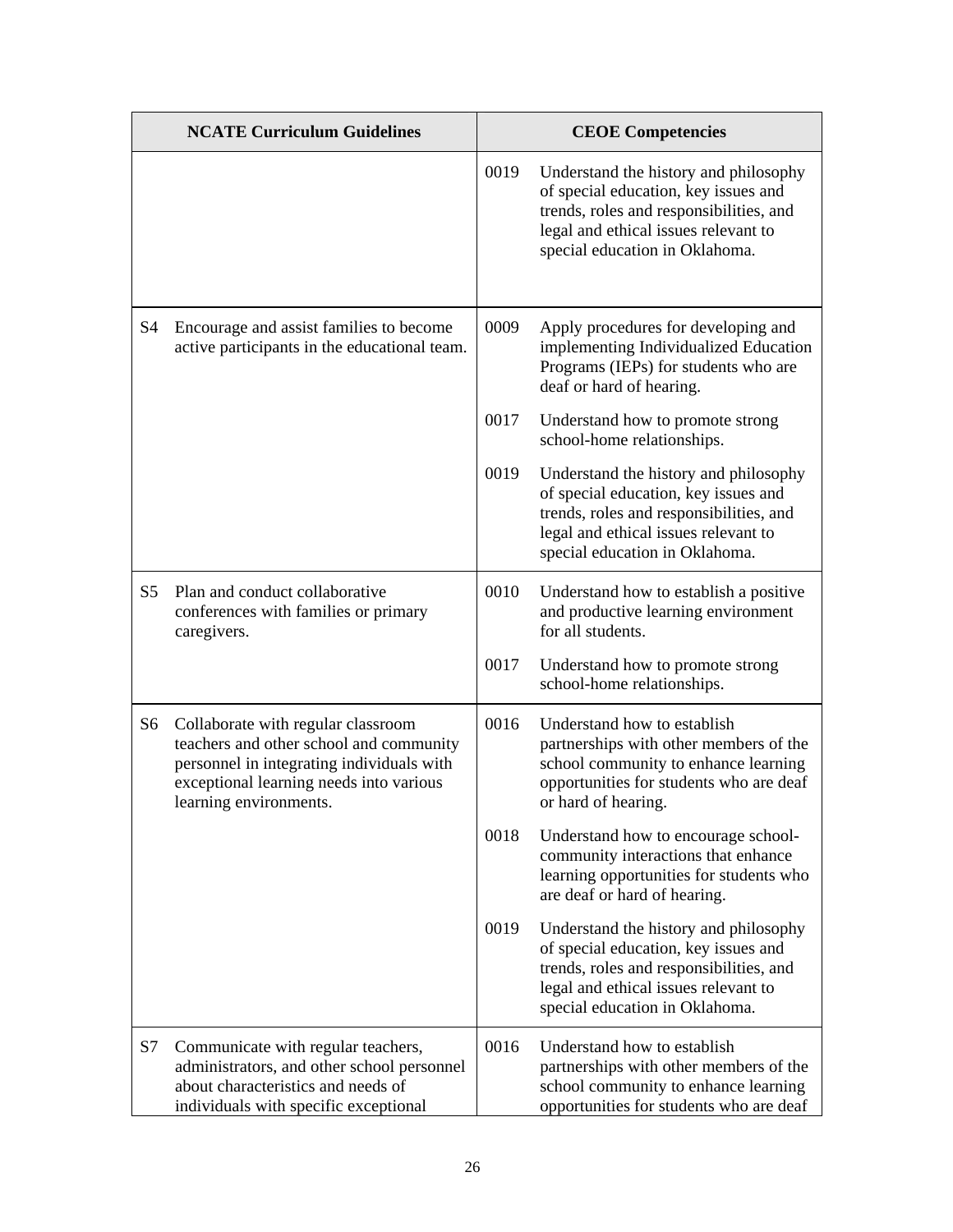| <b>NCATE Curriculum Guidelines</b> |                                                                                                                                                     | <b>CEOE Competencies</b> |                                                                                                                                                                                                    |
|------------------------------------|-----------------------------------------------------------------------------------------------------------------------------------------------------|--------------------------|----------------------------------------------------------------------------------------------------------------------------------------------------------------------------------------------------|
|                                    | learning needs.                                                                                                                                     |                          | or hard of hearing.                                                                                                                                                                                |
|                                    |                                                                                                                                                     | 0019                     | Understand the history and philosophy<br>of special education, key issues and<br>trends, roles and responsibilities, and<br>legal and ethical issues relevant to<br>special education in Oklahoma. |
|                                    | <b>CC: Common Core</b>                                                                                                                              |                          |                                                                                                                                                                                                    |
| 8.                                 | <b>Professionalism and Ethical Practices</b>                                                                                                        |                          |                                                                                                                                                                                                    |
|                                    | Knowledge:                                                                                                                                          |                          |                                                                                                                                                                                                    |
| K1                                 | Personal cultural biases and differences<br>that affect one's teaching.                                                                             | 0019                     | Understand the history and philosophy<br>of special education, key issues and<br>trends, roles and responsibilities, and<br>legal and ethical issues relevant to<br>special education in Oklahoma. |
| K2                                 | Importance of the teacher serving as a<br>model for individuals with exceptional<br>learning needs.                                                 | 0019                     | Understand the history and philosophy<br>of special education, key issues and<br>trends, roles and responsibilities, and<br>legal and ethical issues relevant to<br>special education in Oklahoma. |
| Skills:                            |                                                                                                                                                     |                          |                                                                                                                                                                                                    |
| S <sub>1</sub>                     | Demonstrate commitment to developing<br>the highest educational and quality-of-life<br>potential of individuals with exceptional<br>learning needs. | 0019                     | Understand the history and philosophy<br>of special education, key issues and<br>trends, roles and responsibilities, and<br>legal and ethical issues relevant to<br>special education in Oklahoma. |
| S <sub>2</sub>                     | Demonstrate positive regard for the<br>culture, religion, gender, and sexual<br>orientation of individual students.                                 | 0019                     | Understand the history and philosophy<br>of special education, key issues and<br>trends, roles and responsibilities, and<br>legal and ethical issues relevant to<br>special education in Oklahoma. |
| S <sub>3</sub>                     | Promote and maintain a high level of<br>competence and integrity in the practice of<br>the profession.                                              | 0019                     | Understand the history and philosophy<br>of special education, key issues and<br>trends, roles and responsibilities, and<br>legal and ethical issues relevant to<br>special education in Oklahoma. |
| S4                                 | Exercise objective professional judgment<br>in the practice of the profession.                                                                      | 0019                     | Understand the history and philosophy<br>of special education, key issues and<br>trends, roles and responsibilities, and                                                                           |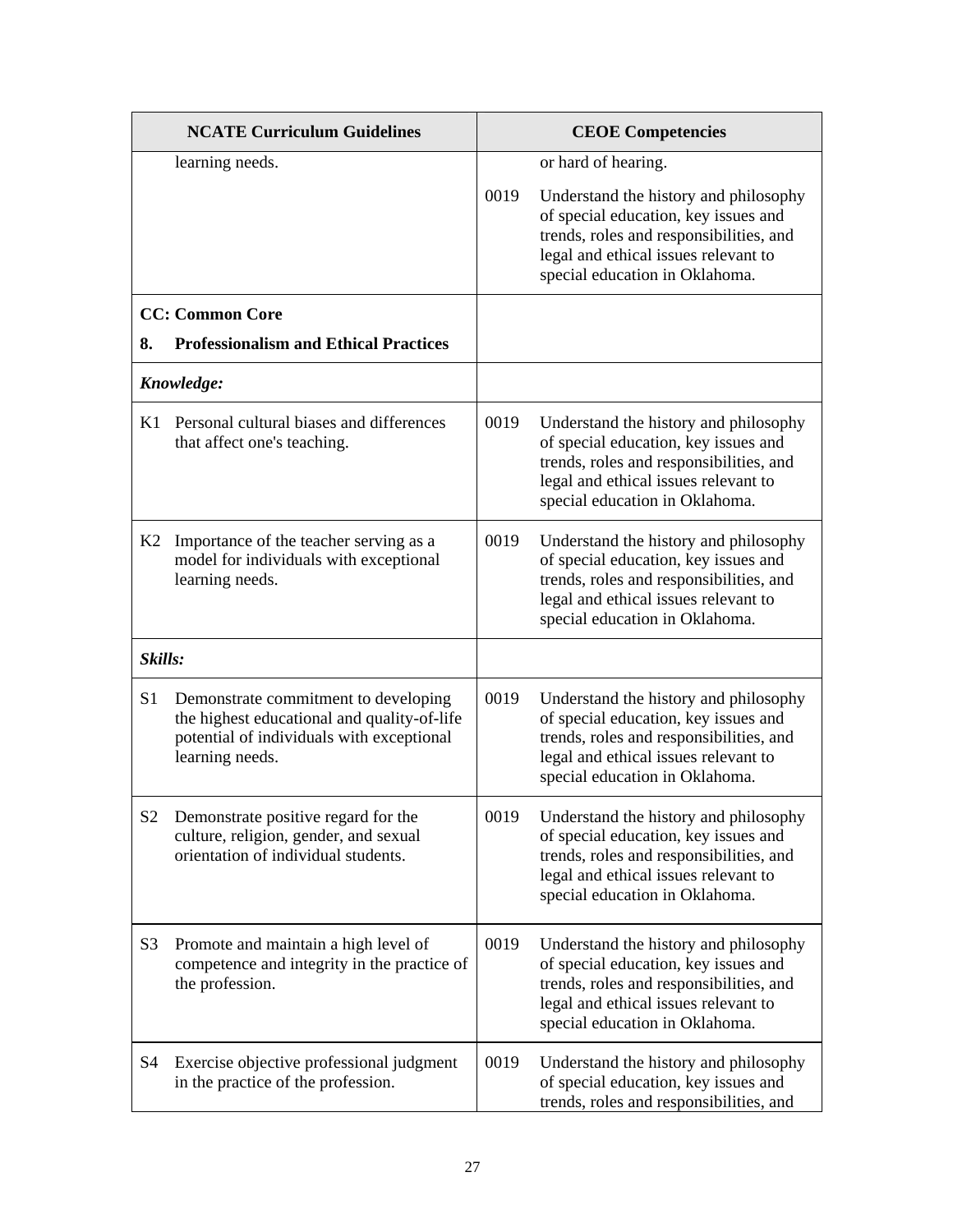|                | <b>NCATE Curriculum Guidelines</b>                                                                                                          |      | <b>CEOE Competencies</b>                                                                                                                                                                           |
|----------------|---------------------------------------------------------------------------------------------------------------------------------------------|------|----------------------------------------------------------------------------------------------------------------------------------------------------------------------------------------------------|
|                |                                                                                                                                             |      | legal and ethical issues relevant to<br>special education in Oklahoma.                                                                                                                             |
| S <sub>5</sub> | Demonstrate proficiency in oral and<br>written communication.                                                                               | 0016 | Understand how to establish<br>partnerships with other members of the<br>school community to enhance learning<br>opportunities for students who are deaf<br>or hard of hearing.                    |
|                |                                                                                                                                             | 0017 | Understand how to promote strong<br>school-home relationships.                                                                                                                                     |
|                |                                                                                                                                             | 0018 | Understand how to encourage school-<br>community interactions that enhance<br>learning opportunities for students who<br>are deaf or hard of hearing.                                              |
|                |                                                                                                                                             | 0019 | Understand the history and philosophy<br>of special education, key issues and<br>trends, roles and responsibilities, and<br>legal and ethical issues relevant to<br>special education in Oklahoma. |
| S <sub>6</sub> | Engage in professional activities that may<br>benefit individuals with exceptional<br>learning needs, their families, and/or<br>colleagues. | 0019 | Understand the history and philosophy<br>of special education, key issues and<br>trends, roles and responsibilities, and<br>legal and ethical issues relevant to<br>special education in Oklahoma. |
| S7             | Comply with local, state, provincial, and<br>federal monitoring and evaluation<br>requirements.                                             | 0019 | Understand the history and philosophy<br>of special education, key issues and<br>trends, roles and responsibilities, and<br>legal and ethical issues relevant to<br>special education in Oklahoma. |
| S <sub>8</sub> | Use copyrighted educational materials in<br>an ethical manner.                                                                              | 0019 | Understand the history and philosophy<br>of special education, key issues and<br>trends, roles and responsibilities, and<br>legal and ethical issues relevant to<br>special education in Oklahoma. |
| S <sub>9</sub> | Practice within the CEC Code of Ethics<br>and other standards and policies of the<br>profession.                                            | 0019 | Understand the history and philosophy<br>of special education, key issues and<br>trends, roles and responsibilities, and<br>legal and ethical issues relevant to                                   |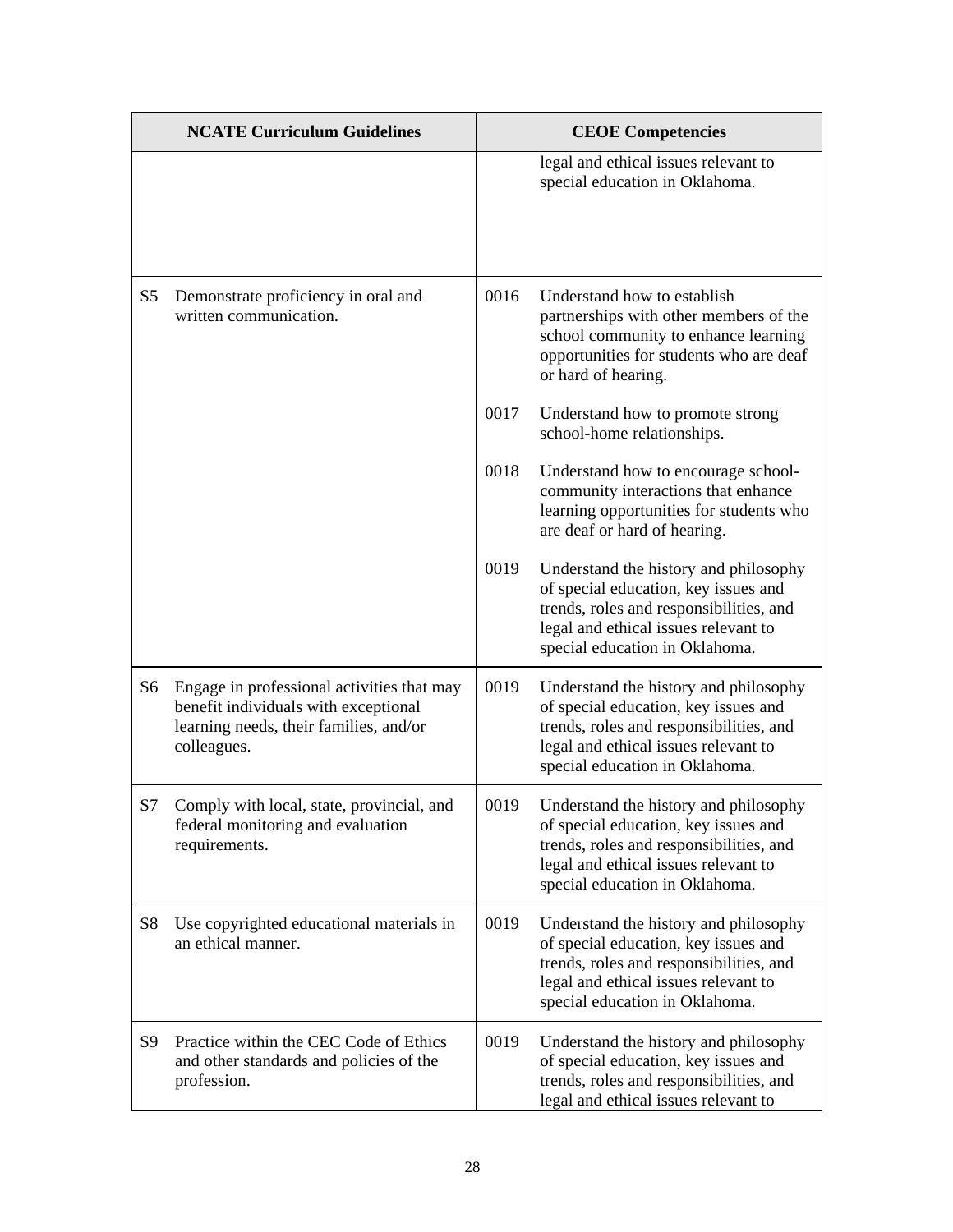| <b>NCATE Curriculum Guidelines</b> |                                                                                                                                                                                                                  |      | <b>CEOE Competencies</b>                                                                                                                                                                           |
|------------------------------------|------------------------------------------------------------------------------------------------------------------------------------------------------------------------------------------------------------------|------|----------------------------------------------------------------------------------------------------------------------------------------------------------------------------------------------------|
|                                    |                                                                                                                                                                                                                  |      | special education in Oklahoma.                                                                                                                                                                     |
|                                    | <b>DH: Deaf or Hard of Hearing</b>                                                                                                                                                                               |      |                                                                                                                                                                                                    |
| 1.                                 | Philosophical, Historical, and Legal<br><b>Foundations of Special Education</b>                                                                                                                                  |      |                                                                                                                                                                                                    |
|                                    | Knowledge:                                                                                                                                                                                                       |      |                                                                                                                                                                                                    |
| K1                                 | Current educational definitions of students<br>with hearing loss, including identification<br>criteria, labeling issues, and current<br>incidence and prevalence figures.                                        | 0002 | Understand processes involved in<br>hearing and characteristics of all types<br>and degrees of hearing loss.                                                                                       |
|                                    |                                                                                                                                                                                                                  | 0009 | Apply procedures for developing and<br>implementing Individualized Education<br>Programs (IEPs) for students who are<br>deaf or hard of hearing.                                                   |
| K <sub>2</sub>                     | Models, theories, and philosophies (e.g.,<br>bilingual-bicultural, total communication,<br>oral/aural) that provide the basis for<br>educational practice(s) for students who                                    | 0015 | Understand how to meet the overall<br>communication needs of students who<br>are deaf or hard of hearing.                                                                                          |
|                                    | are deaf or hard of hearing, as consistent<br>with program philosophy.                                                                                                                                           | 0019 | Understand the history and philosophy<br>of special education, key issues and<br>trends, roles and responsibilities, and<br>legal and ethical issues relevant to<br>special education in Oklahoma. |
| K3                                 | Variations in beliefs, traditions, and values<br>across cultures and within society, and the<br>effect of the relationships among children<br>who are deaf or hard of hearing, their<br>families, and schooling. | 0015 | Understand how to promote<br>independent living competence and<br>self-advocacy in students who are deaf<br>or hard of hearing.                                                                    |
|                                    |                                                                                                                                                                                                                  | 0017 | Understand how to promote strong<br>school-home relationships.                                                                                                                                     |
|                                    |                                                                                                                                                                                                                  | 0019 | Understand the history and philosophy<br>of special education, key issues and<br>trends, roles and responsibilities, and<br>legal and ethical issues relevant to<br>special education in Oklahoma. |
| K4                                 | Issues in definition and identification<br>procedures for individuals who are deaf or<br>hard of hearing (e.g., cultural versus<br>medical perspective).                                                         | 0002 | Understand processes involved in<br>hearing and characteristics of all types<br>and degrees of hearing loss.                                                                                       |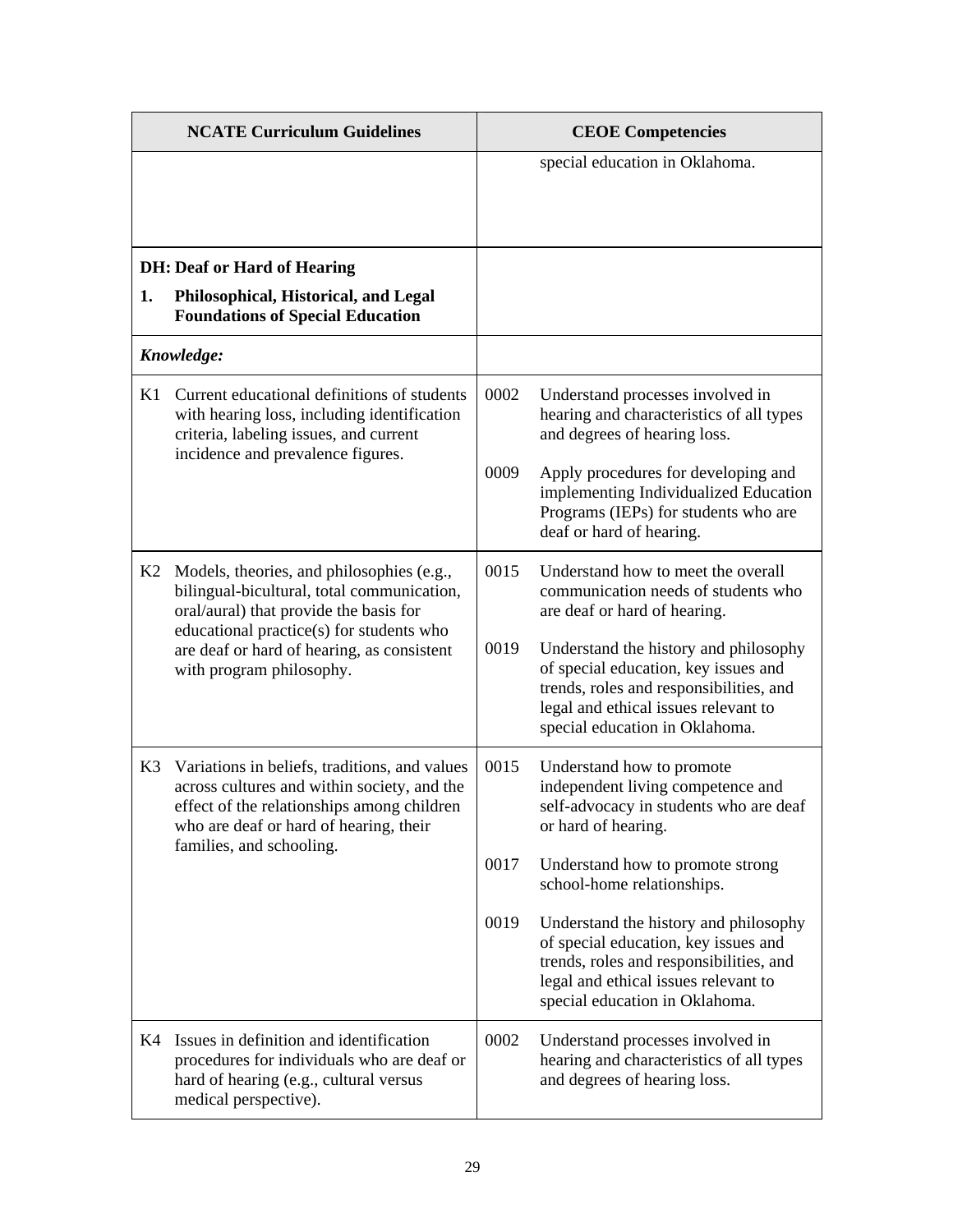|                | <b>NCATE Curriculum Guidelines</b>                                                                                                                                                     |      | <b>CEOE Competencies</b>                                                                                                                                                                           |
|----------------|----------------------------------------------------------------------------------------------------------------------------------------------------------------------------------------|------|----------------------------------------------------------------------------------------------------------------------------------------------------------------------------------------------------|
|                |                                                                                                                                                                                        | 0013 | Understand how to meet the overall<br>communication needs of students who<br>are deaf or hard of hearing.                                                                                          |
|                |                                                                                                                                                                                        | 0019 | Understand the history and philosophy<br>of special education, key issues and<br>trends, roles and responsibilities, and<br>legal and ethical issues relevant to<br>special education in Oklahoma. |
| K5             | Rights and responsibilities (e.g., Deaf<br>Children's Bill of Rights) of parents,<br>students, teachers, and schools as they<br>relate to students who are deaf or hard of<br>hearing. | 0016 | Understand how to establish<br>partnerships with other members of the<br>school community to enhance learning<br>opportunities for students who are deaf<br>or hard of hearing.                    |
|                |                                                                                                                                                                                        | 0017 | Understand how to promote strong<br>school-home relationships.                                                                                                                                     |
|                |                                                                                                                                                                                        | 0018 | Understand how to encourage school-<br>community interactions that enhance<br>learning opportunities for students who<br>are deaf or hard of hearing.                                              |
|                |                                                                                                                                                                                        | 0019 | Understand the history and philosophy<br>of special education, key issues and<br>trends, roles and responsibilities, and<br>legal and ethical issues relevant to<br>special education in Oklahoma. |
| K6             | The impact of various educational<br>placement options (from the perspective<br>of the needs of any given child who is<br>deaf or hard of hearing and consistent with                  | 0009 | Apply procedures for developing and<br>implementing Individualized Education<br>Programs (IEPs) for students who are<br>deaf or hard of hearing.                                                   |
|                | program philosophy) with regard to<br>cultural identity and linguistic, academic,<br>and social-emotional development.                                                                 | 0019 | Understand the history and philosophy<br>of special education, key issues and<br>trends, roles and responsibilities, and<br>legal and ethical issues relevant to<br>special education in Oklahoma. |
| Skills:        |                                                                                                                                                                                        |      |                                                                                                                                                                                                    |
| S <sub>1</sub> | Apply understanding of theory,<br>philosophy, and models of practice to the<br>education of students who are deaf or hard<br>of hearing.                                               | 0019 | Understand the history and philosophy<br>of special education, key issues and<br>trends, roles and responsibilities, and<br>legal and ethical issues relevant to                                   |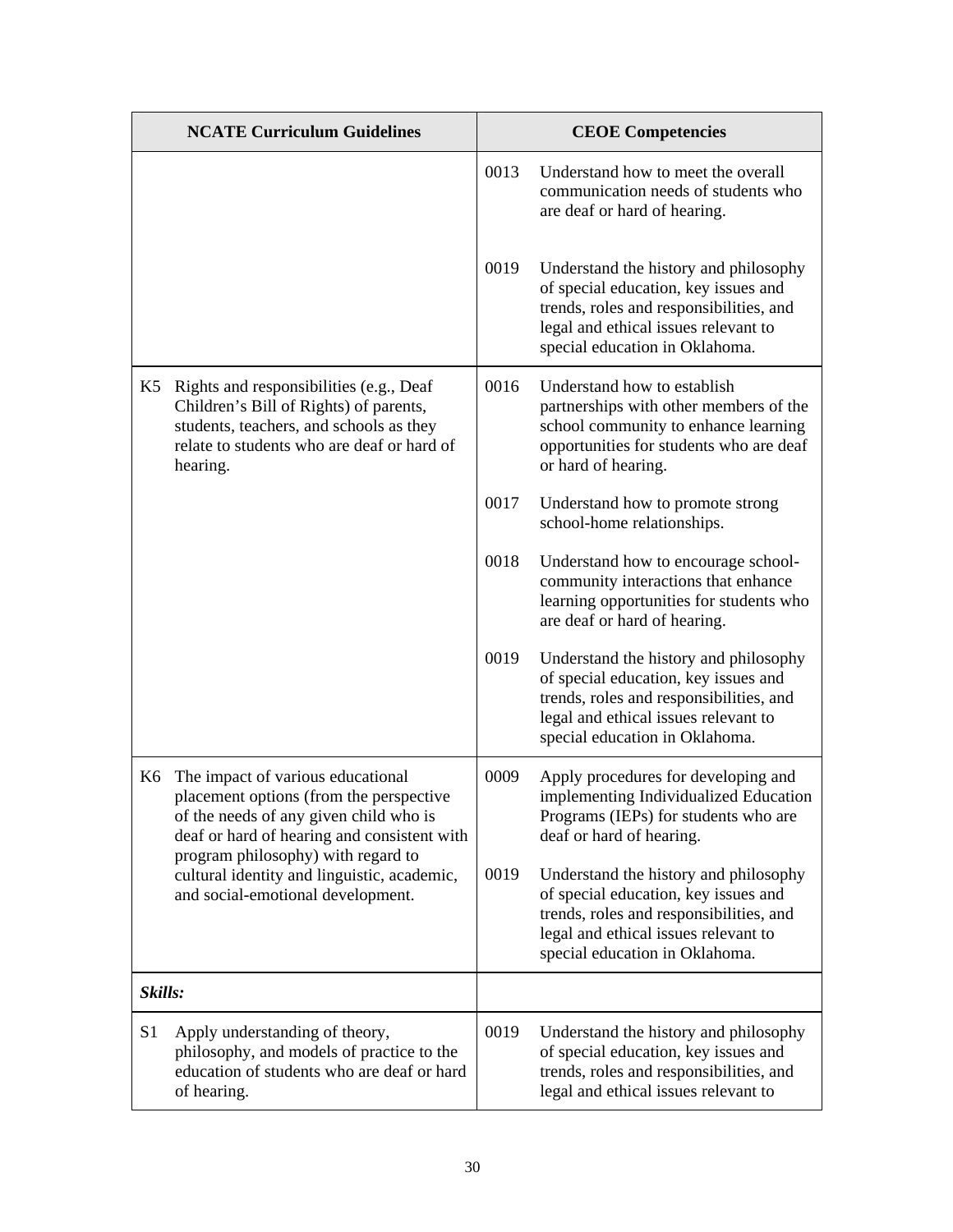|                | <b>NCATE Curriculum Guidelines</b>                                                                                                                                                                               |              | <b>CEOE Competencies</b>                                                                                                                                                                                                                                                                                        |
|----------------|------------------------------------------------------------------------------------------------------------------------------------------------------------------------------------------------------------------|--------------|-----------------------------------------------------------------------------------------------------------------------------------------------------------------------------------------------------------------------------------------------------------------------------------------------------------------|
|                |                                                                                                                                                                                                                  |              | special education in Oklahoma.                                                                                                                                                                                                                                                                                  |
| S <sub>2</sub> | Articulate pros and cons of current issues<br>and trends in special education and the<br>field of education of children who are deaf<br>or hard of hearing.                                                      | 0013<br>0019 | Understand how to meet the overall<br>communication needs of students who<br>are deaf or hard of hearing.<br>Understand the history and philosophy<br>of special education, key issues and<br>trends, roles and responsibilities, and<br>legal and ethical issues relevant to<br>special education in Oklahoma. |
| S <sub>3</sub> | Identify the major contributors to the<br>growth and improvement of knowledge<br>and practice in the field of education of<br>children who are deaf or hard of hearing.                                          | 0019         | Understand the history and philosophy<br>of special education, key issues and<br>trends, roles and responsibilities, and<br>legal and ethical issues relevant to<br>special education in Oklahoma.                                                                                                              |
|                | <b>DH: Deaf or Hard of Hearing</b>                                                                                                                                                                               |              |                                                                                                                                                                                                                                                                                                                 |
| 2.             | <b>Characteristics of Learners</b>                                                                                                                                                                               |              |                                                                                                                                                                                                                                                                                                                 |
|                | Knowledge:                                                                                                                                                                                                       |              |                                                                                                                                                                                                                                                                                                                 |
| K1             | Communication features (visual, spatial,<br>tactile, and/or auditory) salient to the<br>learner who is deaf or hard of hearing that<br>are necessary to enhance cognitive,<br>emotional, and social development. | 0013         | Understand how to meet the overall<br>communication needs of students who<br>are deaf or hard of hearing.                                                                                                                                                                                                       |
|                | K2 Research in cognition related to children<br>who are deaf or hard of hearing.                                                                                                                                 | 0001         | Understand human development and<br>learning and the effects of hearing loss<br>on development and learning.                                                                                                                                                                                                    |
|                |                                                                                                                                                                                                                  | 0002         | Understand processes involved in<br>hearing and characteristics of all types<br>and degrees of hearing loss.                                                                                                                                                                                                    |
|                |                                                                                                                                                                                                                  | 0008         | Apply procedures for assessing the<br>intellectual performance and academic<br>achievement of students who are deaf<br>or hard of hearing.                                                                                                                                                                      |
|                |                                                                                                                                                                                                                  | 0019         | Understand the history and philosophy<br>of special education, key issues and<br>trends, roles and responsibilities, and                                                                                                                                                                                        |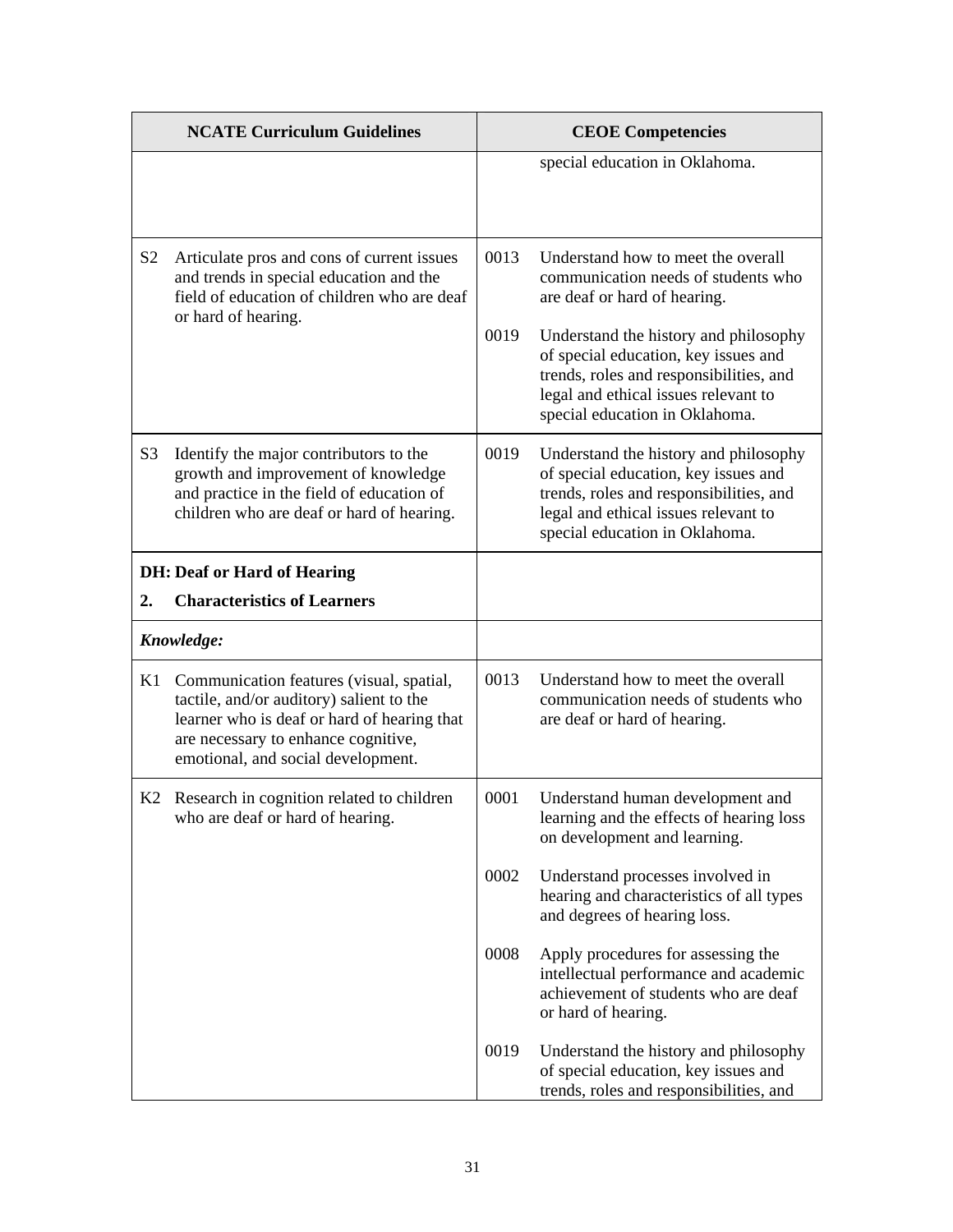|    | <b>NCATE Curriculum Guidelines</b>                                                                                                                                    |      | <b>CEOE Competencies</b>                                                                                                                              |  |
|----|-----------------------------------------------------------------------------------------------------------------------------------------------------------------------|------|-------------------------------------------------------------------------------------------------------------------------------------------------------|--|
|    |                                                                                                                                                                       |      | legal and ethical issues relevant to<br>special education in Oklahoma.                                                                                |  |
| K3 | Cultural dimensions that being deaf or<br>hard of hearing may add to the life of a<br>child.                                                                          | 0013 | Understand how to meet the overall<br>communication needs of students who<br>are deaf or hard of hearing.                                             |  |
|    |                                                                                                                                                                       | 0015 | Understand how to promote<br>independent living competence and<br>self-advocacy in students who are deaf<br>or hard of hearing.                       |  |
|    |                                                                                                                                                                       | 0018 | Understand how to encourage school-<br>community interactions that enhance<br>learning opportunities for students who<br>are deaf or hard of hearing. |  |
|    | K4 Various etiologies of hearing loss that can<br>result in additional sensory, motor, and/or<br>learning differences in students who are<br>deaf or hard of hearing. | 0002 | Understand processes involved in<br>hearing and characteristics of all types<br>and degrees of hearing loss.                                          |  |
| K5 | Effects of families and/or primary<br>caregivers on the overall development of<br>the child who is deaf or hard of hearing.                                           | 0001 | Understand human development and<br>learning and the effects of hearing loss<br>on development and learning.                                          |  |
|    |                                                                                                                                                                       | 0002 | Understand processes involved in<br>hearing and characteristics of all types<br>and degrees of hearing loss.                                          |  |
|    |                                                                                                                                                                       | 0017 | Understand how to promote strong<br>school-home relationships.                                                                                        |  |
|    | K6 Effects that onset of hearing loss, age of<br>identification, and provision of services<br>have on the development of the child who<br>is deaf or hard of hearing. | 0002 | Understand processes involved in<br>hearing and characteristics of all types<br>and degrees of hearing loss.                                          |  |
| K7 | Impact of early comprehensible<br>communication on the development of the<br>child who is deaf or hard of hearing.                                                    | 0001 | Understand human development and<br>learning and the effects of hearing loss<br>on development and learning.                                          |  |
|    |                                                                                                                                                                       | 0003 | Understand language (including oral,<br>written, and sign language) and<br>language development.                                                      |  |
|    |                                                                                                                                                                       | 0013 | Understand how to meet the overall                                                                                                                    |  |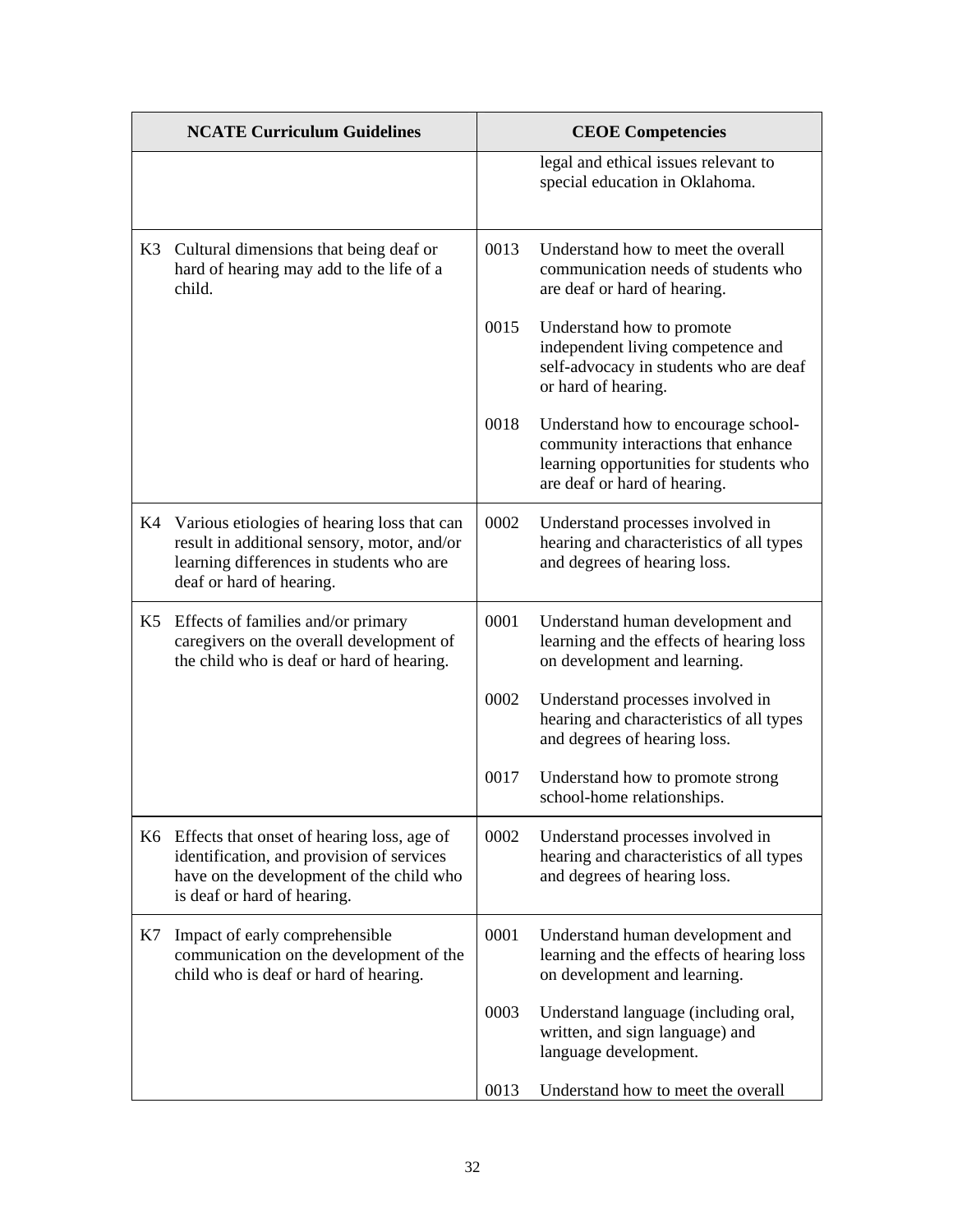|    | <b>NCATE Curriculum Guidelines</b>                                                                                                                                           |      | <b>CEOE Competencies</b>                                                                                     |
|----|------------------------------------------------------------------------------------------------------------------------------------------------------------------------------|------|--------------------------------------------------------------------------------------------------------------|
|    |                                                                                                                                                                              |      | communication needs of students who<br>are deaf or hard of hearing.                                          |
| K8 | Recognition that being deaf or hard of<br>hearing alone does not necessarily<br>preclude normal academic development,<br>cognitive development, or communication<br>ability. | 0001 | Understand human development and<br>learning and the effects of hearing loss<br>on development and learning. |
|    |                                                                                                                                                                              | 0002 | Understand processes involved in<br>hearing and characteristics of all types<br>and degrees of hearing loss. |
|    |                                                                                                                                                                              | 0003 | Understand language (including oral,<br>written, and sign language) and<br>language development.             |
|    |                                                                                                                                                                              | 0013 | Understand how to meet the overall<br>communication needs of students who<br>are deaf or hard of hearing.    |
| K9 | The differences in quality and quantity of<br>incidental language/learning experiences<br>that children who are deaf or hard of                                              | 0001 | Understand human development and<br>learning and the effects of hearing loss<br>on development and learning. |
|    | hearing may experience.                                                                                                                                                      | 0002 | Understand processes involved in<br>hearing and characteristics of all types<br>and degrees of hearing loss. |
|    |                                                                                                                                                                              | 0003 | Understand language (including oral,<br>written, and sign language) and<br>language development.             |
|    |                                                                                                                                                                              | 0004 | Understand speech and speech<br>development.                                                                 |
|    |                                                                                                                                                                              | 0013 | Understand how to meet the overall<br>communication needs of students who<br>are deaf or hard of hearing.    |
|    | K10 Effects of sensory input on the<br>development of language and cognition of<br>children who are deaf or hard of hearing.                                                 | 0001 | Understand human development and<br>learning and the effects of hearing loss<br>on development and learning. |
|    |                                                                                                                                                                              | 0002 | Understand processes involved in<br>hearing and characteristics of all types<br>and degrees of hearing loss. |
|    |                                                                                                                                                                              | 0003 | Understand language (including oral,<br>written, and sign language) and<br>language development.             |
|    |                                                                                                                                                                              | 0013 | Understand how to meet the overall                                                                           |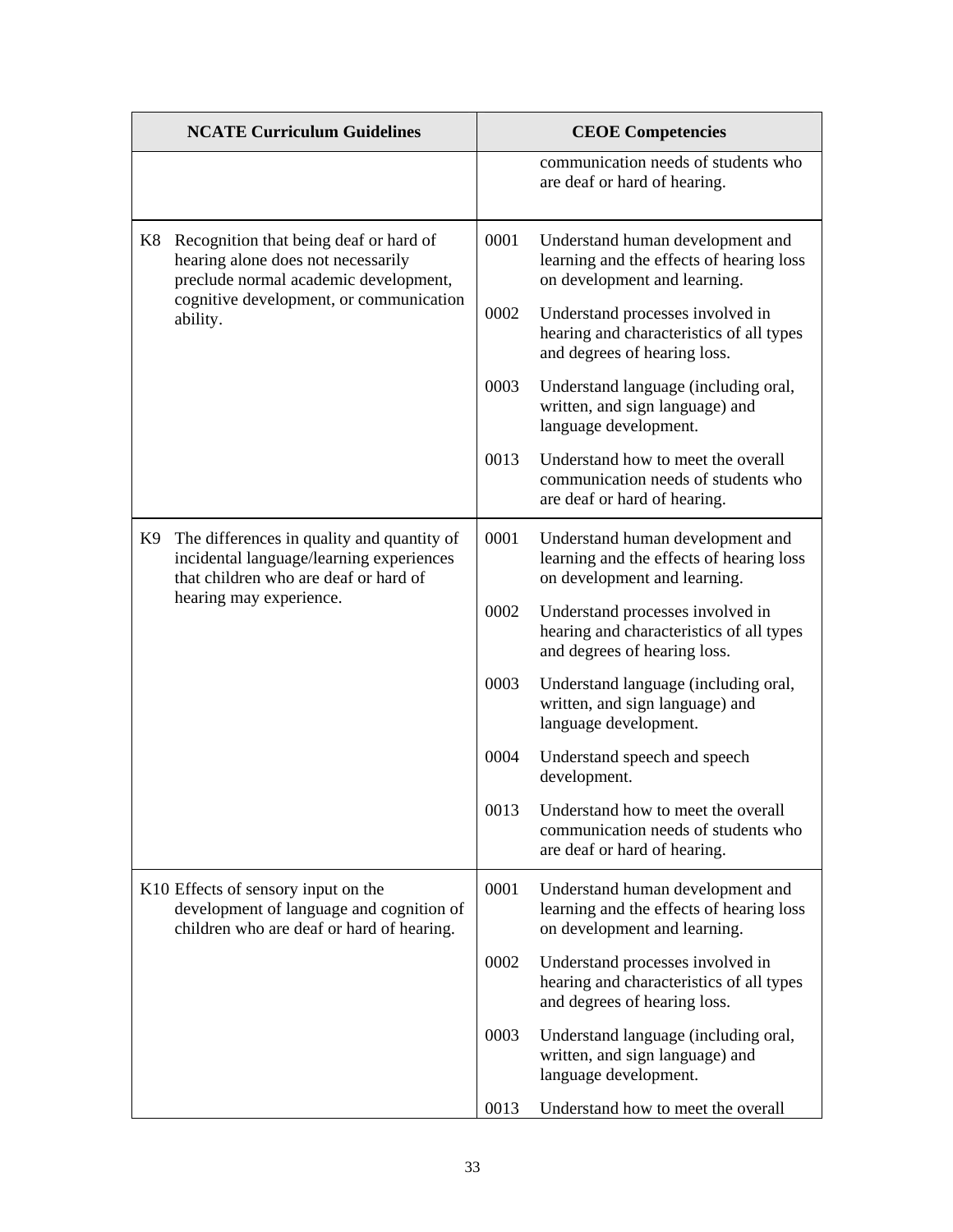| <b>NCATE Curriculum Guidelines</b> |                                                                                                                                                                                             | <b>CEOE Competencies</b> |                                                                                                                                                  |
|------------------------------------|---------------------------------------------------------------------------------------------------------------------------------------------------------------------------------------------|--------------------------|--------------------------------------------------------------------------------------------------------------------------------------------------|
|                                    |                                                                                                                                                                                             |                          | communication needs of students who<br>are deaf or hard of hearing.                                                                              |
|                                    | <b>Skills:</b> None in addition to Common Core.                                                                                                                                             |                          |                                                                                                                                                  |
|                                    | <b>DH: Deaf or Hard of Hearing</b>                                                                                                                                                          |                          |                                                                                                                                                  |
| 3.                                 | <b>Assessment, Diagnosis, and Evaluation</b>                                                                                                                                                |                          |                                                                                                                                                  |
| Knowledge:                         |                                                                                                                                                                                             |                          |                                                                                                                                                  |
| K1                                 | Specialized terminology used in the<br>assessment of children who are deaf or<br>hard of hearing.                                                                                           | 0006                     | Interpret assessment results in the area<br>of auditory functioning.                                                                             |
|                                    |                                                                                                                                                                                             | 0007                     | Apply procedures for assessing the<br>receptive and expressive language of<br>students who are deaf or hard of<br>hearing.                       |
|                                    |                                                                                                                                                                                             | 0008                     | Apply procedures for assessing the<br>intellectual performance and academic<br>achievement of students who are deaf<br>or hard of hearing.       |
|                                    |                                                                                                                                                                                             | 0009                     | Apply procedures for developing and<br>implementing Individualized Education<br>Programs (IEPs) for students who are<br>deaf or hard of hearing. |
| K2                                 | Components of an adequate evaluation for<br>eligibility placement and program<br>planning (e.g., interpreters, special tests)<br>decisions for students who are deaf or<br>hard of hearing. | 0006                     | Interpret assessment results in the area<br>of auditory functioning.                                                                             |
|                                    |                                                                                                                                                                                             | 0007                     | Apply procedures for assessing the<br>receptive and expressive language of<br>students who are deaf or hard of<br>hearing.                       |
|                                    |                                                                                                                                                                                             | 0008                     | Apply procedures for assessing the<br>intellectual performance and academic<br>achievement of students who are deaf<br>or hard of hearing.       |
|                                    |                                                                                                                                                                                             | 0009                     | Apply procedures for developing and<br>implementing Individualized Education<br>Programs (IEPs) for students who are                             |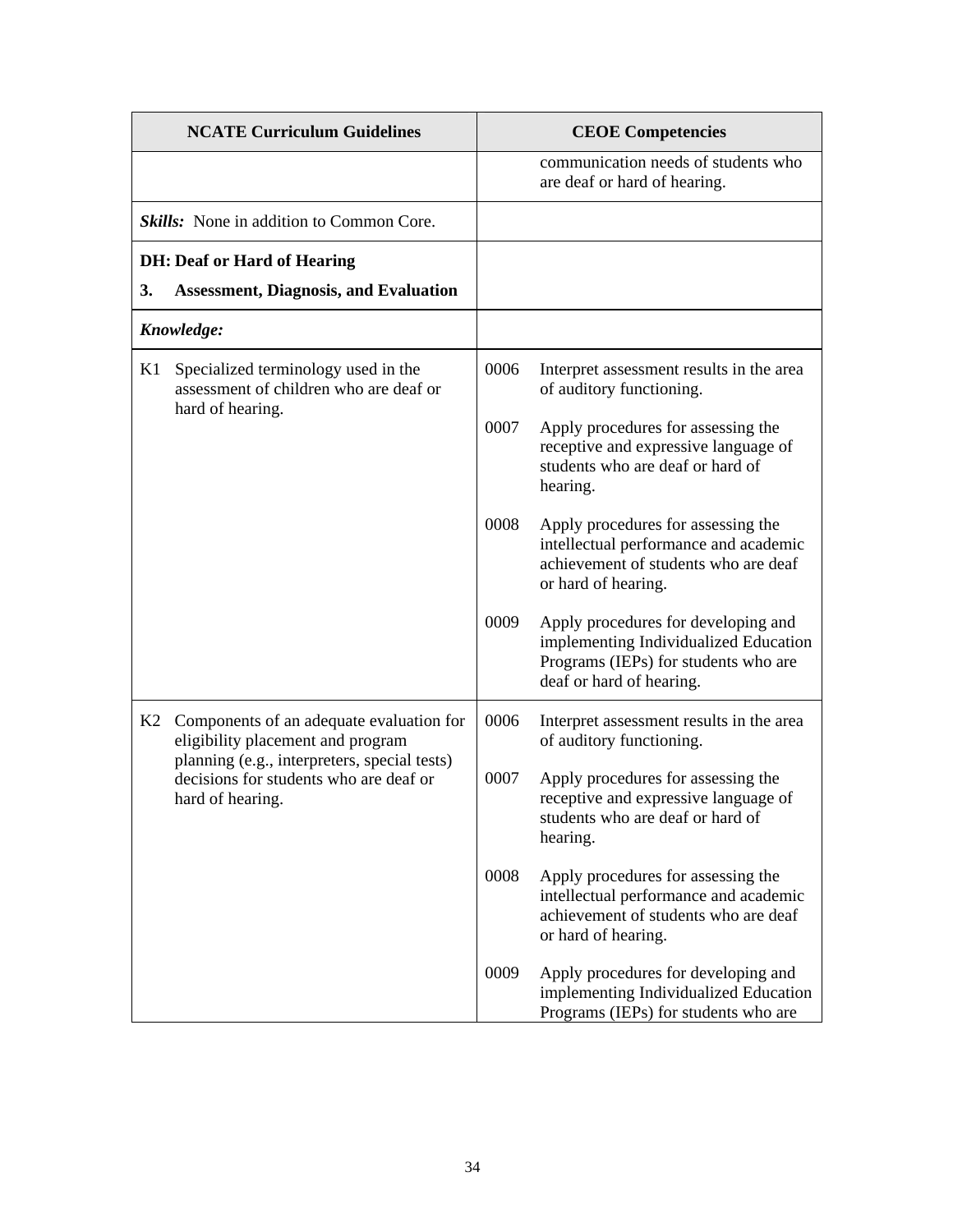| <b>NCATE Curriculum Guidelines</b> |                                                                                                                                                                                                | <b>CEOE Competencies</b> |                                                                                                                                                                                                    |
|------------------------------------|------------------------------------------------------------------------------------------------------------------------------------------------------------------------------------------------|--------------------------|----------------------------------------------------------------------------------------------------------------------------------------------------------------------------------------------------|
|                                    |                                                                                                                                                                                                |                          | deaf or hard of hearing.                                                                                                                                                                           |
| K3                                 | Legal provisions, regulations and<br>guidelines regarding unbiased diagnostic<br>assessment, and use of instructional<br>assessment measures with students who<br>are deaf or hard of hearing. | 0005                     | Understand assessment procedures for<br>evaluating individual differences and<br>making placement and programming<br>decisions for students with disabilities.                                     |
|                                    |                                                                                                                                                                                                | 0006                     | Interpret assessment results in the area<br>of auditory functioning.                                                                                                                               |
|                                    |                                                                                                                                                                                                | 0007                     | Apply procedures for assessing the<br>receptive and expressive language of<br>students who are deaf or hard of<br>hearing.                                                                         |
|                                    |                                                                                                                                                                                                | 0008                     | Apply procedures for assessing the<br>intellectual performance and academic<br>achievement of students who are deaf<br>or hard of hearing.                                                         |
|                                    |                                                                                                                                                                                                | 0009                     | Apply procedures for developing and<br>implementing Individualized Education<br>Programs (IEPs) for students who are<br>deaf or hard of hearing.                                                   |
|                                    |                                                                                                                                                                                                | 0019                     | Understand the history and philosophy<br>of special education, key issues and<br>trends, roles and responsibilities, and<br>legal and ethical issues relevant to<br>special education in Oklahoma. |
| K4                                 | Special policies regarding referral and<br>placement procedures (e.g., Federal<br>Policy Guidance, October 30, 1993) for<br>students who are deaf or hard of hearing.                          | 0009                     | Apply procedures for developing and<br>implementing Individualized Education<br>Programs (IEPs) for students who are<br>deaf or hard of hearing.                                                   |
|                                    |                                                                                                                                                                                                | 0019                     | Understand the history and philosophy<br>of special education, key issues and<br>trends, roles and responsibilities, and<br>legal and ethical issues relevant to<br>special education in Oklahoma. |
| Skills:                            |                                                                                                                                                                                                |                          |                                                                                                                                                                                                    |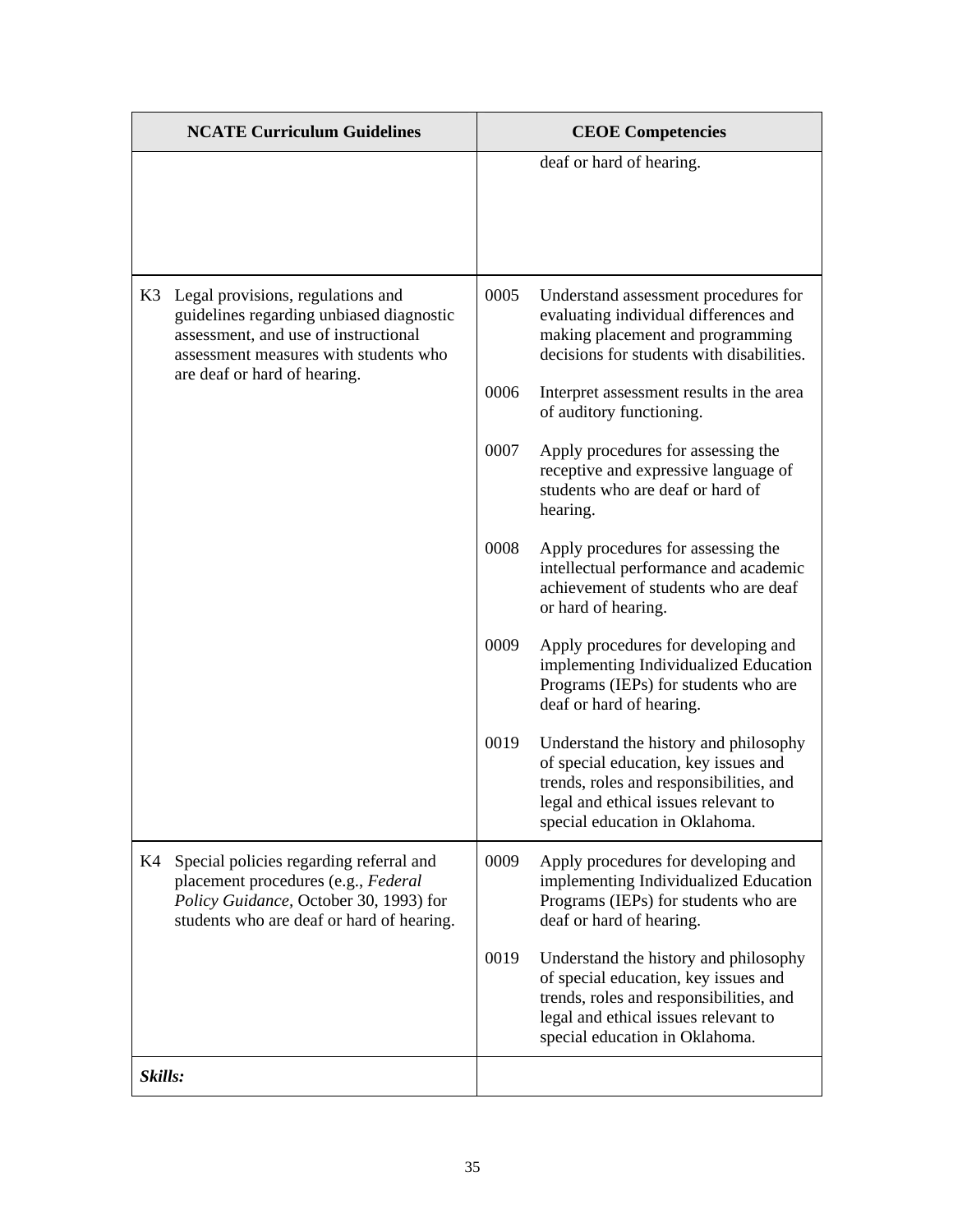|                | <b>NCATE Curriculum Guidelines</b>                                                                                                               |      | <b>CEOE Competencies</b>                                                                                                                                                                           |
|----------------|--------------------------------------------------------------------------------------------------------------------------------------------------|------|----------------------------------------------------------------------------------------------------------------------------------------------------------------------------------------------------|
| S <sub>1</sub> | Administer appropriate assessment tools<br>utilizing the natural/native/preferred<br>language of the student who is deaf or<br>hard of hearing.  | 0009 | Apply procedures for developing and<br>implementing Individualized Education<br>Programs (IEPs) for students who are<br>deaf or hard of hearing.                                                   |
|                |                                                                                                                                                  | 0019 | Understand the history and philosophy<br>of special education, key issues and<br>trends, roles and responsibilities, and<br>legal and ethical issues relevant to<br>special education in Oklahoma. |
| S <sub>2</sub> | Gather and analyze communication<br>samples from students who are deaf or<br>hard of hearing, including nonverbal as<br>well as linguistic acts. | 0007 | Apply procedures for assessing the<br>receptive and expressive language of<br>students who are deaf or hard of<br>hearing.                                                                         |
|                |                                                                                                                                                  | 0013 | Understand how to meet the overall<br>communication needs of students who<br>are deaf or hard of hearing.                                                                                          |
| S <sub>3</sub> | Use exceptionality-specific assessment<br>instruments (e.g., SAT-HI, DHH, FSST)<br>appropriate for students who are deaf or<br>hard of hearing.  | 0019 | Understand the history and philosophy<br>of special education, key issues and<br>trends, roles and responsibilities, and<br>legal and ethical issues relevant to<br>special education in Oklahoma. |
|                | <b>DH: Deaf or Hard of Hearing</b>                                                                                                               |      |                                                                                                                                                                                                    |
| 4.             | <b>Instructional Content and Practice</b>                                                                                                        |      |                                                                                                                                                                                                    |
|                | Knowledge:                                                                                                                                       |      |                                                                                                                                                                                                    |
|                | K1 Sources of specialized materials for<br>students who are deaf or hard of hearing.                                                             | 0018 | Understand how to encourage school-<br>community interactions that enhance<br>learning opportunities for students who<br>are deaf or hard of hearing.                                              |
|                |                                                                                                                                                  | 0019 | Understand the history and philosophy<br>of special education, key issues and<br>trends, roles and responsibilities, and<br>legal and ethical issues relevant to<br>special education in Oklahoma. |
| K2             | Components of the nonlinguistic and<br>linguistic communication that students<br>who are deaf or hard of hearing use.                            | 0013 | Understand how to meet the overall<br>communication needs of students who<br>are deaf or hard of hearing.                                                                                          |
| K <sub>3</sub> | The procedures and technologies required                                                                                                         | 0010 | Understand how to establish a positive                                                                                                                                                             |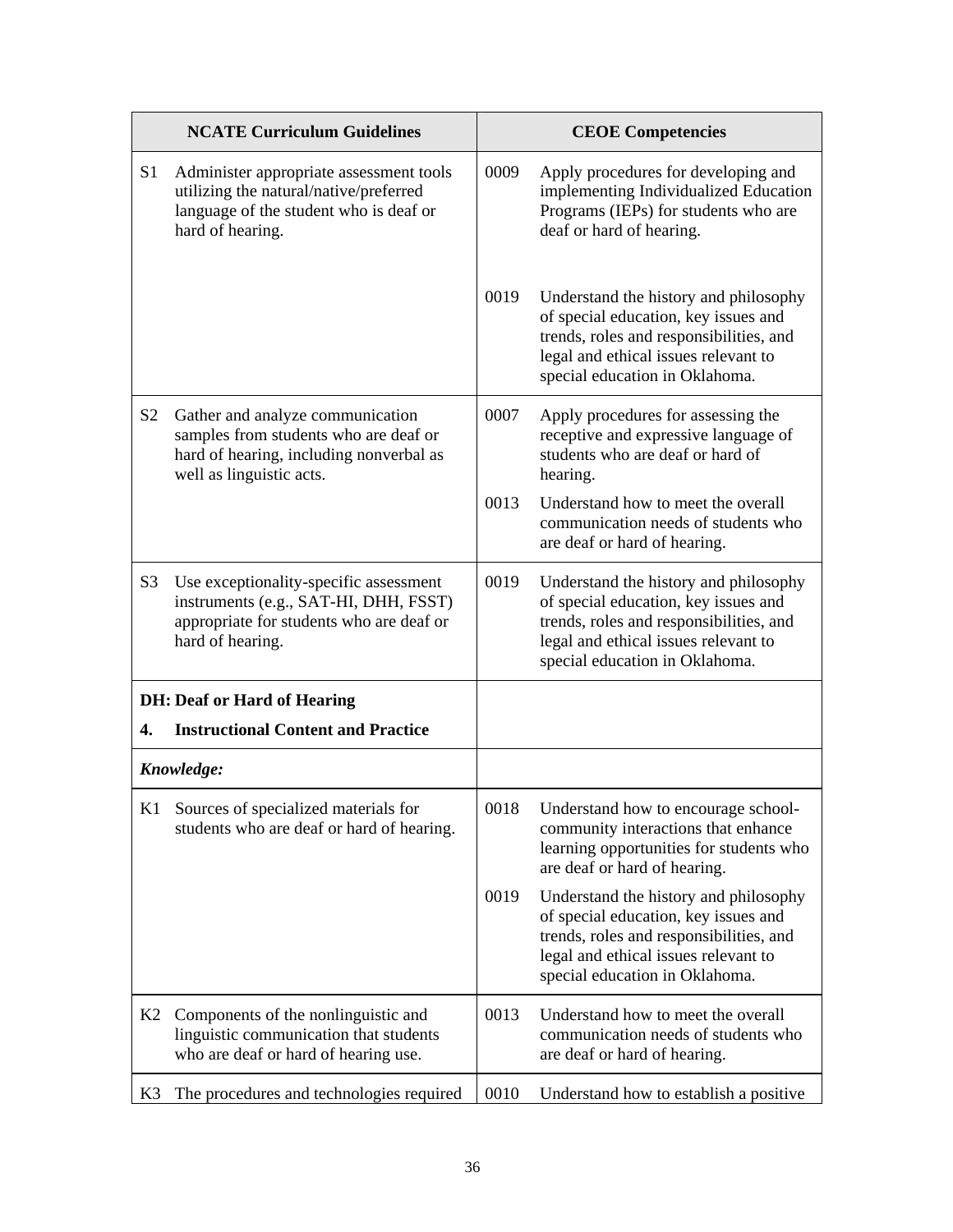|    | <b>NCATE Curriculum Guidelines</b>                                                                                                                                             |      | <b>CEOE Competencies</b>                                                                                                                                                                           |
|----|--------------------------------------------------------------------------------------------------------------------------------------------------------------------------------|------|----------------------------------------------------------------------------------------------------------------------------------------------------------------------------------------------------|
|    | to educate students who are deaf or hard<br>of hearing under one or more of the<br>existing modes or philosophies (consistent<br>with program philosophy).                     | 0011 | and productive learning environment<br>for all students.<br>Understand amplification methods and<br>strategies for promoting auditory skill<br>development in students who are hard<br>of hearing. |
|    |                                                                                                                                                                                | 0012 | Understand how to promote language<br>development in students who are deaf<br>or hard of hearing.                                                                                                  |
|    |                                                                                                                                                                                | 0013 | Understand how to meet the overall<br>communication needs of students who<br>are deaf or hard of hearing.                                                                                          |
|    |                                                                                                                                                                                | 0014 | Understand how to promote the<br>academic achievement of students who<br>are deaf or hard of hearing.                                                                                              |
|    |                                                                                                                                                                                | 0015 | Understand how to promote<br>independent living competence and<br>self-advocacy in students who are deaf<br>or hard of hearing.                                                                    |
| K4 | Information related to American Sign<br>language (ASL) and existing<br>communication modes used by students<br>who are deaf or hard of hearing.                                | 0013 | Understand how to meet the overall<br>communication needs of students who<br>are deaf or hard of hearing.                                                                                          |
| K5 | Current theories of how languages (e.g.,<br>ASL and English) develop in both<br>children who are hearing and those who<br>are deaf or hard of hearing.                         | 0003 | Understand language (including oral,<br>written, and sign language) and<br>language development.                                                                                                   |
|    |                                                                                                                                                                                | 0013 | Understand how to meet the overall<br>communication needs of students who<br>are deaf or hard of hearing.                                                                                          |
| K6 | Subject matter and practices used in<br>general education across content areas.                                                                                                | 0014 | Understand how to promote the<br>academic achievement of students who<br>are deaf or hard of hearing.                                                                                              |
| K7 | Ways to facilitate cognitive and<br>communicative development in students<br>who are deaf or hard of hearing (e.g.,<br>visual saliency) consistent with program<br>philosophy. | 0013 | Understand how to meet the overall<br>communication needs of students who<br>are deaf or hard of hearing.                                                                                          |
|    |                                                                                                                                                                                | 0014 | Understand how to promote the<br>academic achievement of students who<br>are deaf or hard of hearing.                                                                                              |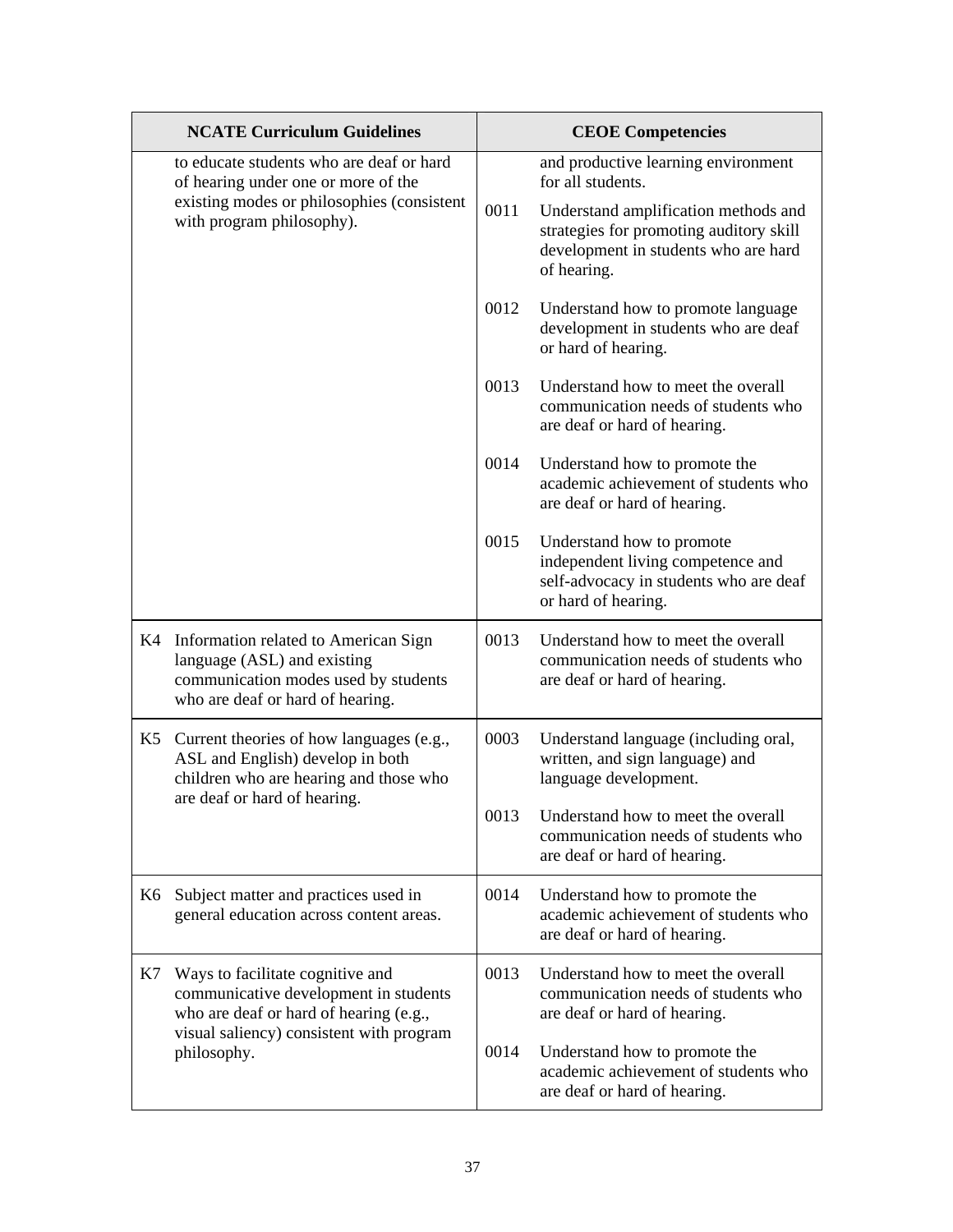| <b>NCATE Curriculum Guidelines</b> |                                                                                                                                                        | <b>CEOE</b> Competencies |                                                                                                                                                                                                    |
|------------------------------------|--------------------------------------------------------------------------------------------------------------------------------------------------------|--------------------------|----------------------------------------------------------------------------------------------------------------------------------------------------------------------------------------------------|
|                                    |                                                                                                                                                        | 0015                     | Understand how to promote<br>independent living competence and<br>self-advocacy in students who are deaf<br>or hard of hearing.                                                                    |
| K8                                 | Techniques of stimulation and utilization<br>of residual hearing in students who are<br>deaf or hard of hearing consistent with<br>program philosophy. | 0011                     | Understand amplification methods and<br>strategies for promoting auditory skill<br>development in students who are hard<br>of hearing.                                                             |
|                                    |                                                                                                                                                        | 0012                     | Understand how to promote language<br>development in students who are deaf<br>or hard of hearing.                                                                                                  |
|                                    |                                                                                                                                                        | 0013                     | Understand how to meet the overall<br>communication needs of students who<br>are deaf or hard of hearing.                                                                                          |
| K9                                 | Research-supported instructional<br>strategies and practice for teaching<br>students who are deaf or hard of hearing.                                  | 0011                     | Understand amplification methods and<br>strategies for promoting auditory skill<br>development in students who are hard<br>of hearing.                                                             |
|                                    |                                                                                                                                                        | 0012                     | Understand how to promote language<br>development in students who are deaf<br>or hard of hearing.                                                                                                  |
|                                    |                                                                                                                                                        | 0013                     | Understand how to meet the overall<br>communication needs of students who<br>are deaf or hard of hearing.                                                                                          |
|                                    |                                                                                                                                                        | 0014                     | Understand how to promote the<br>academic achievement of students who<br>are deaf or hard of hearing.                                                                                              |
|                                    |                                                                                                                                                        | 0015                     | Understand how to promote<br>independent living competence and<br>self-advocacy in students who are deaf<br>or hard of hearing.                                                                    |
|                                    |                                                                                                                                                        | 0019                     | Understand the history and philosophy<br>of special education, key issues and<br>trends, roles and responsibilities, and<br>legal and ethical issues relevant to<br>special education in Oklahoma. |
| Skills:                            |                                                                                                                                                        |                          |                                                                                                                                                                                                    |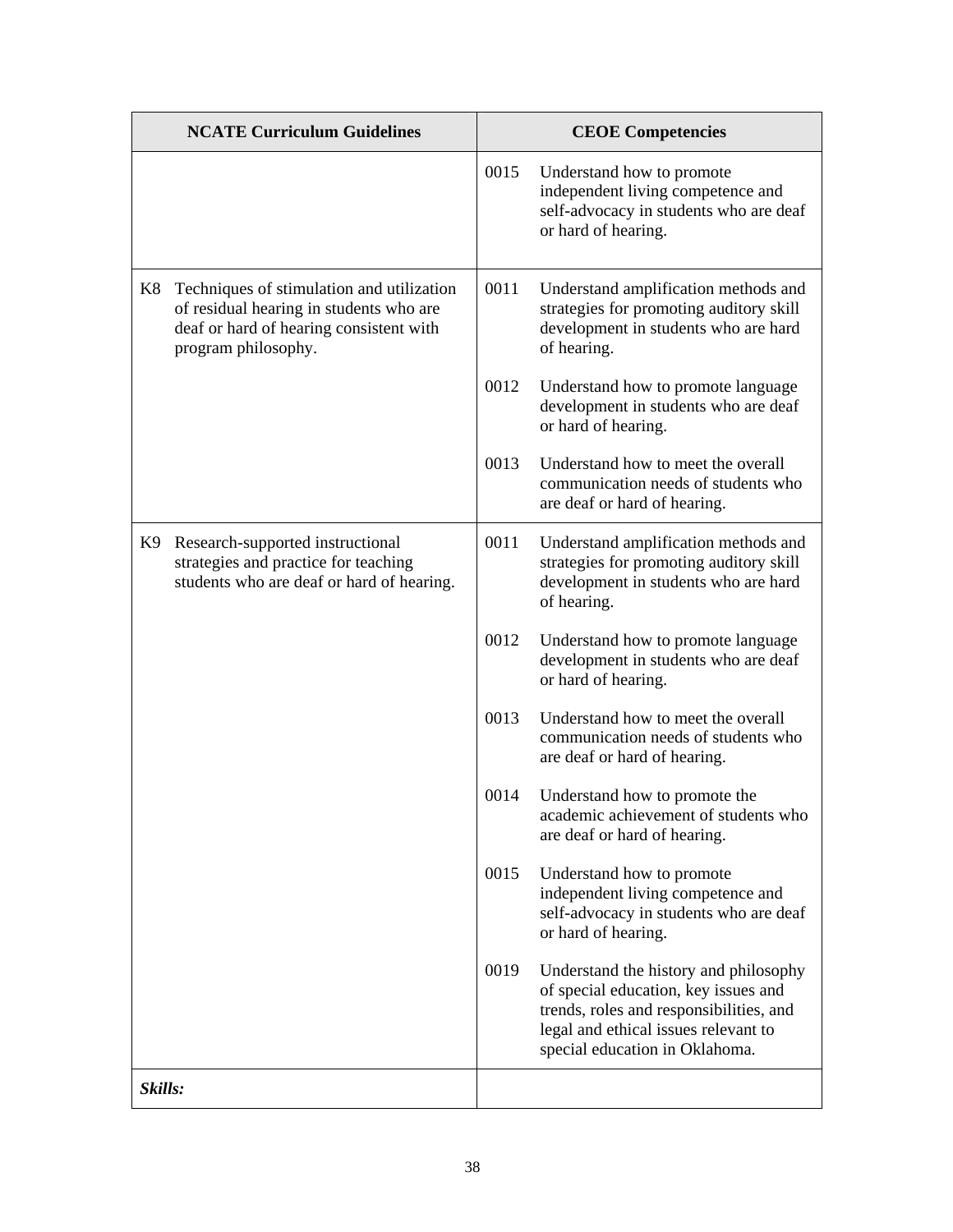|                | <b>NCATE Curriculum Guidelines</b>                                                                                                                                                                                                                                                                                        |      | <b>CEOE Competencies</b>                                                                                                               |
|----------------|---------------------------------------------------------------------------------------------------------------------------------------------------------------------------------------------------------------------------------------------------------------------------------------------------------------------------|------|----------------------------------------------------------------------------------------------------------------------------------------|
| S <sub>1</sub> | Demonstrate proficiency in the<br>$language(s)$ the beginning teacher will use<br>to instruct students who are deaf or hard<br>of hearing.                                                                                                                                                                                | 0013 | Understand how to meet the overall<br>communication needs of students who<br>are deaf or hard of hearing.                              |
| S <sub>2</sub> | Demonstrate the basic characteristics of<br>various existing communication modes<br>used with students who are deaf or hard of<br>hearing.                                                                                                                                                                                | 0013 | Understand how to meet the overall<br>communication needs of students who<br>are deaf or hard of hearing.                              |
| S <sub>3</sub> | Select, design, produce, and utilize media,<br>materials, and resources required to<br>educate students who are deaf or hard of<br>hearing under one or more of the existing<br>modes or philosophies (e.g., bilingual-<br>bicultural, total communication,<br>aural/oral).                                               | 0013 | Understand how to meet the overall<br>communication needs of students who<br>are deaf or hard of hearing.                              |
| S <sub>4</sub> | Infuse speech skills into academic areas as<br>consistent with the mode or philosophy<br>espoused and the ability of the student<br>who is deaf or hard of hearing.                                                                                                                                                       | 0013 | Understand how to meet the overall<br>communication needs of students who<br>are deaf or hard of hearing.                              |
|                |                                                                                                                                                                                                                                                                                                                           | 0014 | Understand how to promote the<br>academic achievement of students who<br>are deaf or hard of hearing.                                  |
| S <sub>5</sub> | Modify the instructional process and<br>classroom environment to meet the<br>physical, cognitive, cultural, and<br>communication needs of the child who is<br>deaf or hard of hearing (e.g., teacher's<br>style, acoustic environment, availability of<br>support services, availability of<br>appropriate technologies). | 0010 | Understand how to establish a positive<br>and productive learning environment<br>for all students.                                     |
|                |                                                                                                                                                                                                                                                                                                                           | 0011 | Understand amplification methods and<br>strategies for promoting auditory skill<br>development in students who are hard<br>of hearing. |
|                |                                                                                                                                                                                                                                                                                                                           | 0012 | Understand how to promote language<br>development in students who are deaf<br>or hard of hearing.                                      |
|                |                                                                                                                                                                                                                                                                                                                           | 0013 | Understand how to meet the overall<br>communication needs of students who<br>are deaf or hard of hearing.                              |
|                |                                                                                                                                                                                                                                                                                                                           | 0014 | Understand how to promote the<br>academic achievement of students who<br>are deaf or hard of hearing.                                  |
|                |                                                                                                                                                                                                                                                                                                                           | 0015 | Understand how to promote                                                                                                              |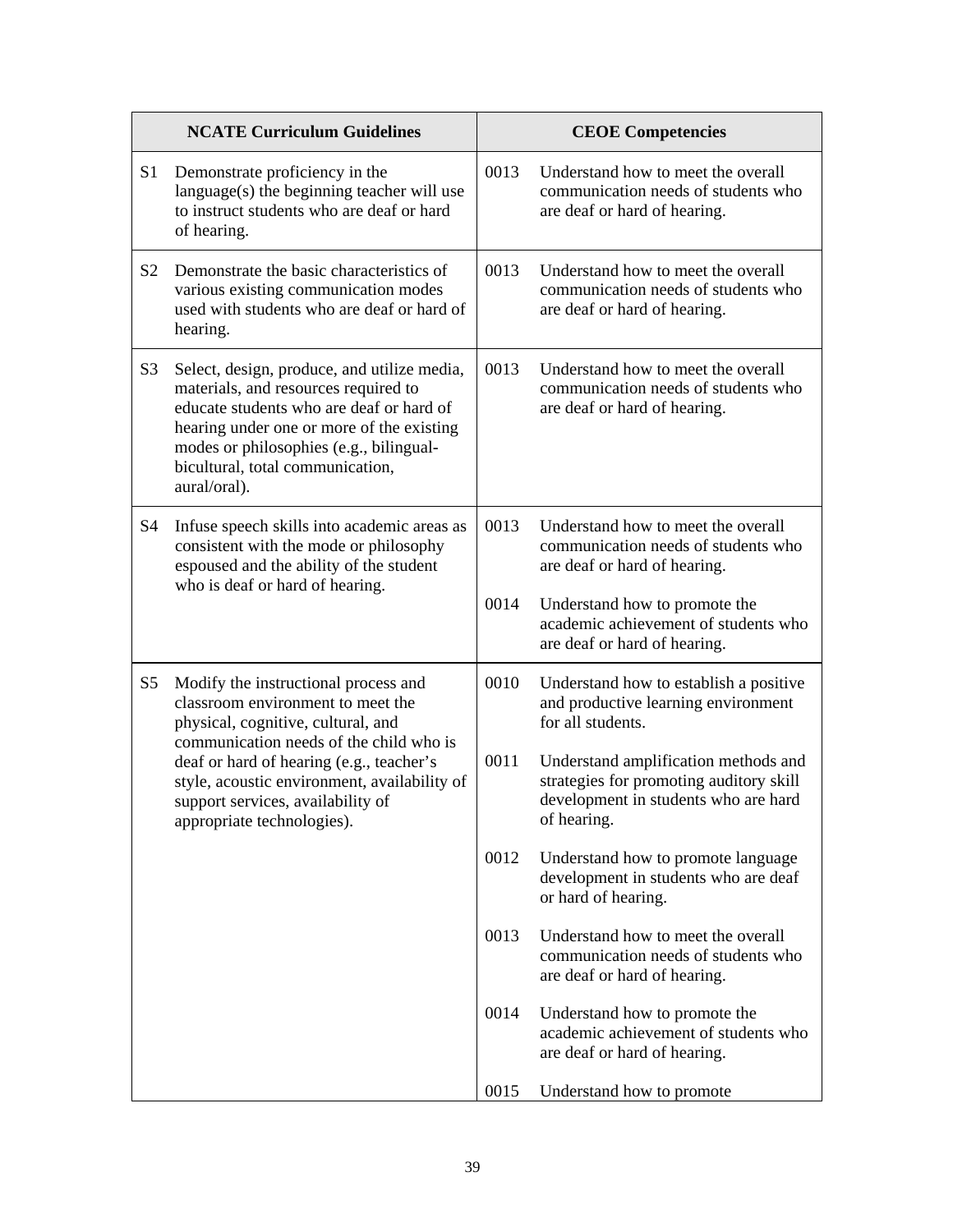| <b>NCATE Curriculum Guidelines</b> |                                                                                                                                                                                                                                 | <b>CEOE Competencies</b> |                                                                                                                                        |
|------------------------------------|---------------------------------------------------------------------------------------------------------------------------------------------------------------------------------------------------------------------------------|--------------------------|----------------------------------------------------------------------------------------------------------------------------------------|
|                                    |                                                                                                                                                                                                                                 |                          | independent living competence and<br>self-advocacy in students who are deaf<br>or hard of hearing.                                     |
| S6                                 | Facilitate independent communication<br>behavior in children who are deaf or hard<br>of hearing.                                                                                                                                | 0013                     | Understand how to meet the overall<br>communication needs of students who<br>are deaf or hard of hearing.                              |
|                                    |                                                                                                                                                                                                                                 | 0015                     | Understand how to promote<br>independent living competence and<br>self-advocacy in students who are deaf<br>or hard of hearing.        |
| S7                                 | Apply first and second language teaching<br>strategies (e.g., English through ASL or<br>ESL) appropriate to the needs of the<br>individual student who is deaf or hard of<br>hearing and consistent with program<br>philosophy. | 0013                     | Understand how to meet the overall<br>communication needs of students who<br>are deaf or hard of hearing.                              |
| S <sub>8</sub>                     | Demonstrate the ability to modify<br>incidental language experiences to fit the<br>visual and other sensory needs of children                                                                                                   | 0010                     | Understand how to establish a positive<br>and productive learning environment<br>for all students.                                     |
|                                    | who are deaf or hard of hearing.                                                                                                                                                                                                | 0011                     | Understand amplification methods and<br>strategies for promoting auditory skill<br>development in students who are hard<br>of hearing. |
|                                    |                                                                                                                                                                                                                                 | 0012                     | Understand how to promote language<br>development in students who are deaf<br>or hard of hearing.                                      |
|                                    |                                                                                                                                                                                                                                 | 0013                     | Understand how to meet the overall<br>communication needs of students who<br>are deaf or hard of hearing.                              |
| S9                                 | Provide appropriate activities for students<br>who are deaf or hard of hearing to<br>promote literacy in English and/or ASL.                                                                                                    | 0012                     | Understand how to promote language<br>development in students who are deaf<br>or hard of hearing.                                      |
|                                    |                                                                                                                                                                                                                                 | 0013                     | Understand how to meet the overall<br>communication needs of students who                                                              |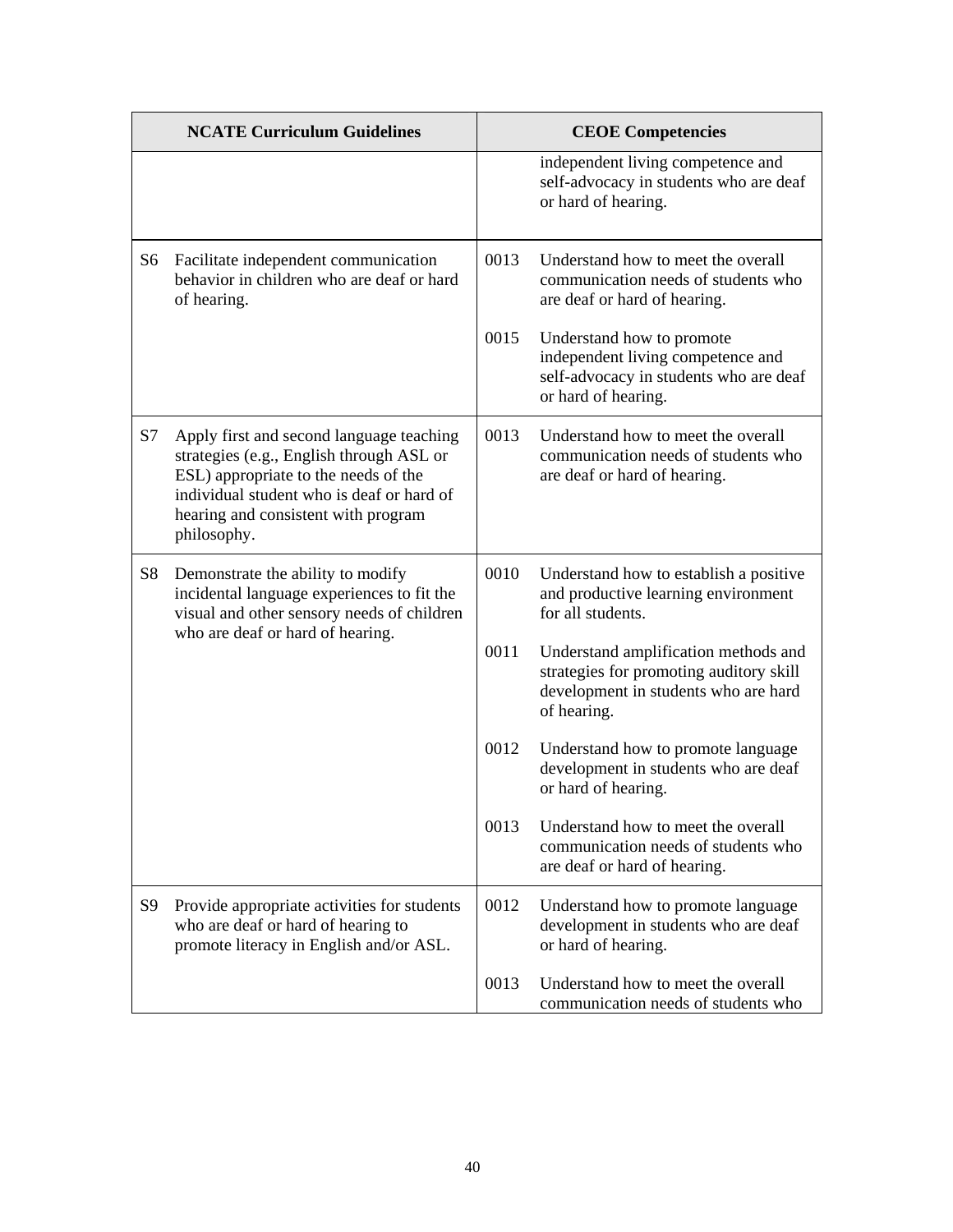| <b>NCATE Curriculum Guidelines</b> |                                                                                                                                 | <b>CEOE Competencies</b> |                                                                                                                                                       |
|------------------------------------|---------------------------------------------------------------------------------------------------------------------------------|--------------------------|-------------------------------------------------------------------------------------------------------------------------------------------------------|
|                                    |                                                                                                                                 |                          | are deaf or hard of hearing.                                                                                                                          |
|                                    | <b>DH: Deaf or Hard of Hearing</b>                                                                                              |                          |                                                                                                                                                       |
| 5.                                 | <b>Planning and Managing the Teaching</b><br>and Learning Environment                                                           |                          |                                                                                                                                                       |
|                                    | Knowledge:                                                                                                                      |                          |                                                                                                                                                       |
| K1                                 | Deaf cultural factors that may influence<br>classroom management of students who<br>are deaf or hard of hearing.                | 0013                     | Understand how to meet the overall<br>communication needs of students who<br>are deaf or hard of hearing.                                             |
|                                    |                                                                                                                                 | 0015                     | Understand how to promote<br>independent living competence and<br>self-advocacy in students who are deaf<br>or hard of hearing.                       |
|                                    |                                                                                                                                 | 0018                     | Understand how to encourage school-<br>community interactions that enhance<br>learning opportunities for students who<br>are deaf or hard of hearing. |
| K2                                 | Model programs, including<br>career/vocational and transition, that have<br>been effective for students with hearing<br>losses. | 0015                     | Understand how to promote<br>independent living competence and<br>self-advocacy in students who are deaf<br>or hard of hearing.                       |
|                                    |                                                                                                                                 | 0018                     | Understand how to encourage school-<br>community interactions that enhance<br>learning opportunities for students who<br>are deaf or hard of hearing. |
| Skills:                            |                                                                                                                                 |                          |                                                                                                                                                       |
| S <sub>1</sub>                     | Manage assistive/augmentative devices<br>appropriate for students who are deaf or<br>hard of hearing in learning environments.  | 0011                     | Understand amplification methods and<br>strategies for promoting auditory skill<br>development in students who are hard<br>of hearing.                |
| S <sub>2</sub>                     | Select, adapt, and implement classroom<br>management strategies for students who<br>are deaf or hard of hearing that reflect    | 0010                     | Understand how to establish a positive<br>and productive learning environment                                                                         |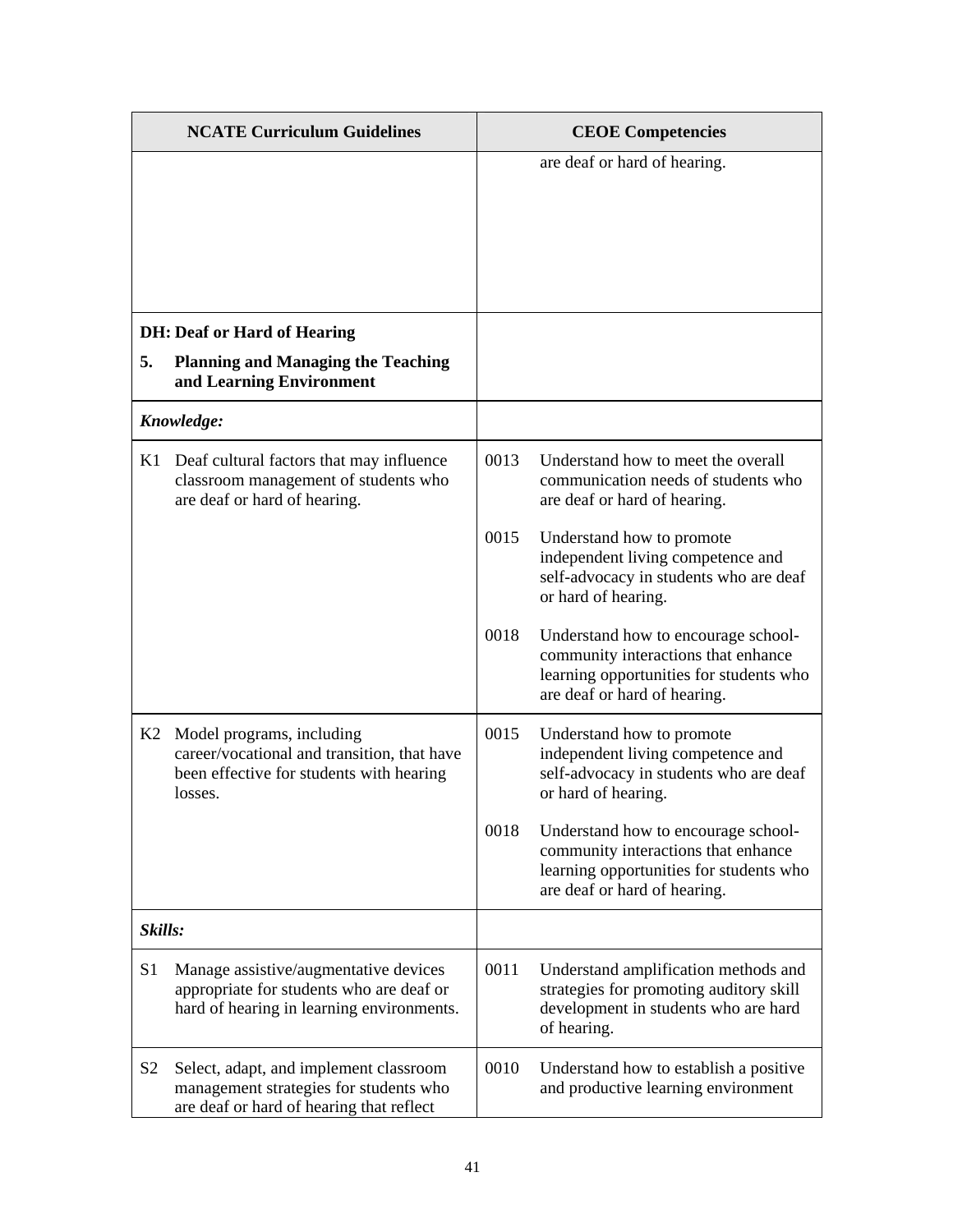| <b>NCATE Curriculum Guidelines</b> |                                                                                                                                                                     | <b>CEOE Competencies</b> |                                                                                                                                                       |
|------------------------------------|---------------------------------------------------------------------------------------------------------------------------------------------------------------------|--------------------------|-------------------------------------------------------------------------------------------------------------------------------------------------------|
|                                    | understanding of each child's cultural<br>needs, including primarily visual Deaf<br>culture where appropriate.                                                      | 0013                     | for all students.<br>Understand how to meet the overall<br>communication needs of students who<br>are deaf or hard of hearing.                        |
| S <sub>3</sub>                     | Design a classroom environment that<br>maximizes opportunities for visually<br>oriented and/or auditory learning in<br>students who are deaf or hard of hearing.    | 0010                     | Understand how to establish a positive<br>and productive learning environment<br>for all students.                                                    |
| S4                                 | Plan and implement instruction for<br>students who are deaf or hard of hearing<br>and who have multiple disabilities and<br>special needs.                          | 0010                     | Understand how to establish a positive<br>and productive learning environment<br>for all students.                                                    |
|                                    | <b>DH: Deaf or Hard of Hearing</b>                                                                                                                                  |                          |                                                                                                                                                       |
| 6.                                 | <b>Managing Student Behavior and Social</b><br><b>Interaction Skills</b>                                                                                            |                          |                                                                                                                                                       |
|                                    | Knowledge:                                                                                                                                                          |                          |                                                                                                                                                       |
|                                    | K1 Processes for establishing ongoing<br>interactions of students who are deaf or<br>hard of hearing with peers and role<br>models who are deaf or hard of hearing. | 0010                     | Understand how to establish a positive<br>and productive learning environment<br>for all students.                                                    |
|                                    |                                                                                                                                                                     | 0015                     | Understand how to promote<br>independent living competence and<br>self-advocacy in students who are deaf<br>or hard of hearing.                       |
| K2                                 | Opportunities for interaction with<br>communities of individuals who are deaf<br>or hard of hearing on the local, state, and                                        | 0010                     | Understand how to establish a positive<br>and productive learning environment<br>for all students.                                                    |
|                                    | national levels.                                                                                                                                                    | 0015                     | Understand how to promote<br>independent living competence and<br>self-advocacy in students who are deaf<br>or hard of hearing.                       |
|                                    |                                                                                                                                                                     | 0018                     | Understand how to encourage school-<br>community interactions that enhance<br>learning opportunities for students who<br>are deaf or hard of hearing. |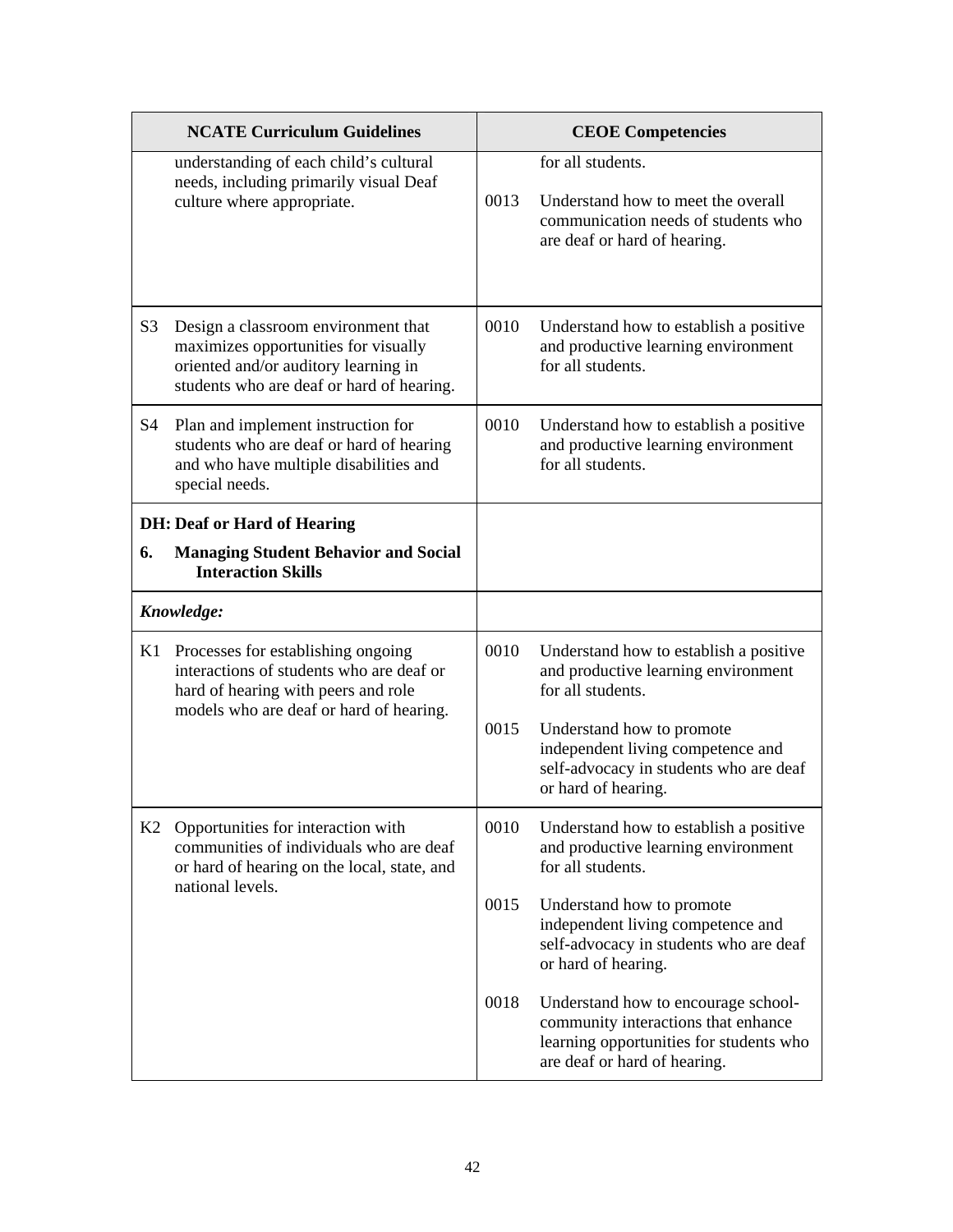| <b>NCATE Curriculum Guidelines</b> |                                                                                                                                                                                                         |      | <b>CEOE Competencies</b>                                                                                                                                                                           |
|------------------------------------|---------------------------------------------------------------------------------------------------------------------------------------------------------------------------------------------------------|------|----------------------------------------------------------------------------------------------------------------------------------------------------------------------------------------------------|
| Skills:                            |                                                                                                                                                                                                         |      |                                                                                                                                                                                                    |
| S <sub>1</sub>                     | Prepare students who are deaf or hard of<br>hearing in the appropriate use of<br>interpreters.                                                                                                          | 0013 | Understand how to meet the overall<br>communication needs of students who<br>are deaf or hard of hearing.                                                                                          |
|                                    | <b>DH: Deaf or Hard of Hearing</b>                                                                                                                                                                      |      |                                                                                                                                                                                                    |
| 7.                                 | <b>Communication and Collaborative</b><br><b>Partnerships</b>                                                                                                                                           |      |                                                                                                                                                                                                    |
|                                    | Knowledge:                                                                                                                                                                                              |      |                                                                                                                                                                                                    |
| K1                                 | Available resources to help parents of<br>children who are deaf or hard of hearing                                                                                                                      | 0017 | Understand how to promote strong<br>school-home relationships.                                                                                                                                     |
|                                    | deal with their concerns regarding<br>educational options and communication<br>modes/philosophies for their children.                                                                                   | 0018 | Understand how to encourage school-<br>community interactions that enhance<br>learning opportunities for students who<br>are deaf or hard of hearing.                                              |
|                                    |                                                                                                                                                                                                         | 0019 | Understand the history and philosophy<br>of special education, key issues and<br>trends, roles and responsibilities, and<br>legal and ethical issues relevant to<br>special education in Oklahoma. |
| K2                                 | Roles and responsibilities of teachers and<br>support personnel in educational practice<br>for students who are deaf or hard of<br>hearing (e.g., educational interpreters,<br>tutors, and notetakers). | 0016 | Understand how to establish<br>partnerships with other members of the<br>school community to enhance learning<br>opportunities for students who are deaf<br>or hard of hearing.                    |
|                                    |                                                                                                                                                                                                         | 0019 | Understand the history and philosophy<br>of special education, key issues and<br>trends, roles and responsibilities, and<br>legal and ethical issues relevant to<br>special education in Oklahoma. |
| K3                                 | Effects of communication on the<br>development of family relationships and<br>strategies used to facilitate communication<br>in families with children who are deaf or<br>hard of hearing.              | 0017 | Understand how to promote strong<br>school-home relationships.                                                                                                                                     |
| K4                                 | Services provided by governmental and<br>nongovernmental agencies or individuals<br>in the ongoing management of children                                                                               | 0018 | Understand how to encourage school-<br>community interactions that enhance<br>learning opportunities for students who                                                                              |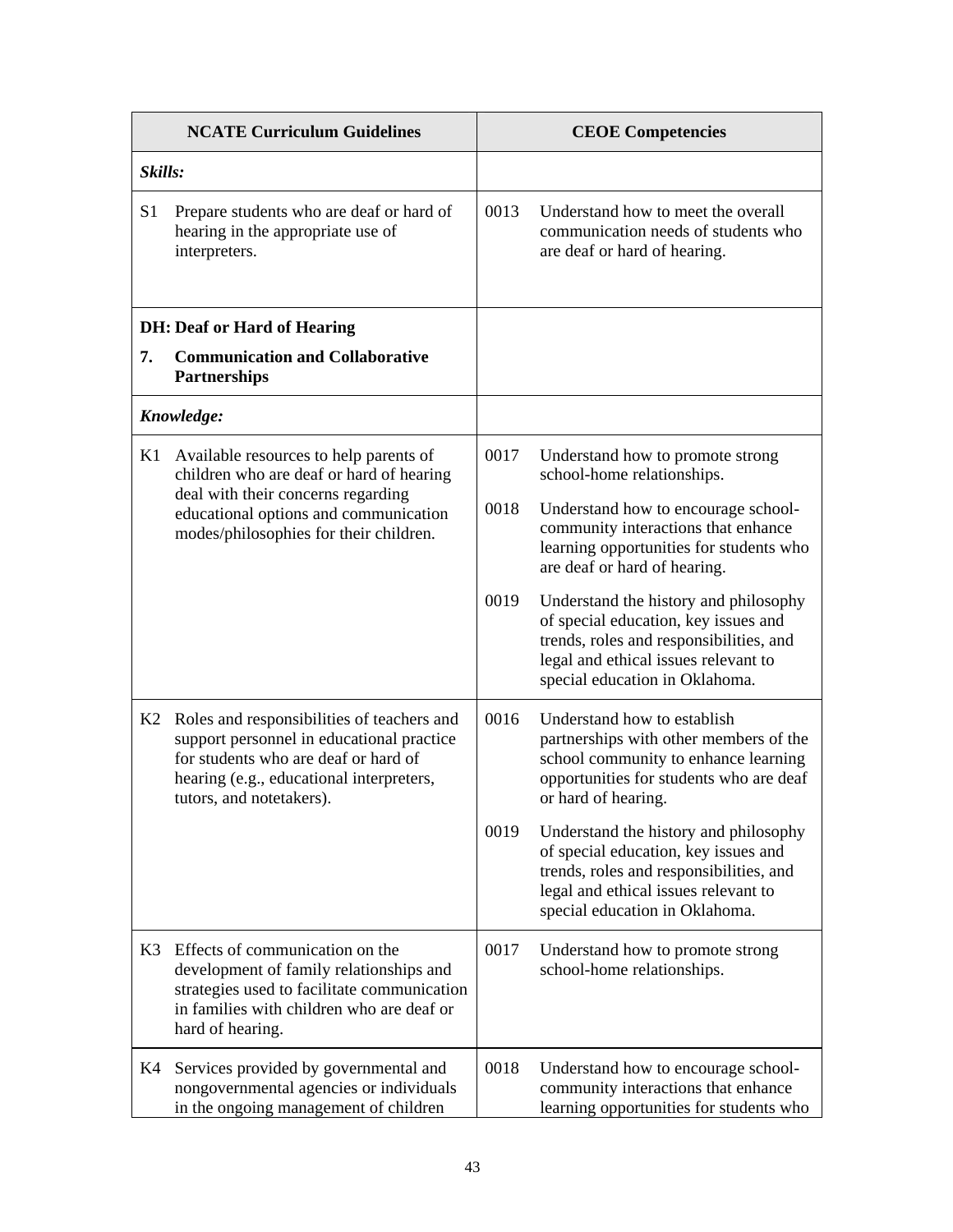| <b>NCATE Curriculum Guidelines</b> |                                                                                                                                                                                 | <b>CEOE Competencies</b> |                                                                                                                                                                                                    |
|------------------------------------|---------------------------------------------------------------------------------------------------------------------------------------------------------------------------------|--------------------------|----------------------------------------------------------------------------------------------------------------------------------------------------------------------------------------------------|
|                                    | who are deaf or hard of hearing.                                                                                                                                                |                          | are deaf or hard of hearing.                                                                                                                                                                       |
|                                    |                                                                                                                                                                                 | 0019                     | Understand the history and philosophy<br>of special education, key issues and<br>trends, roles and responsibilities, and<br>legal and ethical issues relevant to<br>special education in Oklahoma. |
| Skills:                            |                                                                                                                                                                                 |                          |                                                                                                                                                                                                    |
| S <sub>1</sub>                     | Teach students who are deaf or hard of<br>hearing to use support personnel<br>effectively (e.g., educational interpreters,<br>tutors, and notetakers).                          | 0016                     | Understand how to establish<br>partnerships with other members of the<br>school community to enhance learning<br>opportunities for students who are deaf<br>or hard of hearing.                    |
|                                    |                                                                                                                                                                                 | 0019                     | Understand the history and philosophy<br>of special education, key issues and<br>trends, roles and responsibilities, and<br>legal and ethical issues relevant to<br>special education in Oklahoma. |
| S <sub>2</sub>                     | Facilitate communication between the<br>child who is deaf or hard of hearing and<br>his or her family and/or other caregivers.                                                  | 0017                     | Understand how to promote strong<br>school-home relationships.                                                                                                                                     |
|                                    | <b>DH: Deaf or Hard of Hearing</b>                                                                                                                                              |                          |                                                                                                                                                                                                    |
| 8.                                 | <b>Professionalism and Ethical Practices</b>                                                                                                                                    |                          |                                                                                                                                                                                                    |
|                                    | Knowledge:                                                                                                                                                                      |                          |                                                                                                                                                                                                    |
| K1                                 | The process for acquiring the needed<br>skills in modes/philosophies of education<br>of students who are deaf or hard of<br>hearing in which an individual was not<br>prepared. | 0019                     | Understand the history and philosophy<br>of special education, key issues and<br>trends, roles and responsibilities, and<br>legal and ethical issues relevant to<br>special education in Oklahoma. |
| K2                                 | Consumer and professional organizations,<br>publications, and journals relevant to the<br>field of education of students who are deaf<br>or hard of hearing.                    | 0018                     | Understand how to encourage school-<br>community interactions that enhance<br>learning opportunities for students who<br>are deaf or hard of hearing.                                              |
|                                    |                                                                                                                                                                                 | 0019                     | Understand the history and philosophy<br>of special education, key issues and<br>trends, roles and responsibilities, and<br>legal and ethical issues relevant to<br>special education in Oklahoma. |